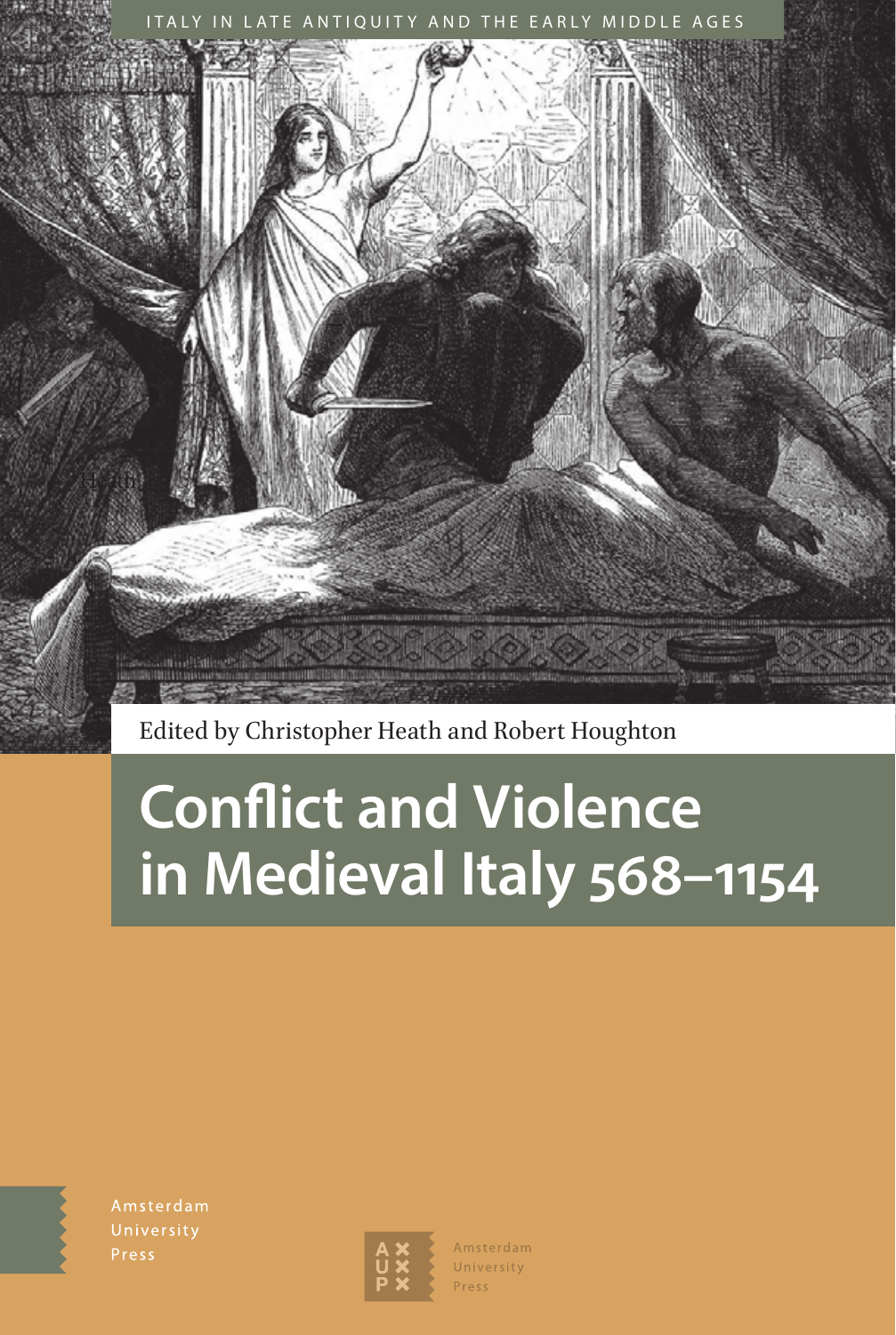Conflict and Violence in Medieval Italy 568-1154



Amsterdam<br>University<br>Press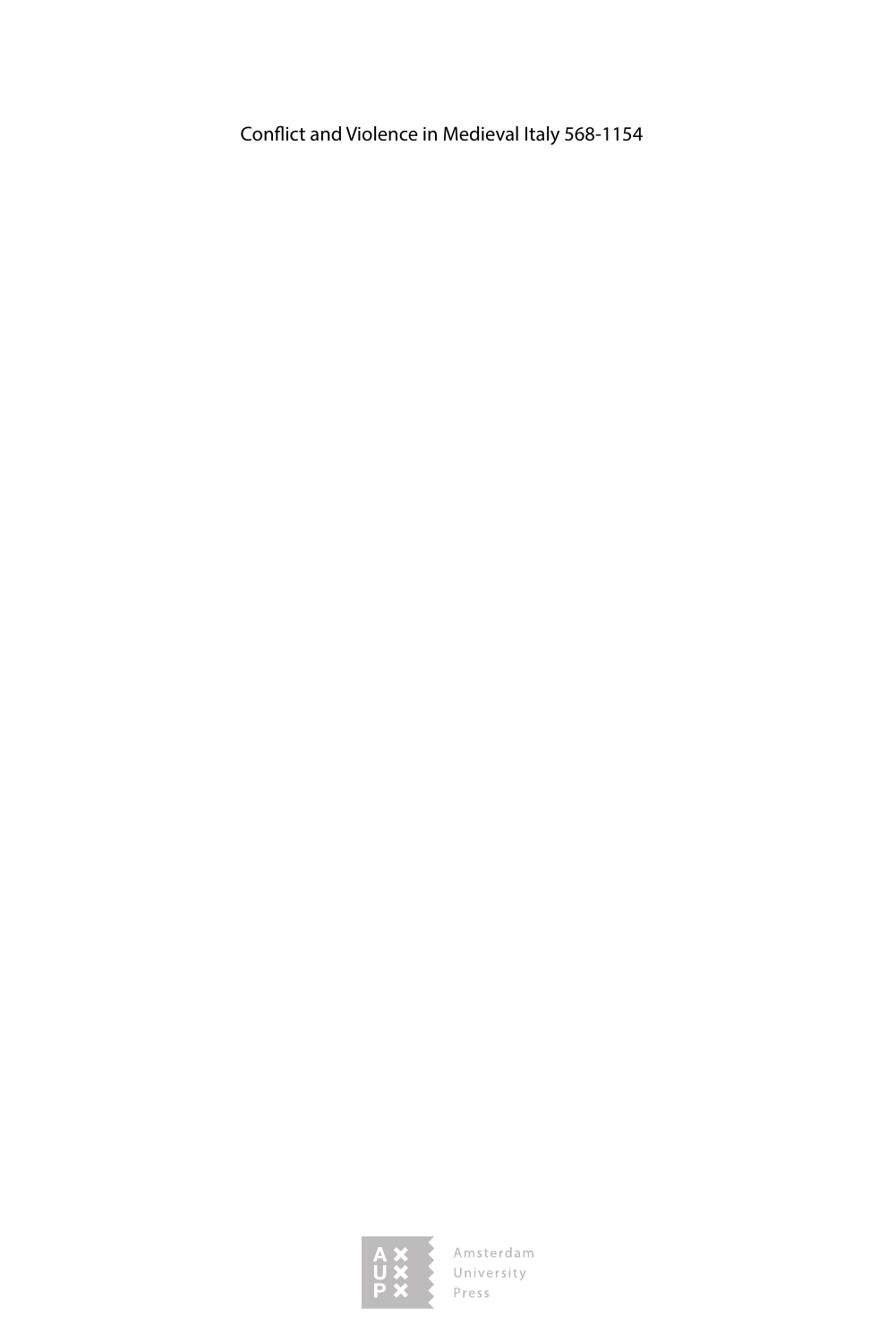# **Italy in Late Antiquity and the Early Middle Ages**

The enduring culture of Italy has sustained and transformed human life and experience throughout its long history. Undoubtedly the transformations of the peninsula in the Late Antique and Early Medieval periods are redolent of change and challenge for societies and individuals. This series aims to bridge the gap between Anglophone and Italian scholarship, and more broadly to make works of Italian scholars better known throughout Europe. The series aims to present the best high quality research on the Italian peninsula and the Central Mediterranean in Late Antiquity and the Early Middle Ages. It covers the period from the end of the Western Roman Empire to the Ottonians in Italy encompassing Ostrogothic, Lombard and Carolingian Italy. An important aim of this series is to encourage cross-disciplinarity in research associated not only with history, but also archaeology, art history, religious studies and all cognate disciplines. In publishing scholarship from the Anglophone world and from Italy and beyond the series will encourage and deepen knowledge of the central Mediterranean in this fascinating formative period.

#### *Series editors*

Dr Christopher Heath, Manchester Metropolitan University Dr Edoardo Manarini, Università di Torino

### *Editorial Board*

Ross Balzaretti, University of Nottingham François Bougard, Institut de recherche et d'histoire des textes/Centre National de la Recherche Scientifique, Paris Clemens Gantner, Austrian Academy of Sciences Tiziana Lazzari, Università di Bologna Edward Schoolman, University of Nevada, Reno



Amsterdam University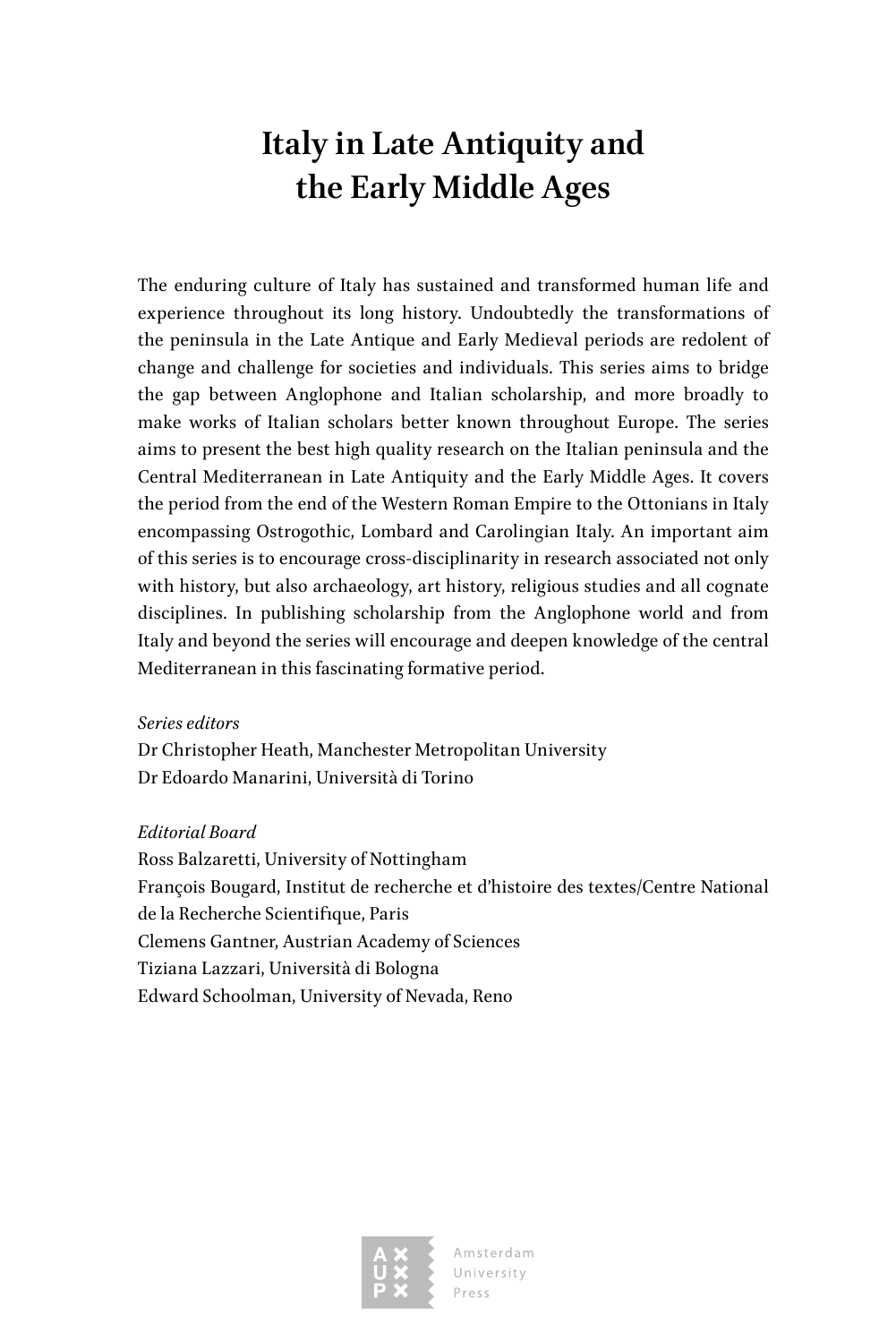# Conflict and Violence in Medieval Italy 568-1154

*Edited by Christopher Heath and Robert Houghton*

Amsterdam University Press

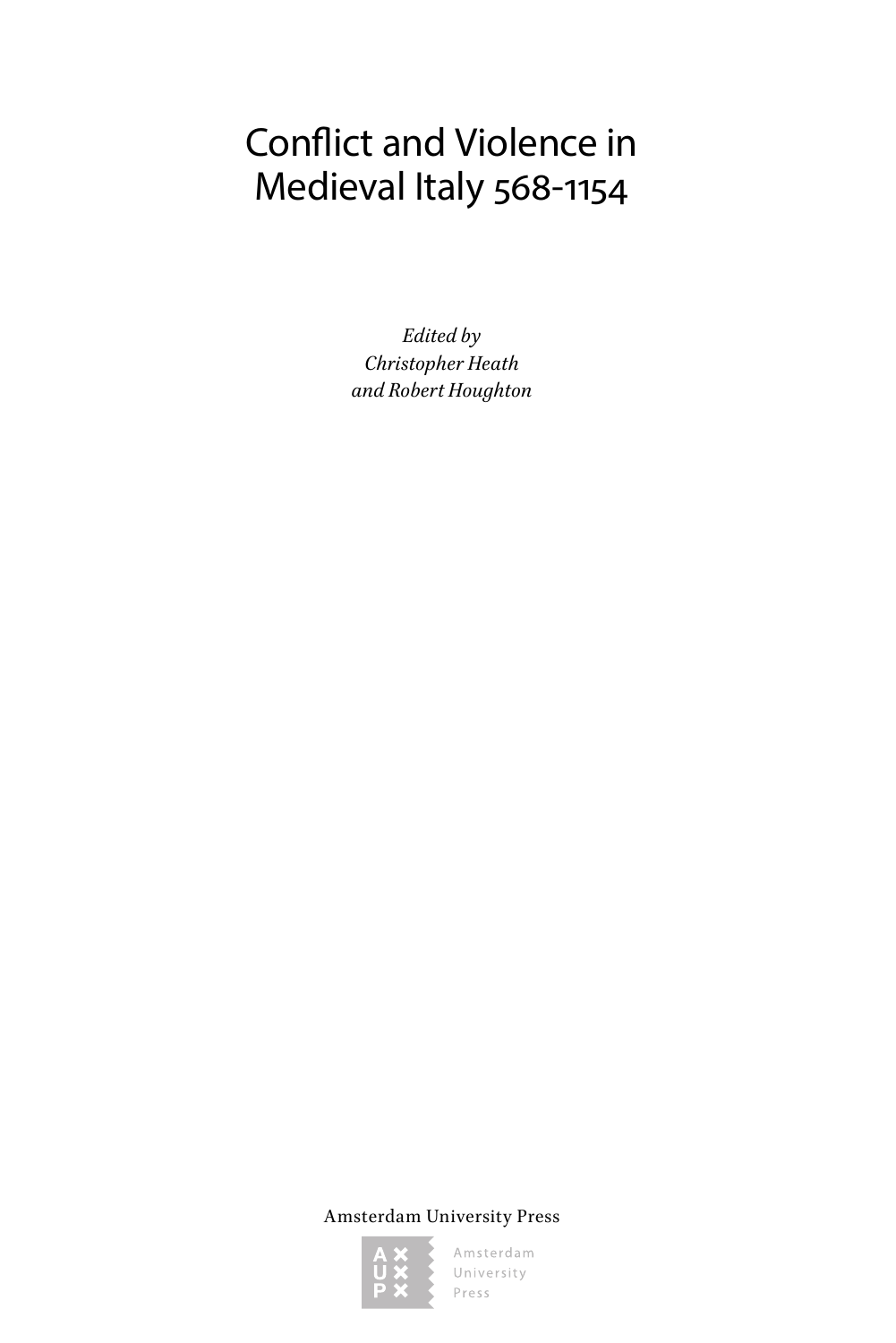Cover illustration: The assassination of Alboin. Illustration by Lodovico Pogliaghi, published in Francesco Bertolini, *Storia d'Italia: Medio evo* (Milan: Fratelli Treves Editori, 1892).

Cover design: Coördesign, Leiden Lay-out: Crius Group, Hulshout

isbn 978 94 6298 517 9 e-isbn 978 90 4853 620 7 DOI 10.5117/9789462985179 nur 684

© All authors / Amsterdam University Press B.V., Amsterdam 2022

All rights reserved. Without limiting the rights under copyright reserved above, no part of this book may be reproduced, stored in or introduced into a retrieval system, or transmitted, in any form or by any means (electronic, mechanical, photocopying, recording or otherwise) without the written permission of both the copyright owner and the author of the book.

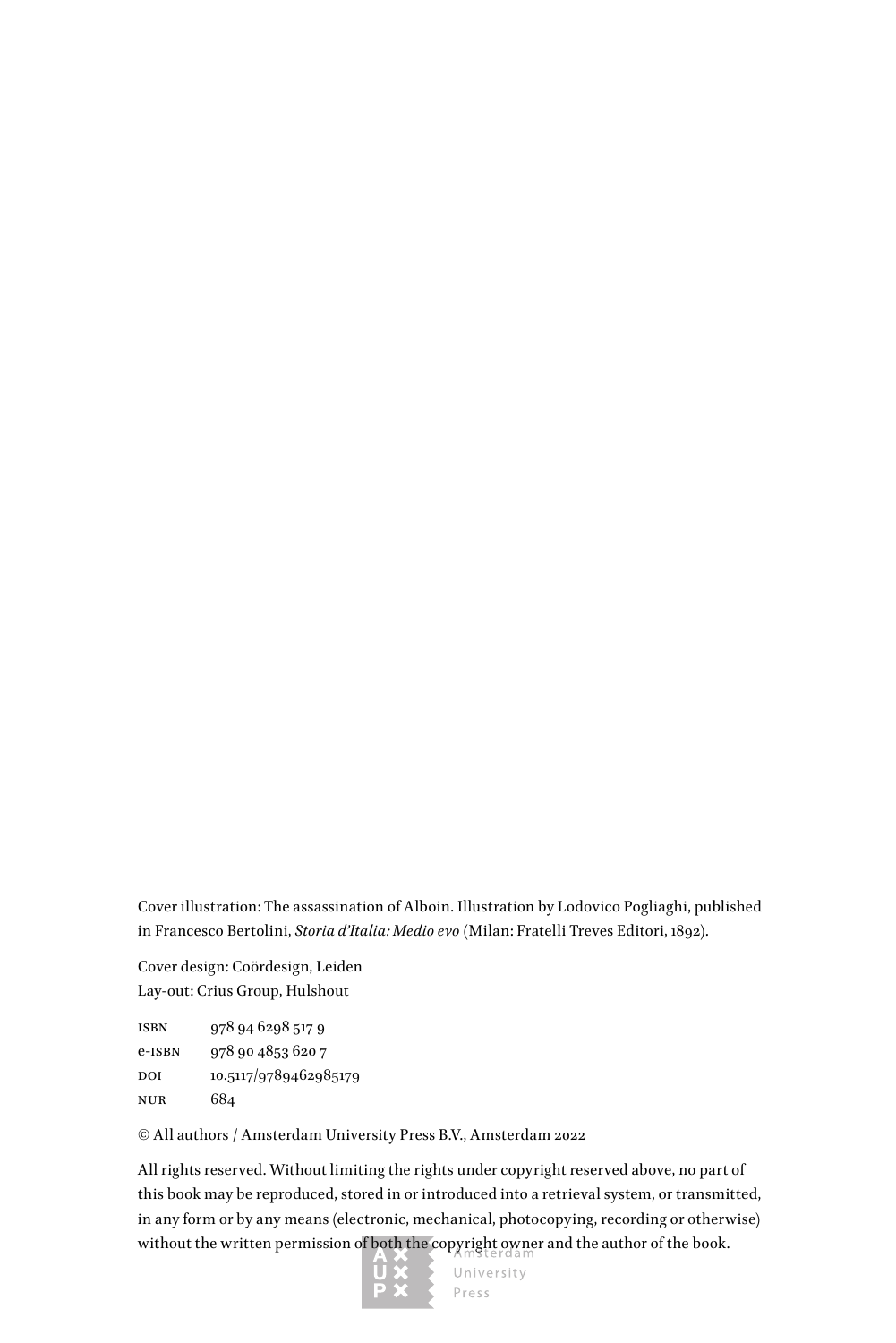# **Table of Contents**

| Abbreviations  |                                                                                                                                                                  |     |
|----------------|------------------------------------------------------------------------------------------------------------------------------------------------------------------|-----|
| Preface<br>9   |                                                                                                                                                                  |     |
| $\mathbf{I}$   | Introduction<br>Discordant Minds and Hostile Nations<br>Christopher Heath and Robert Houghton                                                                    | 11  |
| 2              | Morbidity and Murder<br>Lombard Kingship's Violent Uncertainties 568-774<br>Christopher Heath                                                                    | 63  |
| 3              | Insurgency and Counterinsurgency in Lombard Italy (c600-700)<br>Guido M. Berndt                                                                                  | 87  |
| $\overline{4}$ | <b>Troubled Times</b><br>Narrating Conquest and Defiance between Charlemagne and<br>Bernard (774-818)<br>Francesco Borri                                         | 117 |
| 5              | 'Nec patiaris populum Domini ab illis divinitus fulminandis<br>Agarenis discerpi'<br>Handling 'Saracen' Violence in Ninth-Century Southern Italy<br>Kordula Wolf | 149 |
| 6              | Formosus and the 'Synod of the Corpse'<br>Tenth Century Rome in History and Memory<br>David Barritt                                                              | 185 |
| 7              | Sex, Denigration and Violence<br>A Representation of Political Competition between Two Aristocratic<br>Families in Ninth Century Italy<br>Edoardo Manarini       | 205 |
| 8              | 'Italy and her [German] Invaders'<br>Otto III's and Frederick Barbarossa's Early Tours of Italy - Pomp,<br>Generosity and Ferocity<br>Penelope Nash<br>Amsterdam | 243 |

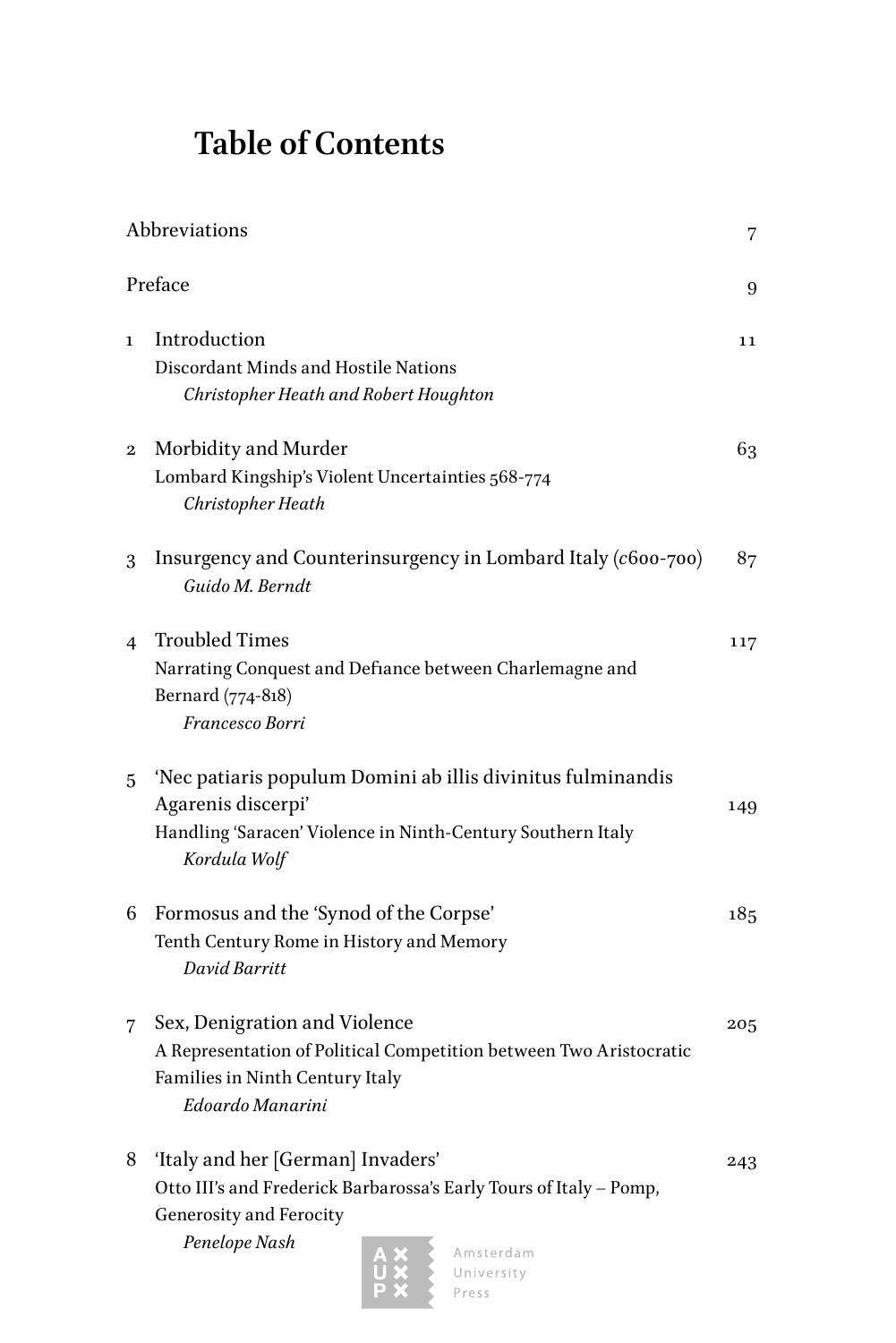| $\mathbf{Q}$ | 'I Predict a Riot'                                | 265 |
|--------------|---------------------------------------------------|-----|
|              | What Were the Parmense Rebelling Against in 1037? |     |
|              | Robert Houghton                                   |     |
|              | 10 The Strange Case of Deusdedit and Pandulf      | 299 |
|              | Two Accounts of Honorius II's Election            |     |
|              | Enrico Veneziani                                  |     |
| Afterword    |                                                   |     |
|              | Ross Balzaretti                                   |     |
|              | Index                                             | 337 |

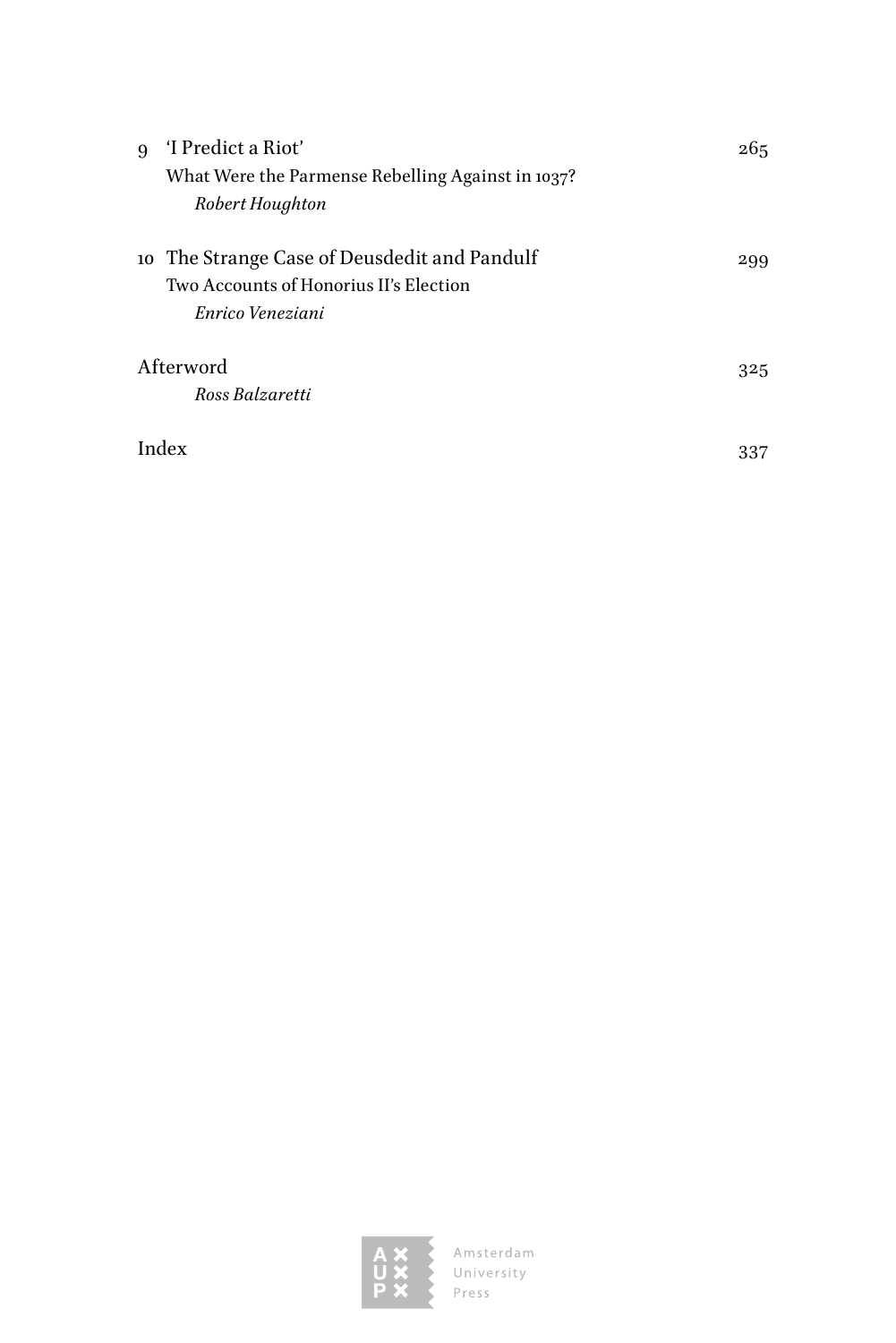# <span id="page-7-0"></span>**Abbreviations**

| AB             | Annales de Saint-Bertin, Félix Grat, Jeanne             |
|----------------|---------------------------------------------------------|
|                | Vielliard and Suzanne Clémencet (eds.) (Paris:          |
|                | Klincksieck, 1964).                                     |
| <b>CISAM</b>   | Centro italiano di studi sull'alto medioevo             |
| CCSL           | Corpus Christianorum Series Latina (Turnhout, 1952-).   |
| CDCaj          | Codex diplomaticus Cajetanus (2 vols.) (Monte-          |
|                | cassino: Typis Archicoenobii Montis Casini, 1887-1891). |
| CDCav          | Codex diplomaticus Cavensis (8 vols), Michaele          |
|                | Morcaldi, Mauro Schiani, Sylvano De Stefano             |
|                | (eds.) (Napoli: Piazzi, 1873-1888).                     |
| CDL            | Codice Diplomatico Longobardo.                          |
| CMC            | Chronica Monasterii Casinensis / Die Chronik von        |
|                | Montecassino, Harmut Hoffmann (ed.) (Hannover:          |
|                | Hahnsche Buchhandlung, 1980) (MGH: Scriptores,          |
|                | vol. 34).                                               |
| <b>CSBC</b>    | Chronica Sancti Benedicti Casinensis, Georg Waitz       |
|                | (ed.), in MGH SrL (Hannover: Hahnsche Buch-             |
|                | handlung, 1878), pp. 468-488.                           |
| CV             | Chronicon Vulturnense del monaco Giovanni,              |
|                | Vincenzo Federici (ed.) (3 vols.) (Roma: Tipografia     |
|                | del Senato, 1925-1938) (FSI, vols. 58-60).              |
| DBI            | Dizionario biografico degli Italiani (Roma, 1960-).     |
| <b>EHR</b>     | <b>English Historical Review</b>                        |
| <b>EME</b>     | Early Medieval Europe                                   |
| Erch.          | Erchemperti Ystoriola Longobardorum Beneventum          |
|                | degentium / Erchemperto, Piccola Storia dei             |
|                | Longobardi di Benevento: Introduzione, edizione         |
|                | critica, traduzione, note e commento, Luigi Andrea      |
|                | Berto (ed.) (Napoli: Liguori Editore, 2013).            |
| FSI            | Fonti per la Storia d'Italia (Istituto storico per il   |
|                | medio evo) (1887-).                                     |
| Ioh. VIII epp. | Iohannis VIII. papae epistolae (Registrum Iohan-        |
|                | nis VIII papae), Fragmenta registri Iohannis VIII.      |
|                | papae, Erich Caspar (ed.) in MGH:Epistolae VII          |
|                | Karolini Aevi V (Berlin: Weidmann, 1928), pp. 1-312.    |
| LP             | Liber Pontificalis / Le Liber Pontificalis. Texte,      |
|                | introduction et commentaire (3 vols.) Vols I and II,    |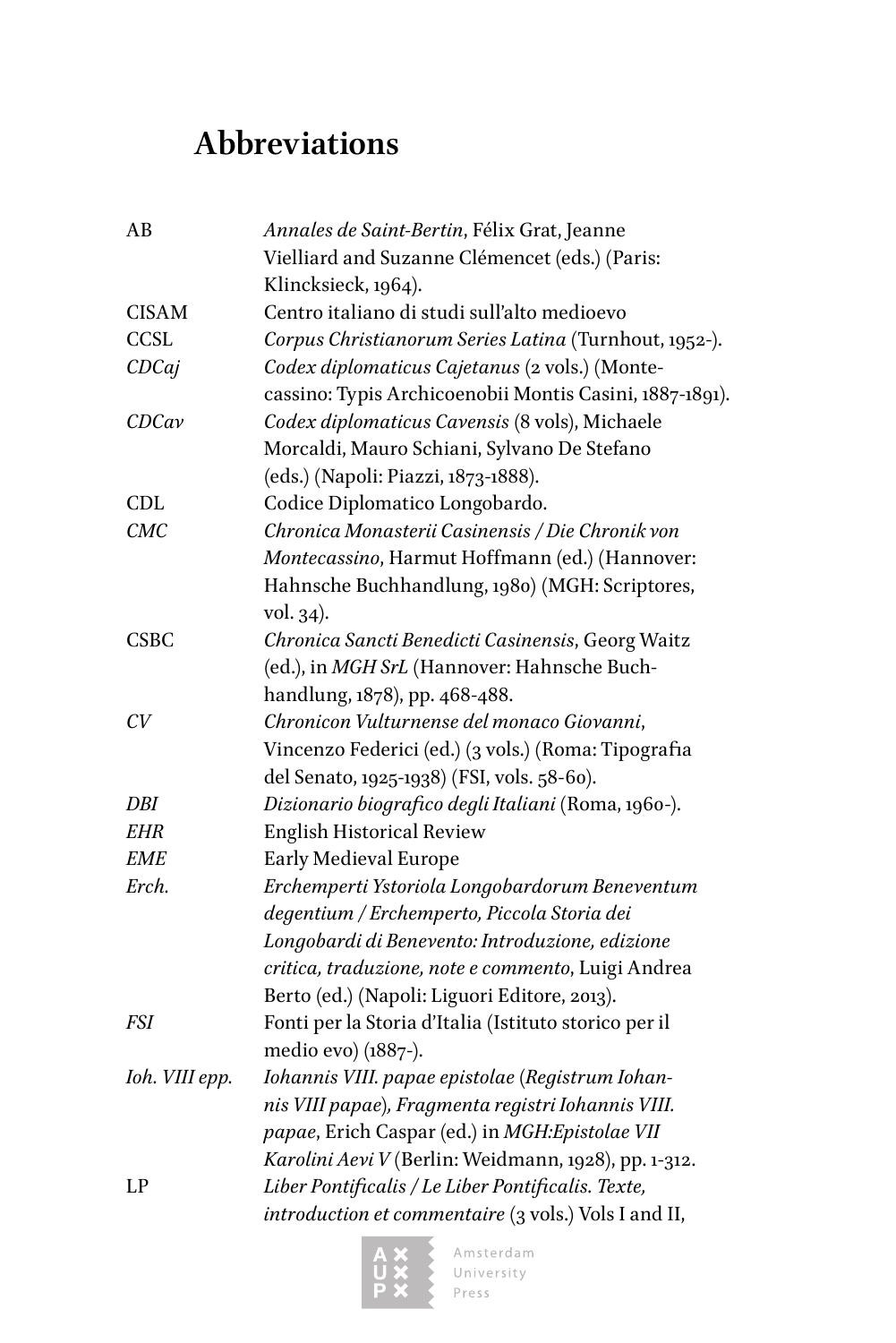8 ABBREVIATIONS

|               | Louis Duchesne (ed.); Vol III, Cyrille Vogel (ed.)           |
|---------------|--------------------------------------------------------------|
|               | (Paris: De Boccard 1955-1957).                               |
| MGH           | Monumenta Germaniae Historica                                |
| <b>MGHAA</b>  | Monumenta Germaniae Historica: Auctores                      |
|               | Antiquissimi (15 vols.) (Berlin 1877-1919).                  |
| MGH Capit.    | Monumenta Germaniae Historica: Capitularia,                  |
|               | legum sectio II Capitularia Regum Francorum, A.              |
|               | Boretius and V. Krause (eds.) (2 vols.) (Hannover, 1883-97). |
| <b>MGH DD</b> | Monumenta Germaniae Historica: Diplomata                     |
| MGH Epi.      | Monumenta Germaniae Historica: Epistulae                     |
| <b>MGH LL</b> | Monumenta Germaniae Historica: Leges                         |
| MGH SrG       | Monumenta Germaniae Historica: Scriptores rerum              |
|               | Germanicarum in usum scholarum separatim editi               |
|               | (63 vols.) (Hannover, 1871-1987).                            |
| MGH SrL       | Monumenta Germaniae Historica: Scriptores                    |
|               | rerum Langobardicarum et Italicarum saec. VI-IX,             |
|               | G. Waitz (ed.) (Hannover, 1878).                             |
| MGH SrM       | Monumenta Germaniae Historica: Scriptores rerum              |
|               | Merovingicarum                                               |
| MGH SS        | Monumenta Germaniae Historica: Scriptores in                 |
|               | folio (30 vols.) (Hannover, 1824-1924).                      |
| ÖAW           | Österreichische Akademie für Wissenschaften                  |
| QFIAB         | Quellen und Forschungen aus italienischen                    |
|               | Archiven und Bibliotheken                                    |
| PL            | Patrologiae Cursus Completus: Series Latina, J.P.            |
|               | Migne (221 vols.) (Paris 1841-64).                           |
| <b>PLRE</b>   | John R. Martindale, The Prosopography of the Later           |
|               | Roman Empire, vol. III (Cambridge: Cambridge                 |
|               | University Press, 1992).                                     |
| RI            | Die Regesten des Kaiserreiches unter den                     |
|               | Karolingern 751-918 (987), vol. 4: Papstregesten             |
|               | 800-911, part 3: 872-882, Veronika Unger et alii (eds.)      |
|               | (Wien: Böhlau, 2013) (Johann Friedrich Böhmer,               |
|               | Regesta Imperii, vol. I,4,3).                                |
| TRHS          | Transactions of the Royal Historical Society                 |
|               |                                                              |

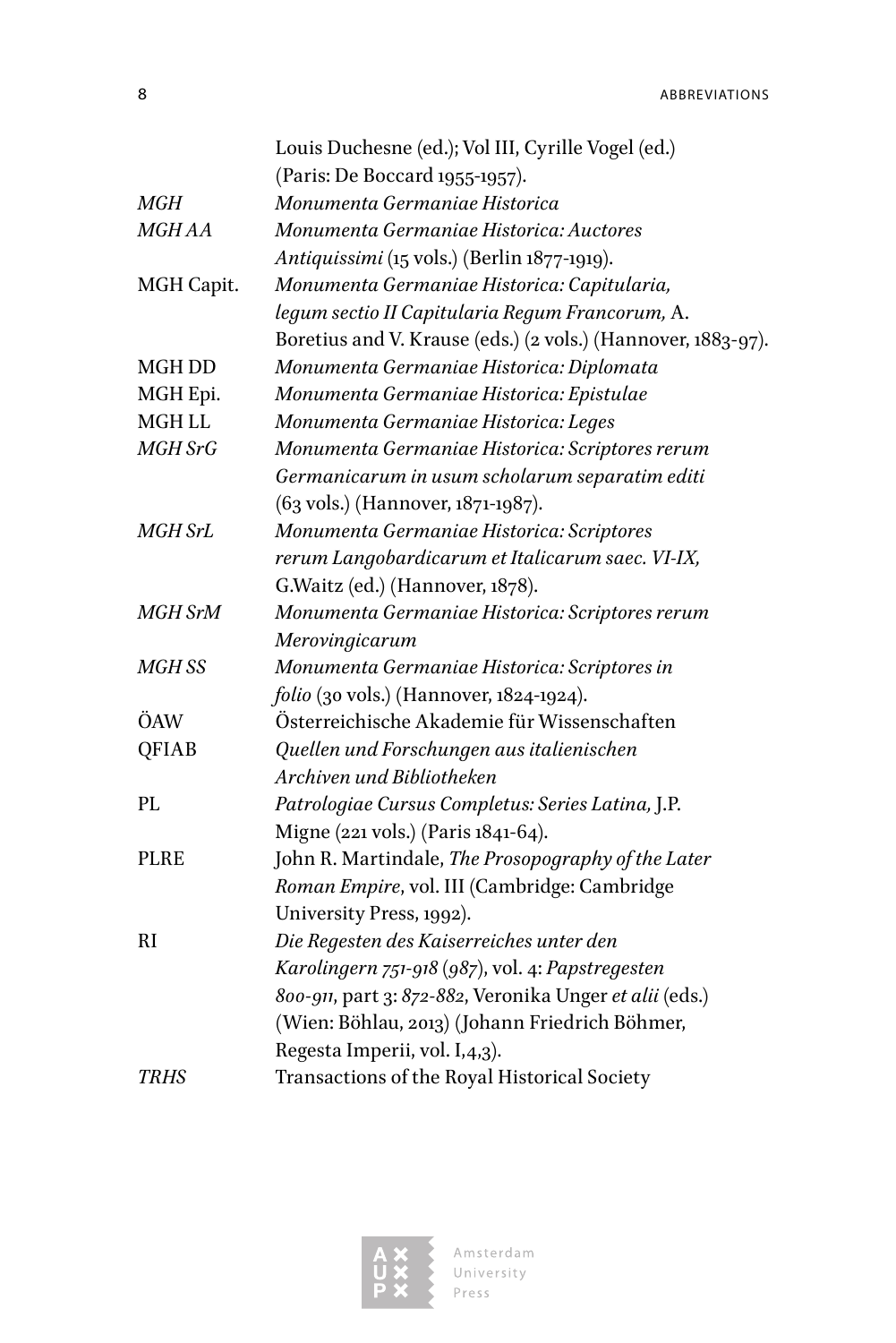### <span id="page-9-0"></span>**Preface**

The papers published in this volume were originally presented at the International Medieval Congress in a surprisingly hot July in Leeds in 2016. The theme of the two sessions held on the Wednesday morning of the congress was 'Murder and Mayhem: Disorder and Violence in Italy, 568-1154'. Seven of the contributions presented for the first time on that day are seen here in considerably revised form. The editors also sought and acquired additional papers from Guido Berndt, Kordula Wolf and David Barritt.

The nine essays collated here represent ongoing research and work into the mechanisms and mechanics of the socio-cultural worlds of Italy from the advent of the Lombards in *c.*568 up to the ascendancies of the Normans in Sicily and the Staufen emperors in the Kingdom of Italy through the prism offered by violence, disorder and discontent. As we indicate in the Introduction which follows, and which considers the essays themselves and the historiographical landscapes, this volume is not a 'grammar' of violence, and in most respects, it is not the violence *per se* that holds interest, but rather the methods by which Medieval Italian societies coped, contained and continued despite that violence.

Since 2016, the essays have been refined, amended and re-amended. It is to the eternal credit of the contributors, who submitted their work on time and to schedule, that they patiently endured the lacuna between presentation, preparation and production with such equanimity as the editors strove to bring forward the complete manuscript. In this respect the volume rests upon a cumulative value where, whilst all the contributions consider issues in particular contexts, the accumulated aspects of the issues tackled reveal both the fluidity and the inventiveness of Italian societies as they grappled with the impact of violence on the ground.

Our thanks then must go to the contributors here in the first place; secondly, to Professor Balzaretti who in the midst of considerable responsibilities as Head of History at the University of Nottingham completed the Afterword; thirdly, to the Commissioning Editor at Amsterdam University Press, Dr Erin Dailey whose gentle but effective management of the project brought the end-product to its' conclusion; and to Dr Vicki Blud who has efficiently assisted the editors in the final stage of production in the midst of a pandemic that shows no sign of dissipation.

Christopher Heath Robert Houghton

June 2021



Amsterdam University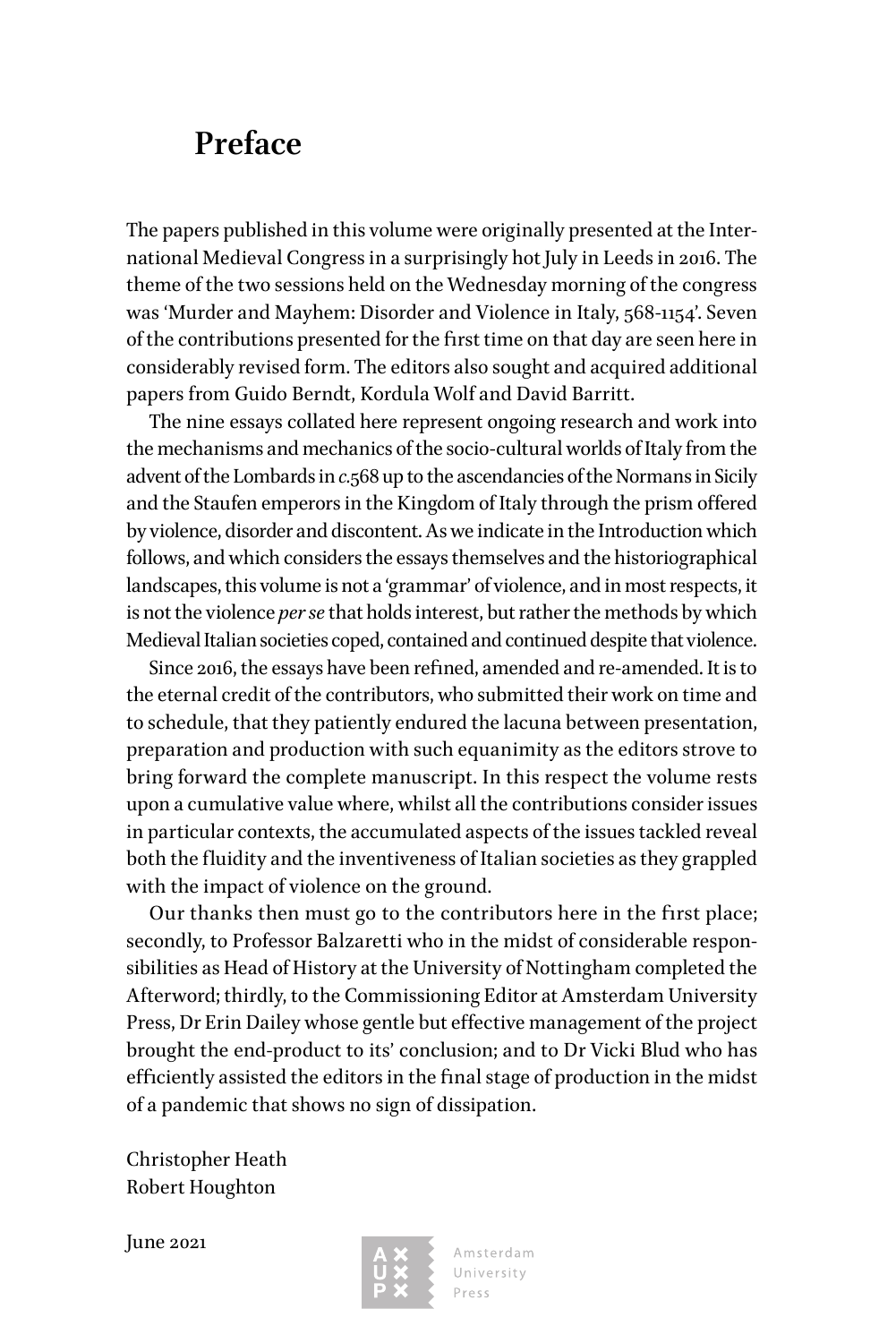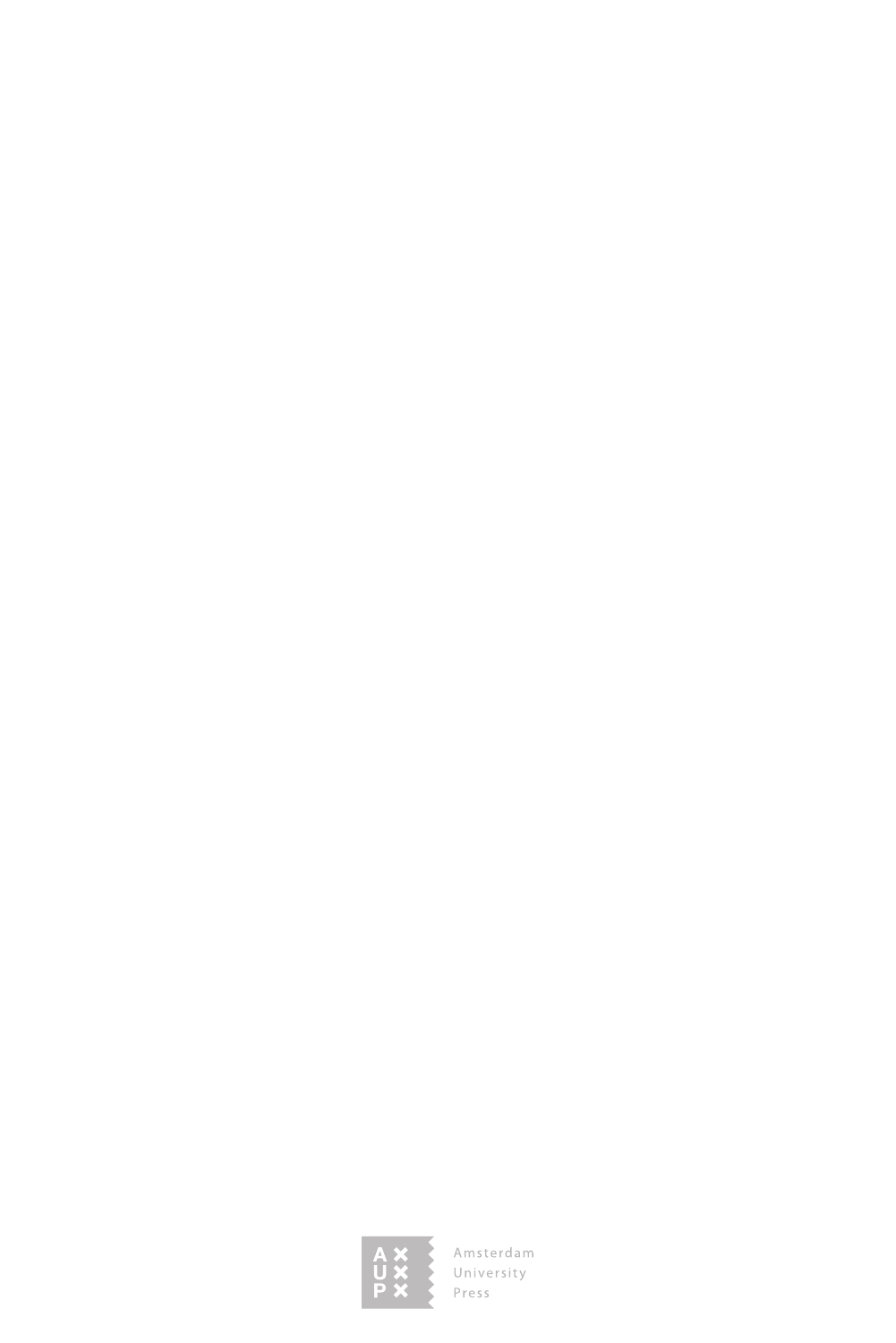### <span id="page-11-0"></span>**1 Introduction**

Discordant Minds and Hostile Nations

*Christopher Heath and Robert Houghton*

In his *Études sur l'histoire des principautés lombardes de l'Italie méridionale et de leurs rapports avec l'empire franc*, René Poupardin observed that the Lombard *Mezzogiorno* of the early Middle Ages encapsulated '*un récit de lutte intestines aussi stérile qu'obscures*'.<sup>1</sup> A concentration on the dismal and often convoluted picture painted by monastic chroniclers, would prompt a belief that 'these rough and violent times' do no merit serious study. Yet analysis of the processes, problems and potentialities that both conflict and violence created, allows an engagement with fundamental issues that affected early medieval Italy. Yet, one may adopt a viewpoint that sees in the apparent violence and conflict of this period an opportunity to understand how individuals and societies grappled with and resolved the issues they faced and withstood.<sup>2</sup> Conflict and violence were vital forces in the formation of polities, and the management of such tells us more about the underlying processes of societal formation and cohesion, instead of being a mere grammar of violence.

This book is concerned with understanding the vital forces at work on the ground by identifying how tensions between conflict and stasis were worked out through the witness of a variety of source material – textual in all formats, both normative and narrative, and where relevant archaeological. It is not, however, concerned with what might be called the mechanics of

1 René Poupardin, *Études sur l'histoire des principautés lombardes de l'Italie méridionale et de leurs rapports avec l'empire franc* (Paris: Honore Champion, 1907), p. v.

2 See for instance, Barbara Kreutz, *Before the Normans: Southern Italy in the Ninth and Tenth Centuries* (Philadelphia: University of Pennsylvania Press, 1991), pp. xxiii-xxv. For useful discussion, see Kordula Wolf and Klaus Herbers '(Re-) Thinking Early Medieval Southern Italy as a Border Region', in Kordula Wolf and Klaus Hebers (eds.), *Southern Italy as Contact Area and Border Region during the Early Middle Ages: Religious-Cultural Heterogeneity and Competing Powers in Local, Transregional and Universal Dimensions* (Böhlau: Wien, 2018), pp. 9-20.

Heath, C. and R. Houghton (eds.), *Conflict and Violence in Medieval Italy 568-1154*. Amsterdam: Amsterdam University Press 2022 DOI: 10.5117/9789462985179\_CH01

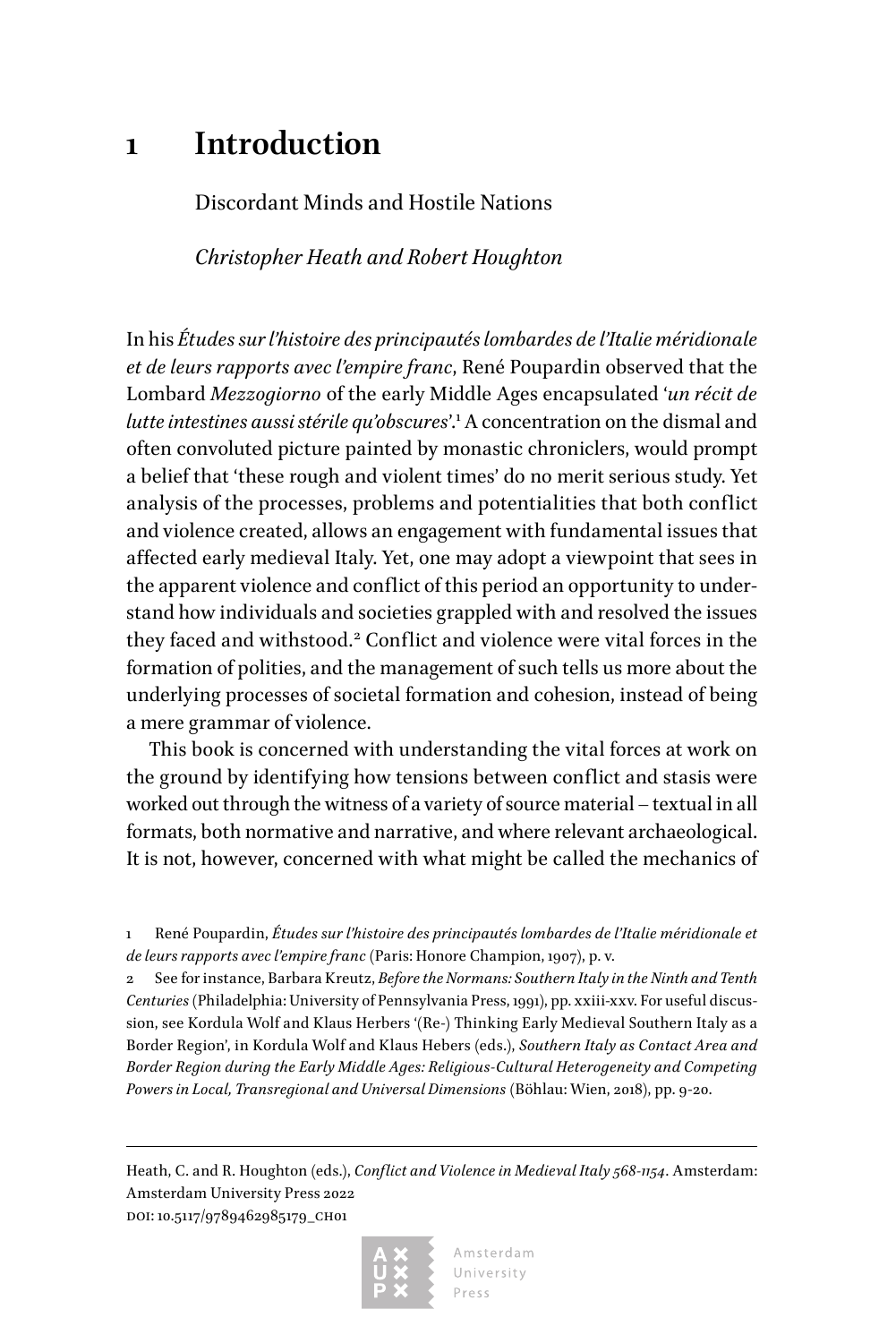violence, in other words violence in and of itself, but rather in the impact of this violence on societies and elites. In short, did such activity prompt significant, systemic and substantive change? How does violence shape Italian society in this period? What were the short- and long-term consequences of such violent activity? The ten contributions in this volume seek to interrogate, at specific points chronologically in the trajectory of early medieval Italy, the experience, the impact and the containment or management of social, political, and religious violence. It should not be assumed, however, that there is any teleological inclination in this volume, to suggest that the early Middle Ages in Italy were any more or less violent than the periods that preceded or that followed. This would be an undertaking of doubtful empirical value, let alone one which could be demonstrated in any objective sense.3

Of course, the association of the early Middle Ages with conflict and violence has a long pedigree. The narratives of this transformational period from the commentators of the eighteenth-century onwards contrast a supposedly tranquil and peaceful period with that of one shattered by the unwelcome irruptions of outsiders apparently only concerned with destruction and plunder.<sup>4</sup> In the processes, on the ground, the cumulative geo-political result in Europe was the end of one over-arching political structure with its replacement by a variety of locally focussed regional entities. Recently, historians have argued over whether the Western Roman Empire succumbed from its own internal shortcomings and contradictions or whether it was pushed into a thousand ends by the attentions of mathematically indeterminate but no doubt superior 'hordes' of barbarians.<sup>5</sup> A

3 Wolf Liebeschuetz, 'Violence in the Barbarian Successor Kingdoms' in H.A. Drake (ed.), *Violence in Late Antiquity* (Aldershot: Ashgate, 2006), pp. 38-46. See also the comments of Paul Fouracre, 'Attitudes to Violence in Seventh- and Eighth-century Francia' in Guy Halsall (ed.), *Violence and Society in the Early Medieval West* (Woodbridge: Boydell & Brewer, 1998), pp. 60-1. On quantification of violence (associated with war) and the difficulties for interpretation this causes, see Justine Firnhaber-Baker, *Violence and the State in Languedoc 1250-1400* (Cambridge: CUP, 2014), pp. 17-20

4 For the development of responses to the period, see Ian Wood, *The Modern Origins of the Early Middle Ages* (Oxford: OUP, 2013), pp. 1-18 and pp. 52-73. Essays on Gibbon's responses are also illustrative, see Rosamond McKitterick and Roland Quinault (eds.), *Edward Gibbon and Empire* (Cambridge: CUP, 1997), pp. 12-33 and pp. 137-61; Francois Furet, 'Civilisation and Barbarism in Gibbon's History', *Daedalus* 105:3 (1976), pp. 209-216; E. Badian and Pierre Ducrey, *Gibbon et Rome à la lumière de l'historiographie moderne: dix exposés suivis de discussions*, (Genève: Droz, 1977); G. Giarrizzo, *Edward Gibbon e la cultura europea del settecento* (Napoli: Istituto italiano per gli studi storici, 1954).

5 Such imagery has a lengthy hold on the imagination. Gibbon, for instance remarked that 'armies of unknown barbarians issuing from the frozen regions of the North (…) established their

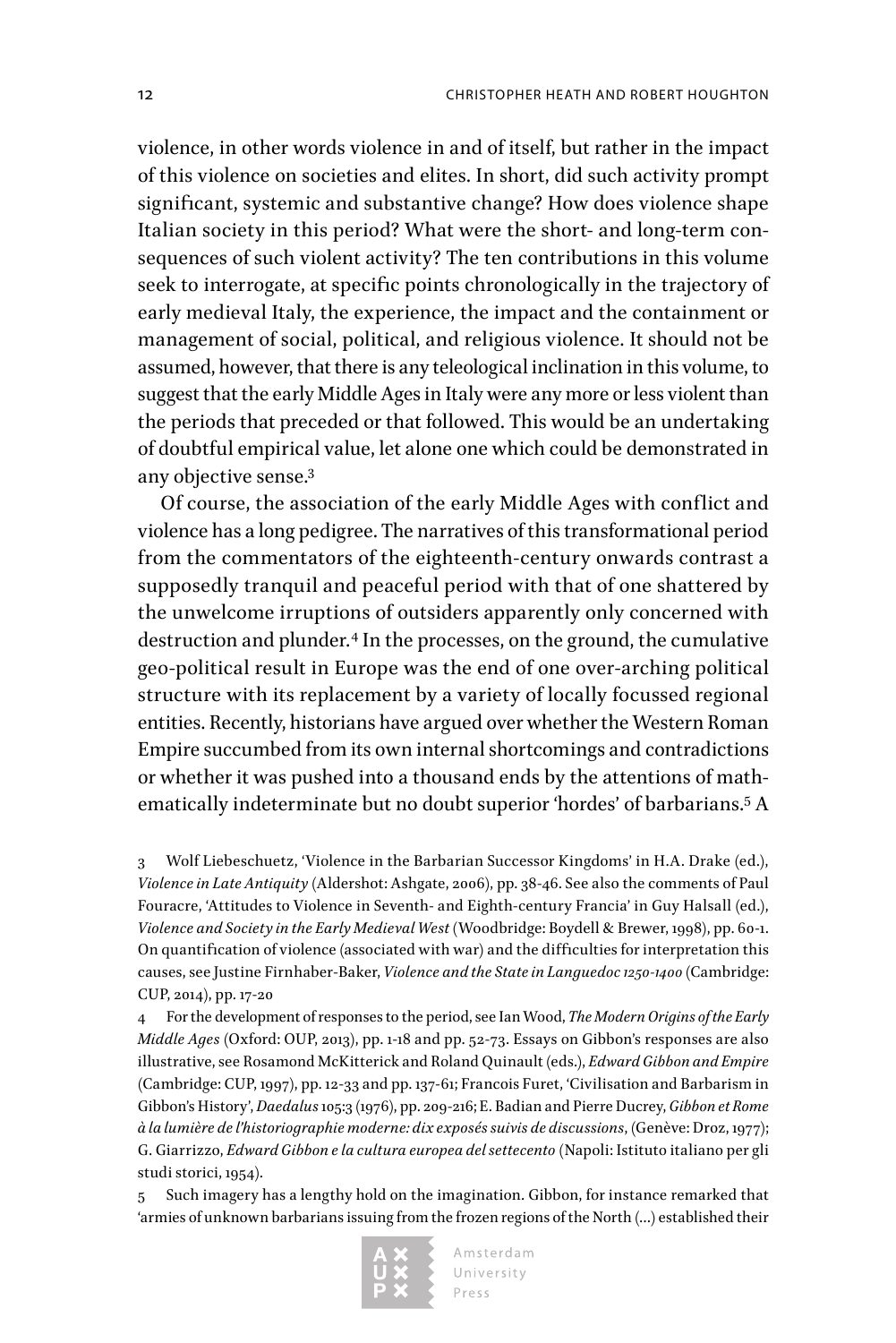beguiling symmetry arises between those who favoured the latter impulse as an explanation of structural change and the notion that the early Middle Ages was the inheritor and the continuator of a chaotic and violent politicosocial landscape. In social and economic terms, the apparent result of these changes were considerable and apparent reductions in both societal complexity and economic specialisation were evident.<sup>6</sup> An alternative reading is possible. On the other hand, considerable effort has been made to seek out and identify continuities between and across the centuries of Late Antiquity. In this context, it even becomes possible to consider whether to all practical intents the Western Roman Empire stopped, or if it instead inexorably withered away into irrelevance to subsequently be remodelled on more modest bases. Here one thinks of the Ostrogothic kingdom of Theoderic the Great (493-526) as an exemplar of this reconstitution; at one stage the extent of his kingdom nearly encompassed the whole of the western Mediterranean.7 The reality, so far as one can reduce these processes to generalisations, was that the situation on the ground was somewhere between these two positions.<sup>8</sup>

Violence and conflict were inextricably linked with these transformational processes. This volume engages with societal violence to attain an effective interpretative balance that will permit historians to make sense of the inheritance of Late Antiquity, and the subsequent re-engineering of medieval societies which sought to manage the challenges of discordant minds and

6 Both Peters, Drew and Harper furnish pithy and helpful summaries of the processes at work: Kyle Harper, *Slavery in the Late Roman World 275-425* (Cambridge: CUP, 2015), pp. 500-2; Katherine Fischer Drew, *The Lombards Laws* (Philadelphia: University of Pennsylvania Press, 1973), pp. 4-6; and, Edward Peters, 'Foreword' in Drew, *The Lombard Laws*, pp. v-ix. One measure that Ward-Perkins uses is the management of urban public buildings, see Bryan Ward Perkins, *From Classical Antiquity to the Middle Ages Urban Public Building in Northern and Central Italy, AD 300-850* (Oxford: OUP, 1984).

7 Guy Halsall, *Barbarian Migrations and the Roman West 376-568* (Cambridge: CUP, 2007); Peter Heather, *The Fall of Rome: a New History of Rome and the Barbarians* (Oxford: OUP, 2007); and Bryan Ward-Perkins, *The Fall of Rome and the End of Civilisation* (Oxford: OUP, 2005). For Ostrogothic Italy, see Jonathan J. Arnold, M. Shane Bjornlie and Kristina Sessa (eds.), *A Companion to Ostrogothic Italy* (Leiden: Brill, 2016), and Jonathan J. Arnold, 'Ostrogothic Provinces: Administration and Ideology' in the same volume, pp. 73-97.

8 Walter Pohl, 'Social Cohesion, Breaks, and Transformations in Italy 535-600' in Ross Balzaretti, Julia Barrow and Patricia Skinner (eds.), *Italy and Early Medieval Europe* (Oxford: OUP, 2018), pp. 20-1.



victorious reign over the fairest provinces of Europe and Asia', J. B. Bury (ed.), *Edward Gibbon: the History of the Decline and Fall of the Roman Empire* (London: Methuen, 1897-1901), (III), p. 415. See the essays in Thomas F.X. Noble (ed.), *From Roman Provinces to Medieval Kingdoms: Rewriting Histories* (London: Routledge, 2006).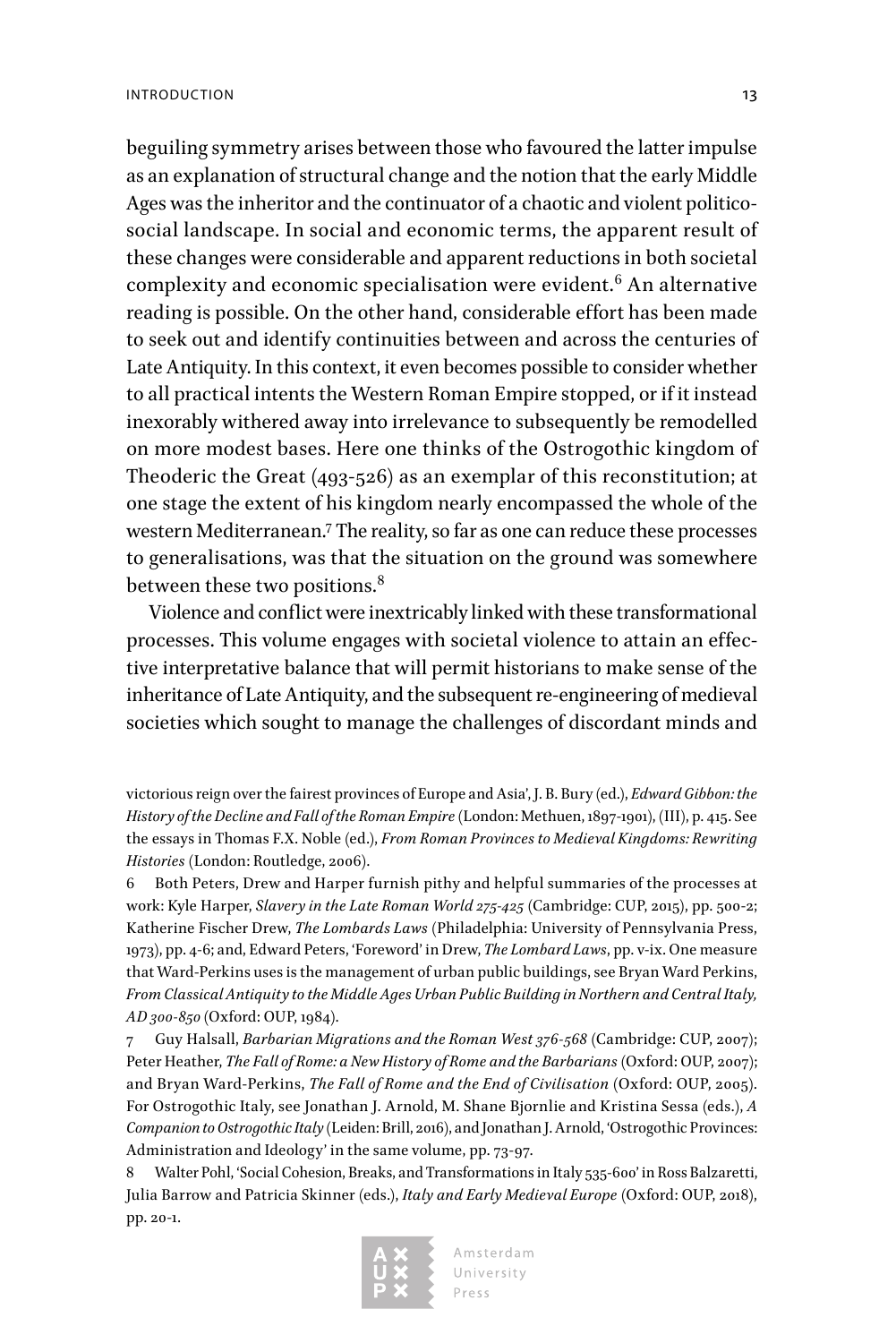hostile nations, through the prism that the Italian experience offers. Slotting Italy into a binary narrative of the early Middle Ages, in the same way as that of Europe writ large also fails to address or provide adequate light on the complexity of the legacy of Late Antiquity. The fundamental inheritance for the Italian peninsula was more than either a kaleidoscope of unmitigated instability and visceral, non-directive and unadulterated violence or a seamless and felicitous tranquillity. The lengthy period of focus in this volume from the Lombard period (proper) (i.e. 568-774) to the rule of the Salian and Staufen Emperors and Kings of Italy (1027-1125 and 1128-1254 respectively) encompasses varied political and socio-economic landscapes; throughout, the persistence of violence in various contexts is noticeably prevalent. Our longer focus allows commentators and readers to cut across traditional periodisations, and to identify key commonalities through and across the lengthier chronological timeframe. One example of this useful cross-periodisation are the contrasts between the Lombard period and the Carolingian period that follows it, and then the so-called National Kingdom (888-962).9 One can then perceive why, given the violent imprint upon Italian history, one commentator has described Italy as 'the enduring culture' which has been transformed by and survived cathartic change caused by both its own inhabitants and by outsiders.10 Historians, and the contributors in this volume, can enunciate a nuanced picture; in terms of both how Italians managed the potentiality of violence; and also how those at the sharp end, both as individuals and in groups, reconstituted a societal equilibrium that could prosper, often with a new implicit grammar of socio-political norms and standards.

In this introduction, we shall not tread the well-trodden path of endeavouring to prove the actuality of violence. Instead, the purpose of this introduction is, in conjunction with the second section which sets out the historiographical footprint, to tackle three key issues. First, we address issues with the sources at our disposal; secondly, we set out the definitional continuum of conflict and violence; before we conclude the first section with commentary on specific aspects of violence in the Italian peninsula, in particular judicial violence, violent activity in urban contexts and religious violence. We should point out, at this point, that whilst there is not a specific contribution that foregrounds the issues of gender and violence in this volume, that all the

9 See the chapters by Heath, Berndt, Borri and Manarini in this volume.

10 Jonathan Charles White, *Italy: The Enduring Culture* (London: Continuum, 2001). Gilmour in his appraisal of Italian history suggests that rather than a blessing, the geographical position of Italy qualified it as 'one of the most easily and frequently invaded places in the world'. David Gilmour, *The Pursuit of Italy: A History of a Land, its Regions and their Peoples* (London: Allen Lane, 2012), p. 8.

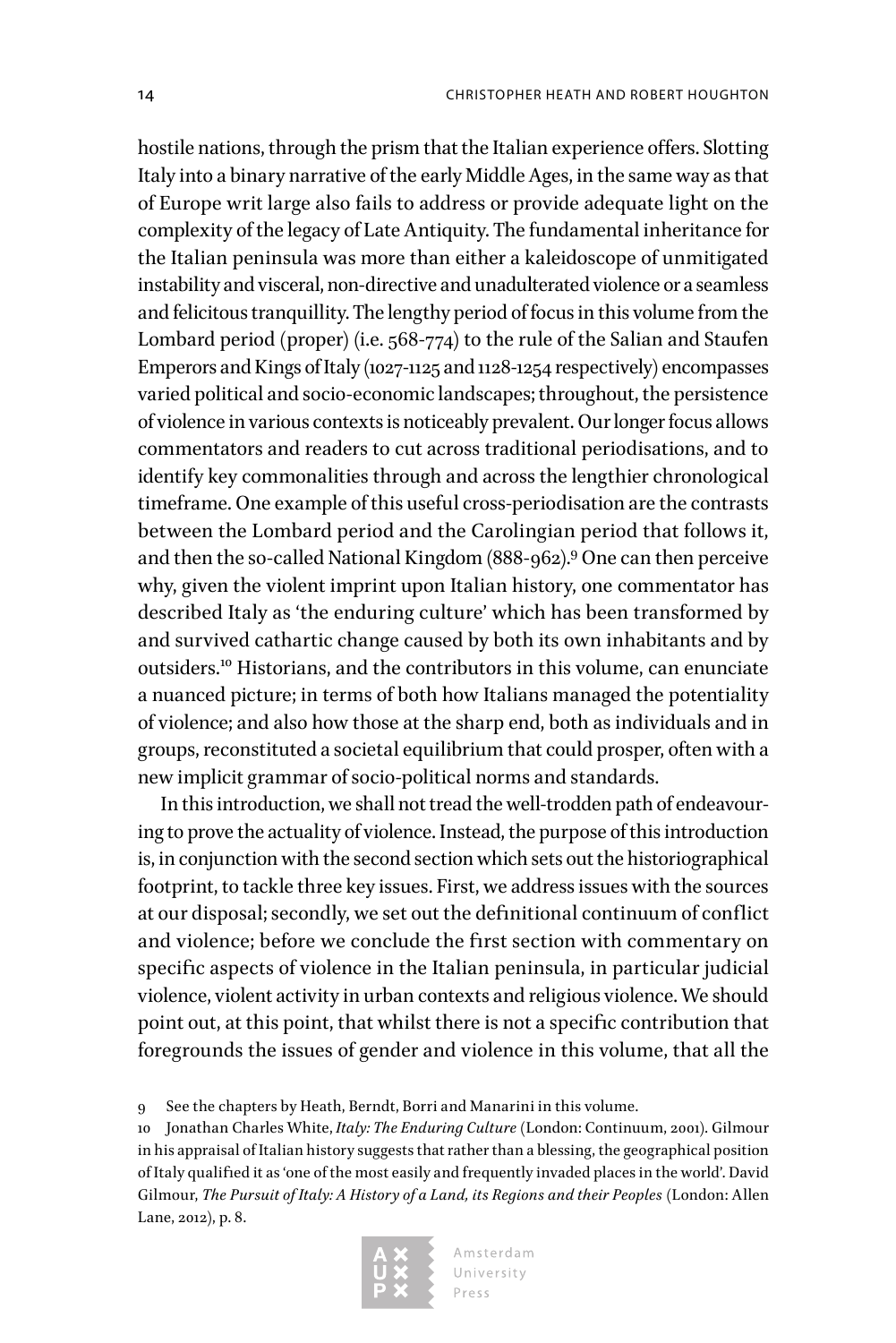ten contributions herein touch upon the relationships between violence and gendered action (see for instance Manarini's chapter) and thereby, show the direct need for further layered engagement and research in this area which can build on the studies of Skinner, Balzaretti and many others in this regard.11 One example from the *Historia Langobardorum* demonstrates how these issues intersect with the concerns of this volume, for it demonstrates the chameleonic nature of violence in this period which crosses definitional boundaries, as we shall see. This is the unpalatable report of the treatment of the wife and the daughters of the *dux* of Friuli by the victorious Avar *Qaghan* as reported by Paul the Deacon (*c.*735-96). During an invasion of the Avars into Friuli, Paul tells us that Romilda, the wife of Gisulf I contrived to betray the city of *Forum Iulii* (modern Cividale di Friuli) due to her desire for the Avar leader. The *Qaghan* promised marriage but once he was in control of the city, ordered Romilda to be raped and then impaled. The daughters avoided a similar fate by placing 'the flesh of raw chickens' under their breasts so that the meat putrefied and the odour that developed put off the Avars from further mistreatment of the women. Paul evidently uses the story as a salutary moral on the evils of (feminine) lust.<sup>12</sup> The violence depicted intersects with several categories of violence, i.e. that between outsiders and Italians; that between political agents; that between men and women; and that between competing social-cultural entities. This volume does not intend to present the final definitive word on this and other inter-linked issues but rather seeks to encourage and develop ongoing research activity which connects with the contributions presented.

The footprint of the sources is a significant concern of all the contributions here. Historians must of course deal with the paradox of their sources – being both at the mercy of the content, and carrying the risk of crafting extrapolated arguments that do not represent a 'true' and measured reality.

11 Patricia Skinner, *Studying Gender in Medieval Europe: Historical Approaches* (London: Palgrave, 2018); Patricia Skinner, *Women in Medieval Italian Society 500-1200* (Harlow: Longman, 2001); Ross Balzaretti, 'These are things that men do, not women': The Social Regulation of Female Violence in Langobard Italy' in Guy Halsall (ed.), *Violence and Society in the Early Medieval West* (Woodbridge: Boydell and Brewer, 1998), pp. 175-192; Julius Kirschner (ed.), *Women of the Medieval World: New Perspectives on the Past* (Oxford: Basil Blackwell, 1985), Holly S. Hurlburt, 'Women, Gender and Rulership in Medieval Italy', *History Compass* 4 (2006), pp. 528-35; Kate Cooper and Jamie Wood (eds.), *Social Control in Late Antiquity: The Violence of Small Worlds* (Cambridge: CUP, 2020) all furnish useful perspectives on these issues. See the chapters by Manarini and Wolf in this volume for further discussion.

12 William Dudley Foulke, *History of the Langobards* (Philadelphia: University of Pennsylvania: 1907), pp. 180-6 and Lidia Capo, *Paolo Diacono: Storia dei Longobardi* (Vincenza, Lorenzo Valla, 1992), pp. 212-7.

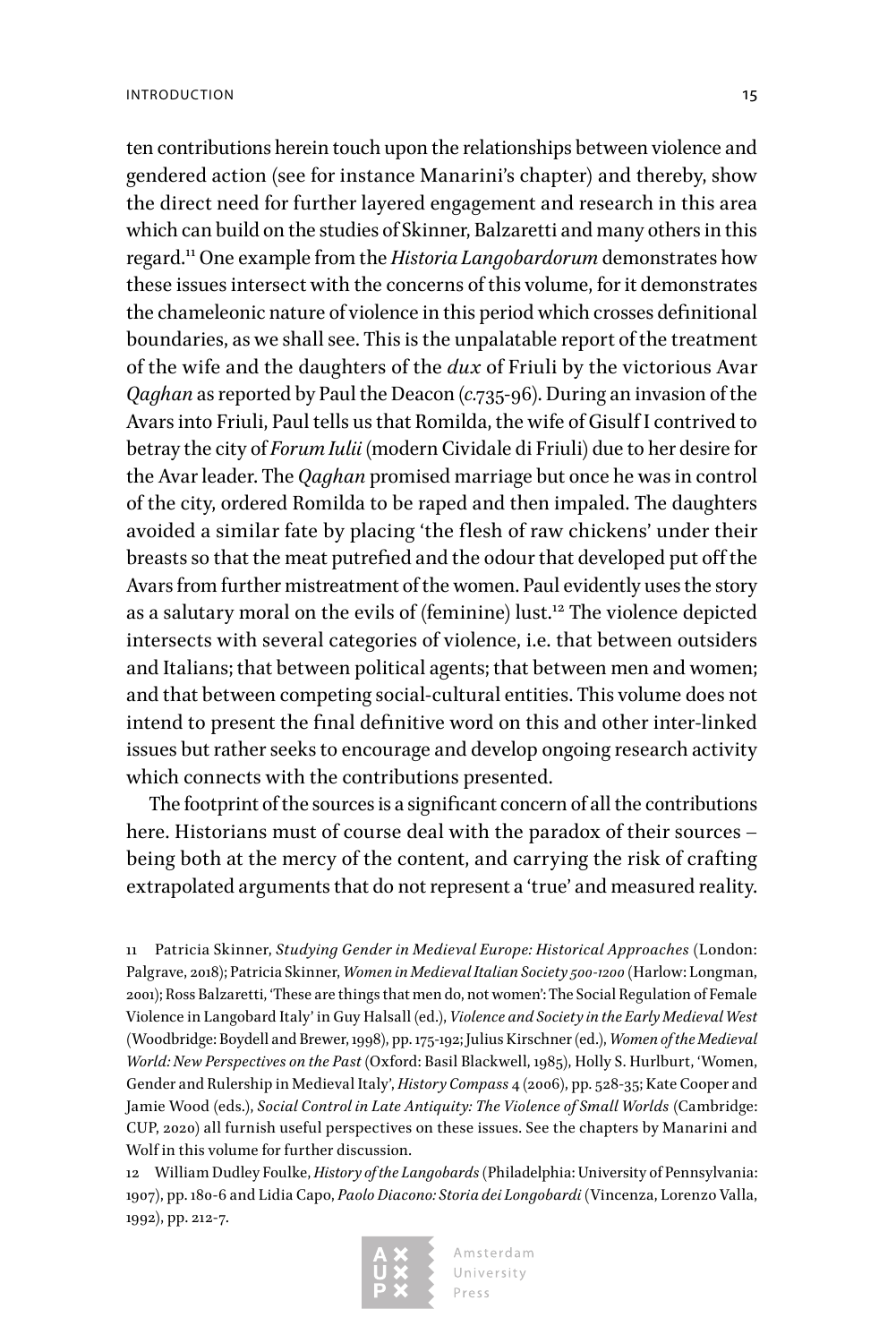Source criticism and what may be termed the 'rhetorical patterning' of the sources is a particularly vibrant issue for discussion of both conflict and violence.13 One short contrast will suffice to demonstrate this. If one considers Paul the Deacon's appraisal of the ten years of the Lombard *interregnum* (i.e. 574-84) with that of the rule of Authari (584-90) one can discern a deliberate rhetorical contrast sketched by Paul.14 In the *inter-regnum*, we are told that 'many of the noble Romans were killed […] the priests killed, the cities overthrown…' ('*sacerdotibus interfectis, civitatibus subrutis*'). Yet in the time of Authari 'there was no violence ('*nulla erat violentia*'), no ambuscades were laid, no one constrained another unjustly, no one took spoils, there were no thefts, no robberies, everyone proceeded whither he pleased, safe and without fear' ('*unusquisque quo libebat secures sine timore pergabat*').<sup>15</sup> It is more than improbable that this passage reflects the reality on the ground, and more so when one then recalls that Paul writes from a distance of two centuries.<sup>16</sup> The reality in terms of violence is harder to discern, not least because of the fundamental reliance we still have on the *HL* as a key narrative for the Lombard kingdom.<sup>17</sup> Each of the contributions in this volume have cause to engage with the evidential foundations of

13 We owe this phrase 'rhetorical patterning of the sources' to one of the anonymous reviewers of the work. This is one of the concerns that links all the chapters in this collection.

14 Foulke, *History of the Langobards*, pp. 86-93 and 114-7 and Lidia Capo, *Paolo Diacono*, pp. 114-7 and 144-7.

15 Foulke, *History of the Langobards*, pp. 86-93 and 114-7 and Lidia Capo, *Paolo Diacono: Storia dei Longobardi*, pp. 114-7 and 144-7. For discussion, see Christopher Heath, *The Narrative Worlds of Paul the Deacon: Between Empires and Identities in Lombard Italy* (Amsterdam: AUP, 2017), pp. 171-7. On the inter-regnum see Andreas Fischer, 'Money for Nothing? Franks, Byzantines and Lombards in the Sixth and Seventh Centuries in Stefan Esders, Yaniv Fox, Yitzhak hen and Laury Sarti (eds.), *East and West in the Early Middle Ages: The Merovingian Kingdoms in Mediterranean Perspective* (Cambridge: CUP, 2019), pp. 108-26; and S. Dick, 'Longobardi per annos decem regem non habentes sub ducibus fuerunt: Formen und Entwicklung der Herrschaftsorganisation bei den Langobarden. Eine Skizze' in W. Pohl and P. Erhart (eds.), *Die Langobarden: Herrschaft und Identität* (Wien: OAW, 2005), pp. 335-43.

16 One may contrast this passage with the rather laconic entries in more contemporaneous sources from this period such as the Continuation of Prosper, John of Biclar and Marius of Avenches or the later letters of Gregory the Great (590-604) which do not bear out the idea that this was a period of tranquillity. Foulke notes that 'the golden age is not borne out by the facts'. See Foulke, *History of the Langobards*, p. 117 who follows Pabst (i.e. Heinrich Pabst, 'Geschichte des langobardischen Herzogthums' in *Forschungen zur Deutschen Geschichte* (Vol. II) (Göttingen: Dieterichschen 1862), p. 425 n. 2). For discussion and contrast between Paul and sources of the late sixth century, see Edoardo Fabbro, *Warfare and the Making of Early Medieval Italy (568-652)* (London: Routledge, 2020), pp. 67-107.

17 See Patrick Geary, '*Longobardi* in the Sixth Century without Paulus Diaconus' in Balzaretti et al., *Italy and Early Medieval Europe*, pp. 50-9.

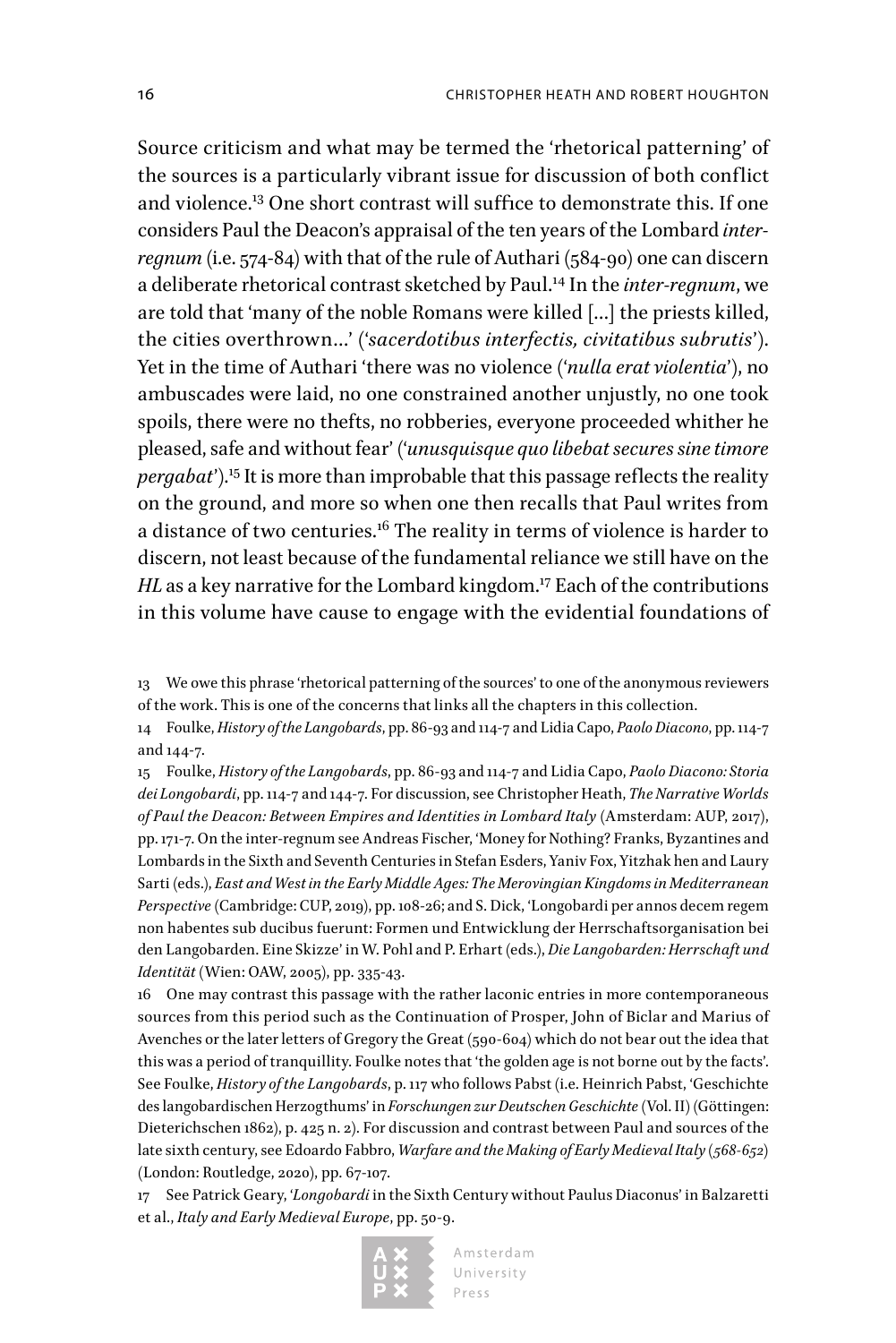their source materials, to be alive to the construction of a narrative, a set of responses and impulses. By understanding and considering the agency of the actors depicted and the matter of their depiction, we can create a more realistic interpretative balance. Even so, commentary requires empirical evidence that points the way to an understanding of the processes at work on the ground and the responses of sources and their writers and compilers to those changes. Clearly, violent activity, conflict and violence were subjects that motivated the production of history because these actions prompted change, necessitated explanation and provided appropriate subject matter for the construction of narratives. At the same time such commentary signalled variances in 'a' given perceived normality that was known to both the author and his/her audiences. Given the geographical landscapes of Italy, one episode or set of events did not have concurrent and contemporaneous impact for all parts of the peninsula.<sup>18</sup> In the ninth century, for instance, as Kordula Wolf shows in her contribution, we can clearly identify the variant rhythms at work, for example, between the far south-west in modern Calabria and the north-east in Friuli.<sup>19</sup> Whilst the kingdom of Italy (proper) was not directly affected by Islamic invaders, it was not a stranger to political violence connected to both indigenes and outsiders. What binds these regions together, however, using a broader temporal focus, were violent activities by 'invaders' – for Friuli, the Magyars, and for the *Mezzogiorno*, 'Saracen' raiders, pirates and armies to highlight just one set of protagonists. There is then no single response to all of these processes and events, hence the exploratory and heuristic nature of the contributions assembled here.

A common concern of the structural foundations of the sources is also matched by the need to engage with the definitional continuum of conflict and violence. The two terms are not simply synonymous. Whilst conflict may be defined as an 'argument or disagreement' that may be protracted, it need not inevitably lead to physical violence. The use of violence may be part of more prolonged oppositions between sets of protagonists but violence, whilst it may be part of a pattern of behaviour or action, is not an activity

18 Notwithstanding Metternich's observation from 1847 that Italy is '*une expression géographique*'.

19 For Friuli, see Mario Brozzi, *Il ducato longobardo del Friuli* (Udine: Graffiche Fulvio, 1981); Harald Krahlwinkler, *Friaul im Frühmittelalter: Geschichte einer Region vom Ende des Fünften bis zum Ende des zehnten Jahrhunderts* (Wien: Böhlau, 1992), and for Calabria, see Ghislaine Noyé, 'Les premiers siècles de la domination byzantine en Calabre' in J.M. Martin and Ghislaine Noyé (eds.), *Histoire et Culture dans l'Italie Byzantine: acquis et nouvelles recherches* (Roma: École Franςaise de Rome, 2001), pp. 445-69.

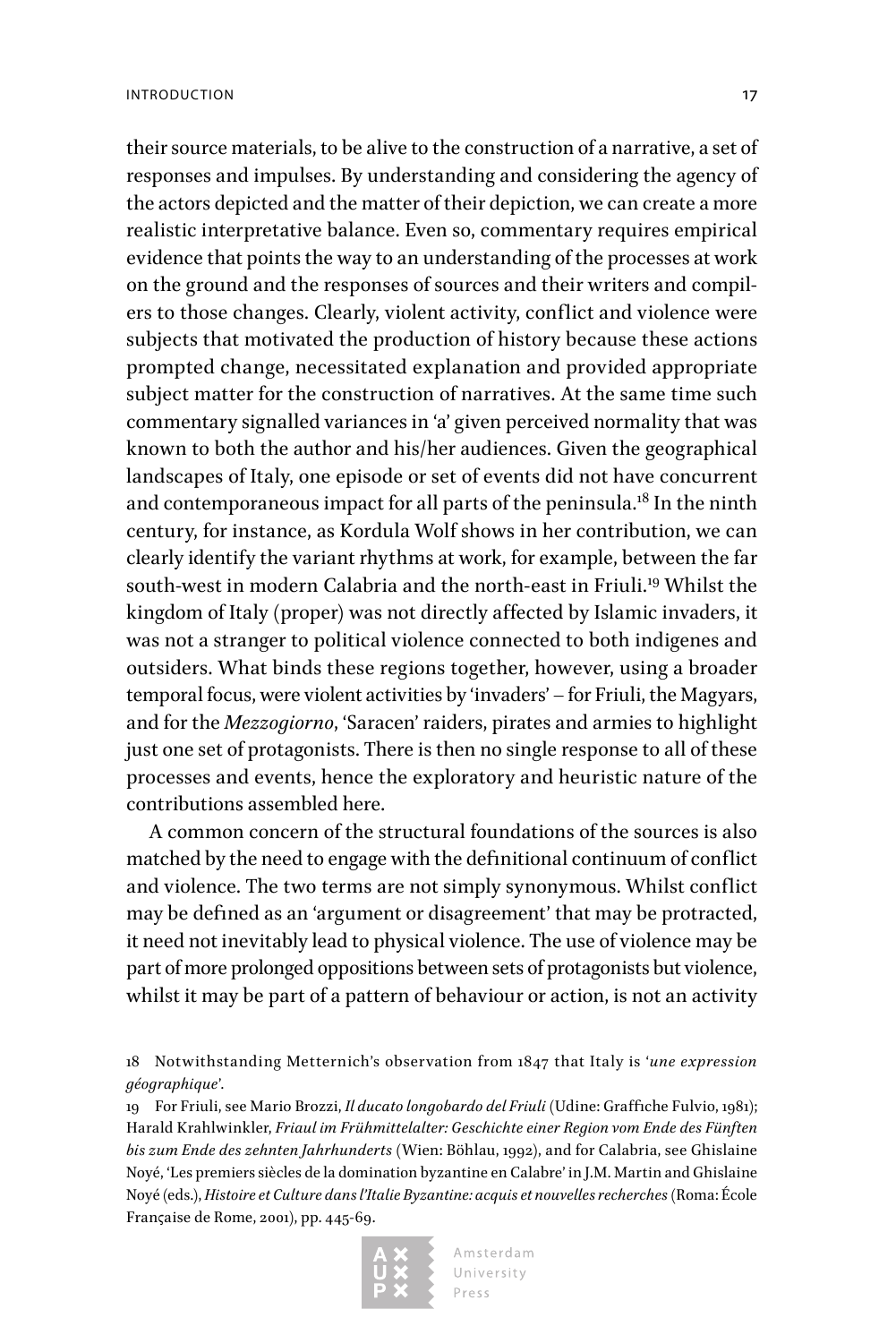that continues in perpetuity. In this sense, if one recalls a shorter definition of conflict as arising when 'two or more actors pursue incompatible, yet from their individual perspectives, entirely just goals', we may understand how dispute and conflict may rapidly migrate to the use of violence by a certain 'interest group' should such conflict remain in tension.<sup>20</sup> In this volume then, we consider conflict *and* violence rather than conflict *or* violence.<sup>21</sup>

Violent activity in historical contexts reveals how protagonists sought to resolve that 'tension'. Such violence that arose was both multivalent and multi-functional. Whilst we may adopt working definitions of violence such as 'behaviour involving physical force intended to hurt, damage or kill someone or something' [the Oxford English Dictionary] or 'action or words that are intended to hurt people', these can only scratch the surface of this definitional minefield.<sup>22</sup> As a first step, commencing with the contrasts in the nature of violence will be useful. These may be physical, symbolic, sexual or psychological – although it does not necessarily manifest clearly in only one category at one time. We saw this above in the report of the death of Romilda, and it is also discussed in Barritt's contribution where he unpicks the symbolic violence suffered by the corpse of Pope Formosus; and in Houghton's chapter which carefully sets out the landscape of the tensions which pitched protagonists into political violence. Secondly, the target(s) of violence, if one deploys a typology of violent action, may include self-directed, interpersonal or collective violence. In this volume, violence is generally something that is done to you, and for specific reasons. It is not sufficient, for instance, to suggest or assume that 'Saracen' violence was non-directive and without purpose. Violence undertaken at this time crossed categories and could be political, religious and social, conducted by individuals, or carried out collectively as Wolf shows in her chapter. Thirdly, the arena in which violence occurs should be considered. It may be

20 Naturally, the literature on conflict is extensive. As a starting point see Karl Cordell and Steffan Wolff (eds.). *Routledge Handbook of Ethnic Conflict* (London: Routledge, 2010), p. 4. The essays in Anthony de Reuck and Julie Knight (eds.), *Conflict in Society* (London: J & A. Churchill, 1966) are useful.

21 In this way, one may talk of a continuum of conflict that merges with violence. As Brown and Gorecki make clear, conflict may be defined as 'several kinds of interpersonal or intergroup tension with several modes of managing that tension'. In this way, a conflict may commence as a dispute and then progress to threats, promises, negotiations, ritual and the use of force. The opportunities for variance in the progress of the dispute/conflict are myriad. See Warren C. Brown and Piotr Górecki (eds.), *Conflict in Medieval Europe: Changing Perspectives on Society and Culture* (Abingdon: Routledge, 2003), p. 1.

22 For discussion of the difficulties of definition see Mark Jürgensmeyer, Margo Kitts and Michael Jerryson (eds.), *The Oxford Handbook of Religion and Violence* (Oxford: OUP, 2015), p. 15.

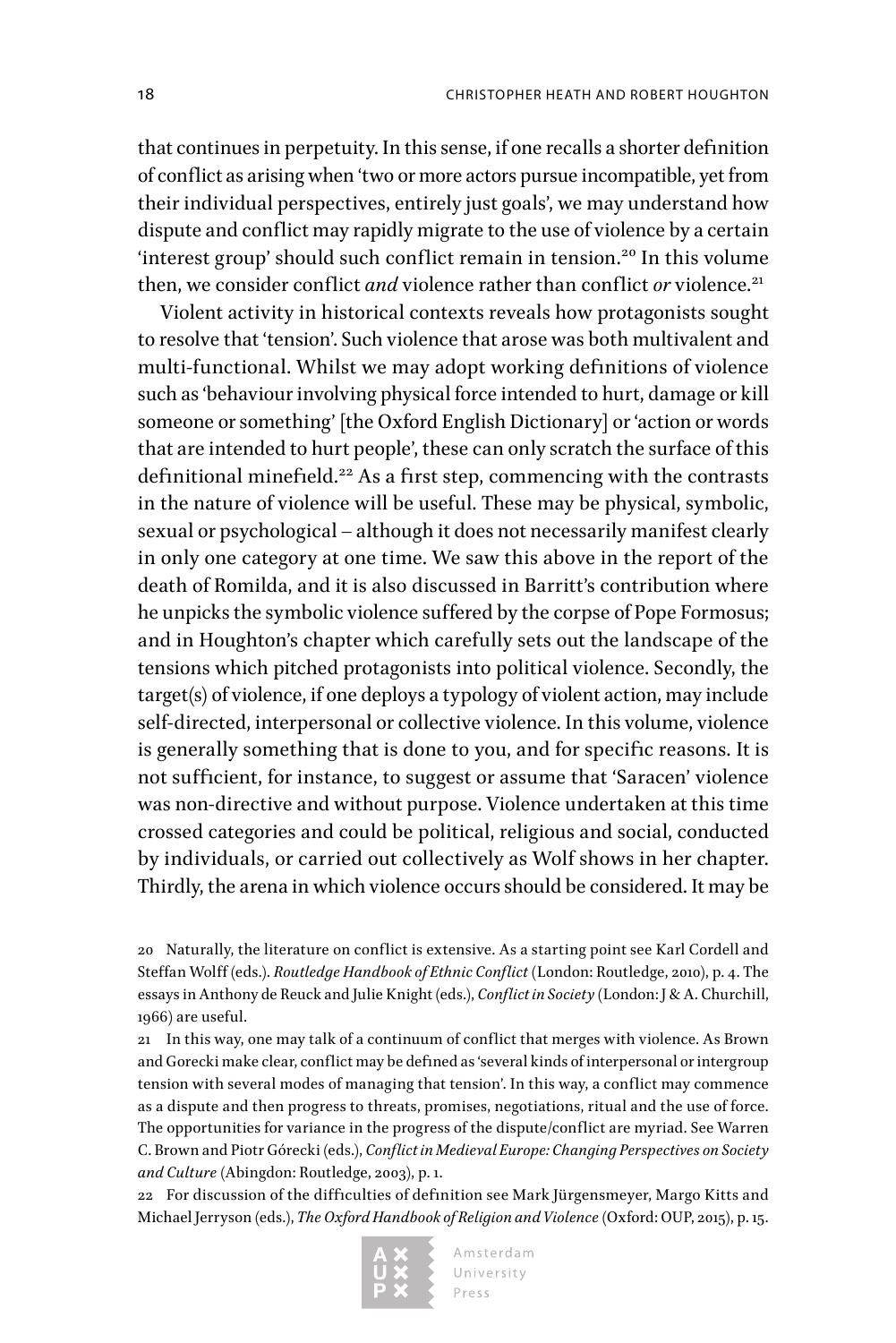undertaken in a public or private context; it may be considered legitimate or illegitimate by either those that conduct the violence or those that experience the impact of the violent activity. The boundaries and definitions of what constitutes private and public spheres will vary and will link into concepts of legitimate and illegitimate violence. Thus, the murder of Alboin in 572 undertaken in the *palatium* in Verona was doubly illegitimate since it was undertaken covertly, and in the space which was reserved for kings. The opposite, public opposition to kings was no less fraught with risk but this insurgency in a public sphere forms important dimensions in the discussion of both Berndt's and Houghton's chapters. Fourthly, the social profile of the actors, protagonists and victims could have a significant impact on the representation of violence. It may be either vertical or horizontal violence – in other words conducted by equals against equals or between socio-economic groups of different status.<sup>23</sup> Collective violent action encompasses all these categories of social, economic, political and religious violence. It will be seen that tensions between interpersonal violence and collective violence are amplified by the rationale behind the activities of protagonists and their position in the societal frameworks within which they operate. The complexity of coining a definition that satisfies all these pertinent elements is obvious. It is important at this stage then to both understand and consider the complexities of the socio-political landscapes that medieval Italian society inherited, grappled with and moulded to elicit a grammar of violence. In concert with the section below which considers in greater detail the historiographical footprint, let us briefly look at three areas of key focus with reference to the place of violence in Italian legal and judicial sources; secondly, violence in urban contexts; and thirdly, religious violence.

The management [though not the elimination] of violent activity forms a significant part of Lombard law.24 Titles 14 to 143 of the *Edictum Rothari* are concerned with a rather gruesome catalogue of physical injuries and the tariffs of compensation they attract.<sup>25</sup> Forty-six of the clauses carefully calibrate the (theoretical) compensatory sums to be paid dependant upon the part of the victim's body affected; the gravity of the injury; and the

<sup>25</sup> Azzara & Gasparri, *Le Leggi dei Longobardi* pp. 18-43 and Fischer Drew, *Lombard Laws*, pp. 55-75.



<sup>23</sup> For discussion, see H.A. Drake, *Violence in Late Antiquity: Perceptions and Practices* (Aldershot: Ashgate, 2006) and Guy Halsall (ed.), *Violence and Society in the Early Medieval West* (Woodbridge: Boydell & Brewer, 1998).

<sup>24</sup> Claudio Azzara and Stefano Gasparri, *Le Leggi dei Longobardi: Storia, memoria e diritto di un popolo germanico* (Roma: Viella, 2005) and Katherine Fischer Drew, *The Lombard Laws* (Philadelphia: University of Pennsylvania Press, 1973).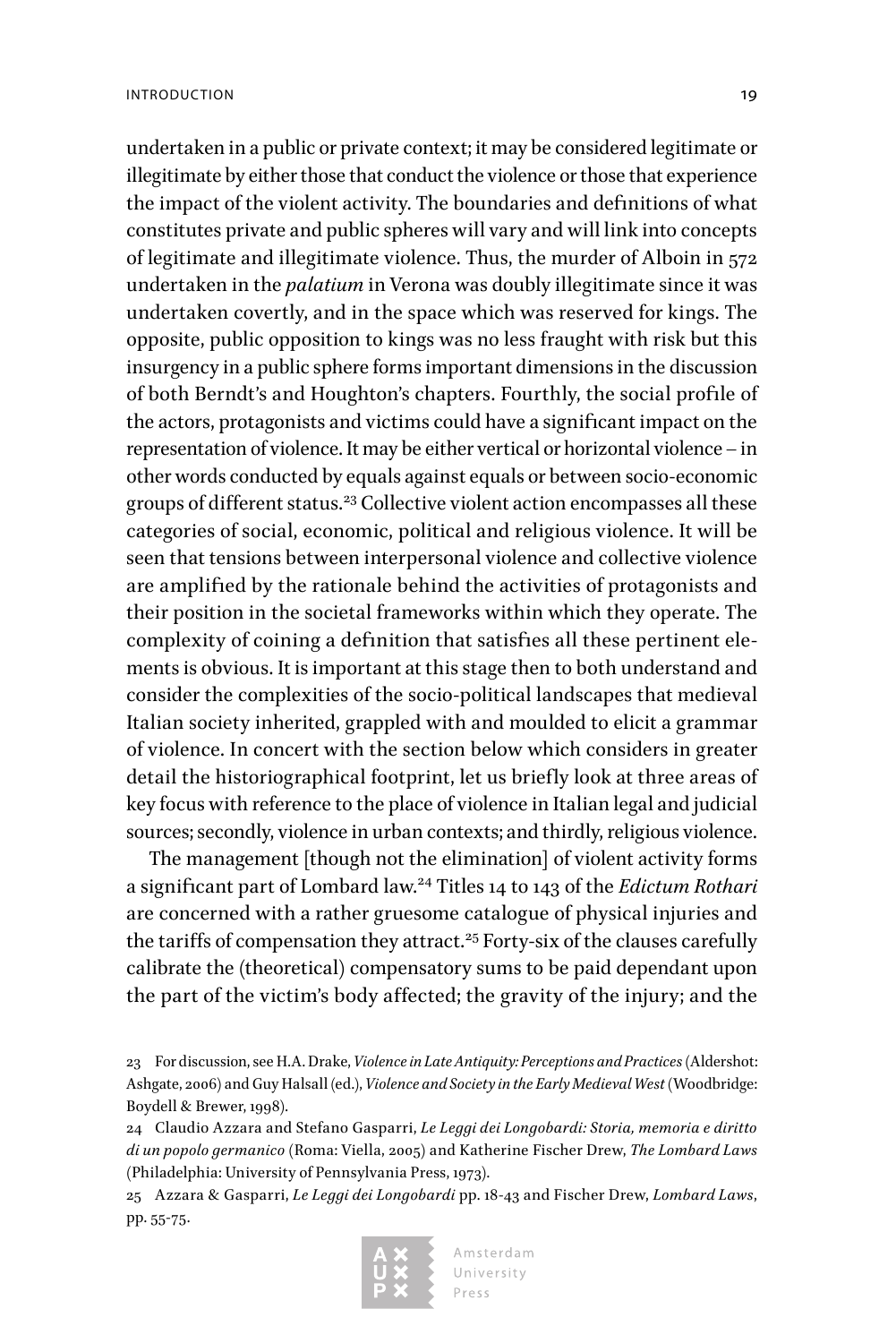status of both the perpetrator and the victim. Thus, we have clauses that deal with hitting a man on the head;<sup>26</sup> or hitting a man on the head causing bone trauma;<sup>27</sup> to gouging out eyes;<sup>28</sup> cutting off noses or lips;<sup>29</sup> and specific remedies for each and every finger, thumb and toe. One might be tempted to perceive that Lombard society was peculiar in its propensity for the physical application of violence, but it should not be imagined that in an early medieval context this catalogue signified that such injuries were commonplace.

Whereas the operative law codes were anxious to stifle unrestrained violence and to provide a framework for its restriction, on a juridical level 'official' judicial violence was an inheritance of Late Antiquity. As Wickham has noted, 'judicial violence was normal' in a 'Roman world […] habituated to violence and injustice'.<sup>30</sup> Those at the lower end of society were more likely to suffer at the hands of the system. Harries in her work on law in Late Antiquity indicates that 'traitors, murderers, magicians and other criminals were routinely burned alive, the public floggings of slave and free inflicted both pain and social humiliation, judicial torture was extended up the social scale'.<sup>31</sup> In theory at least, unrestrained violence even against slaves had its limits. Kyle Harper in his survey of slavery in Late Antiquity quotes from the laws of Constantine the Great (306-37) in which status directly affected an individual's treatment by the law. A master should, it is said, have his 'right' moderately, but a charge of homicide could be brought. If a slave, for instance, was intentionally 'killed with a stick or a stone or […] if the master inflicts a lethal wound with a spear or orders him hanged by a noose, or by a monstrous order commands him to be thrown to his death or fills him with a mortal poison or has his body torn apart by public punishments' an intervention

26 Clause 46: Azzara & Gasparri, *Le Leggi dei Longobardi* pp. 26-7 and Fischer Drew, *Lombard Laws*, p. 61.

27 Clause 47: Azzara & Gasparri, *Le Leggi dei Longobardi* pp. 26-7 and Fischer Drew, *Lombard Laws*, p. 61.

28 Clause 48: Azzara & Gasparri, *Le Leggi dei Longobardi* pp. 26-7 and Fischer Drew, *Lombard Laws*, p. 61.

29 Clauses 49 and 50: Azzara & Gasparri, *Le Leggi dei Longobardi* pp. 26-7 and Fischer Drew, *Lombard Laws*, p. 62. For contrast see, for instance, title XLVIII of the *Liber Constitutionum* in Katherine Fischer Drew, *The Burgundian Code* (Philadelphia: University of Pennsylvania Press, 1949), p. 55; and, Ludwig Rudolf de Salis, 'Leges Burgundionum' in *Monumenta Germaniae Historica: Leges Sectio I Legum Nationum Germanicarum*, (Hannover: Impensis Bibliopoli Hahniani, 1892), pp. 79-80 and Alamannic law title LVII in Theodore John Rivers (ed.), *Laws of the Alamans and Bavarians* (Philadelphia: University of Pennsylvania Press, 1977), pp. 85-90, and, Karl Lehmann, 'Leges Alamannorum' in *Monumenta Germaniae Historica: Leges Tom V Pars I: Legum Nationum Germanicarum*, (Hannover: Impensis Bibliopoli Hahniani, 1962), pp. 116-28. 30 Wickham, *The Inheritance of Rome*, p. 21.

31 Jill Harries*, Law and Empire in Late Antiquity*, (Cambridge, CUP,) p. 118.

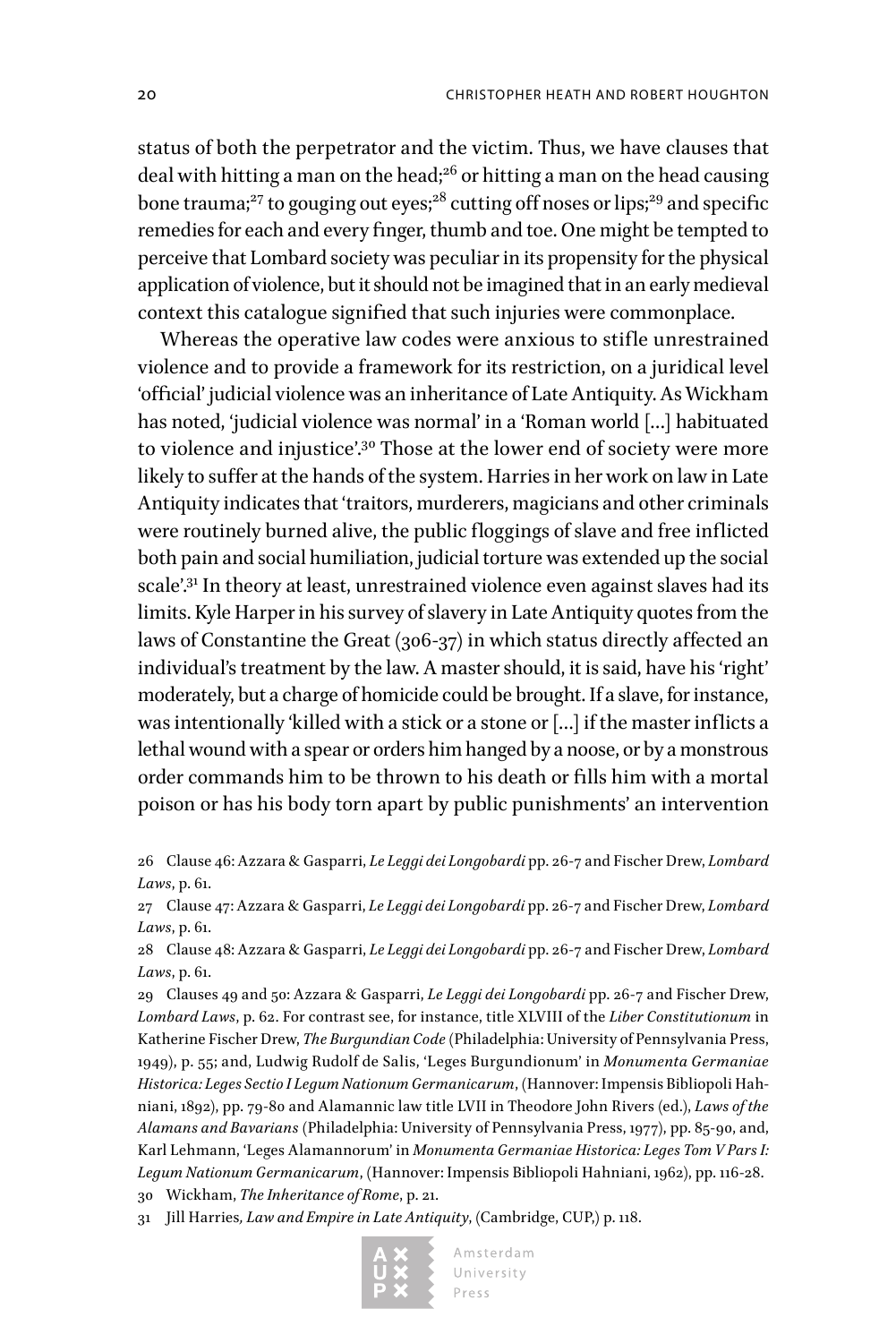could be envisaged. Further punishments were described in gratuitous detail in the reminder of the law.<sup>32</sup> Akin to the situation in Late Antiquity, status not only prompts variance in treatment but also marks variance in the potentiality of violence that different social groups could experience.

Such hierarchical impulses remained widespread in Lombard law. A single comparison in Lombard law will be illustrative of this. Should either one individual or an accomplice beat a freeman (unless it is noted the king has commanded it) they would be required to pay half of the *wergild* as if they had killed him (a far from modest sum), but were one to strike either an *aldii* or a household slave, one finds that if there are no broken bones a composition of 2 solidi for one blow and 4 solidi for 2 blows should be provided. No further extension of the sum is directed should there be more than 2 blows.<sup>33</sup> Clearly, it should not be expected that lower penalties equate with a greater risk of violence, or that the presence of these extensive penalties signify a violent society *ipso facto*, but they do suggest that normative sources were dealing with what was possible rather than what was exceptional.

Violence remained an abiding feature of urban life. The difficulties for historians, particularly for the early period under discussion here, is the effective identification of violence in urban contexts when significant settlements at this time were modest in their physical extent and population level. The two clear exceptions in the first half of this volume's chronological range were Rome and Ravenna where one can identify activity which may be termed urban violence. In Ravenna, for instance, Agnellus of Ravenna (*fl.* 805-46) reported a 'wicked custom' which, he said, persisted up to his own time (i.e. the ninth-century). He tells us that:

On every Sunday or day of the Apostles, the citizens of Ravenna, not only the illustrious but men of different ages, youths and adolescents, middle-aged and young, of both sexes […] after lunch, go out through the various gates as a body and proceed to fight. They are delirious and insane, for no reason they put each other to death.34

32 Harper, *Slavery in the late Roman World*, pp. 232-3.

34 Deborah Deliyannis, *Agnellus of Ravenna: The Books of Pontiffs of the Church of Ravenna*  (Washington D.C.: Catholic University of America Press, 2004), p. 248; J. M. Pizarro, *Writing Ravenna: The Liber Pontificalis of Andreas Agnellus* (Ann Arbor: University of Michigan Press, 1995), pp. 141-58; Tom Brown, 'Urban Violence in Early Medieval Italy: The Cases of Rome and Ravenna' in Guy Halsall (ed.), *Violence and Society in the Early Medieval West* (Woodbridge: Boydell, 1998), pp. 83-5.



<sup>33</sup> Clause 41: Azzara & Gasparri, *Le Leggi dei Longobardi* pp. 24-7 and Fischer Drew, *Lombard Laws*, p. 60.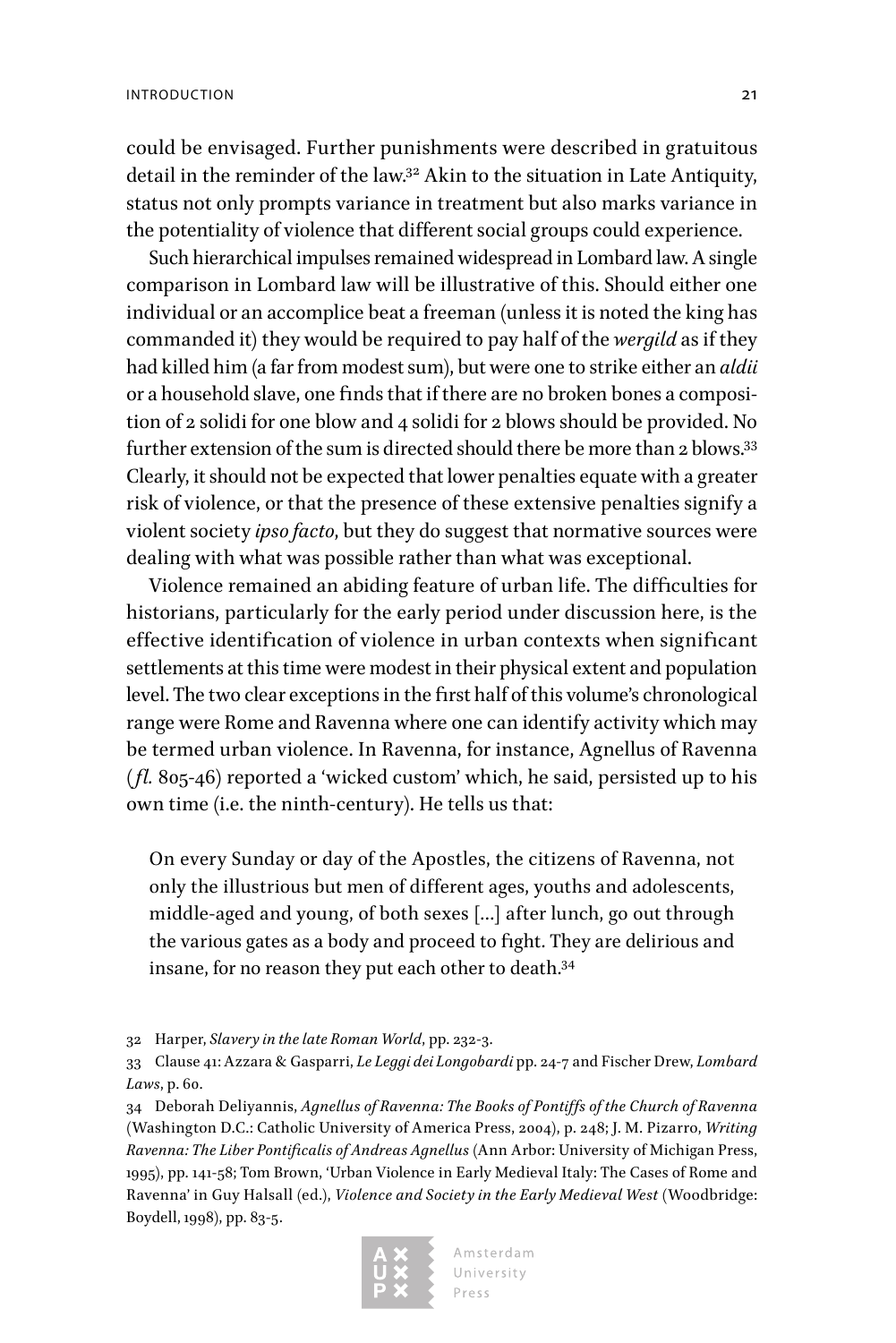Thereafter Agnellus details one occasion during the pontificate of Damian (692-708) where this conflict escalated out of control. As a recorded episode of 'urban' violence outside Rome in the seventh-century, this account has received considerable attention. For Brown, for instance, one of the arresting features of the narrative of Agnellus is that there was an 'acceptance of violence' which is 'almost incidental'. As he remarks, it is tempting to see this as an integral part of everyday urban life. What can we make of this episode? On the one hand, we could see it as custom dressed up into a ritualistic forum to release latent tensions and pressures that engendered a cathartic renewal, or at least a cynical management of these pressures by an elite. Both impulses are redolent and beloved of modern dystopian film depictions that identify violence as a cleansing – even a positive feature of the future. In this view 'civilisation is born from violence'.35 On the other hand, we may see these reports as references to what are fundamentally more visceral and primitive rhythms that allows us to penetrate beyond elite political violence to social conflicts at more mundane levels.

The report of Agnellus reminds us that urban violence could be mediated through and by religious festivities. On a much broader scale, the Early Middle Ages saw, in tandem with the unravelling of the western Roman Empire, a concomitant process of increasing Christianisation of elites and institutions.36 Whilst Christian communities were not immune to the events of their time, it is perhaps curious that even at the end of the fourth century, Ambrose of Milan (*c.*340-97) could associate with the Roman empire a vision of peace and concord when discussing Psalm XLV 9-10: 'Come and behold the works of the Lord making wars to cease, even to the end of the Earth.' He remarked:

Indeed, before the Roman Empire had time to spread, not only did the kings of every city war against each other, but the Romans themselves

35 See J.W. Burton, 'Conflict as a Function of Change' in Anthony de Reuck and Julie Knight (eds.), *Conflict in Society* (London: J & A. Churchill, 1966), pp. 370-401; David M. Halperin, John J. Winkler and Froma I. Zeitlin (eds.), *Before Sexuality: The Construction of Erotic Experience in the Ancient Greek World* (Princeton: Princeton University Press, 1990), p. 367: 'fundamental building blocks of the human experience are love, aggression and conflict'. See also, Georg Simmel, 'The Sociology of Conflict I', *American Journal of Sociology*, 9 (1903), pp. 490-515, and discussion in Conrad Leyser, 'Introduction: Making Early Medieval Societies' in Kate Cooper and Conrad Leyser (eds.), *Making Early Medieval Societies: Conflict and Belonging in the Latin West 300-1200* (Cambridge: CUP, 2016), pp. 6-12. Rural and urban conflict and rebellion is also discussed in Justine Firnhaber-Baker (ed.), *The Routledge History Handbook of Medieval Revolt* (London: Routledge, 2019).

36 For discussion see Kate Cooper, 'Property, Power and conflict: re-thinking the Constantinian revolution' in Cooper & Leyser (eds.), *Making Early Medieval Societies*, pp. 16-27.

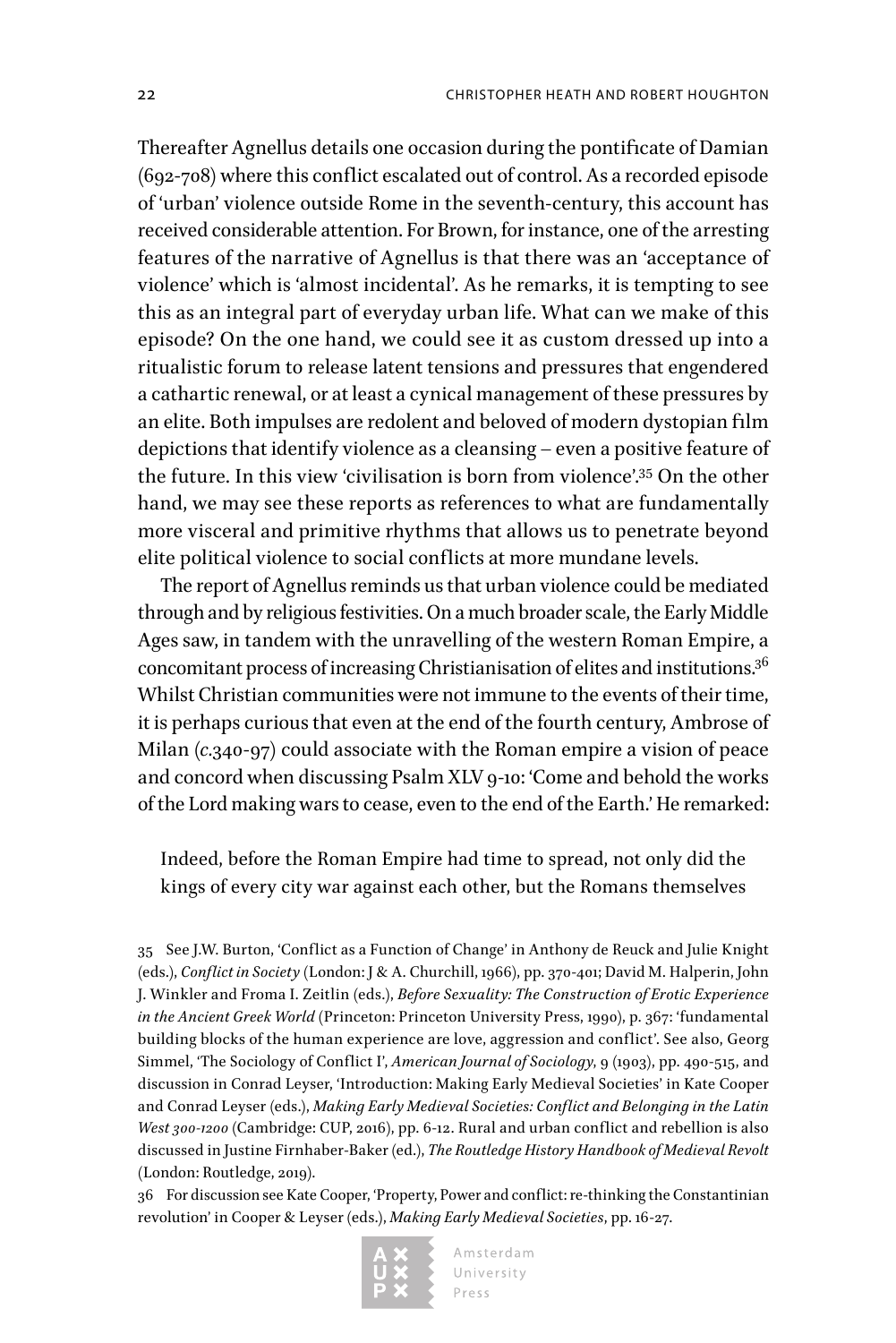frequently burst into civil war. It thus happened that weary of civil strife the Roman Empire was handed over to Julius Augustus when intestine warfare ceased. The result was that the apostles could be sent throughout the world at the command of the Lord Jesus […] at the same time as the apostles spread over the earth, the power of the Roman empire followed in the wake of the Church, whilst discordant minds and hostile nations settled down in peace.<sup>37</sup>

Orosius (fl.375-420), a contemporary of Ambrose could also argue that the new Christian religion was born when 'there was peace far and wide', so that the apostles, in his words 'should have peace and freedom to meet with others and spread their message'.38 It was trickier, however, to stretch this period of felicitous concord beyond the Augustan period and into the fourth and fifth centuries. Indeed, as Orosius concluded his seventh and final book with the observation that he had set down 'the lusts and punishment of sinful men, the conflicts of our age and the judgements of God',<sup>39</sup> it is clear from a careful reading of his final book that his earlier assertion that 'the barbarians foreswore their swords and turned to the plough and cherished the remaining Romans as allies of a kind and friends' is more hopeful than accurate in historical terms.40 Orosius repeatedly depicts both the violence and physical harm that accompanied political change in the western Roman Empire, together with further layers of conflict engendered by religious dispute, dissent and violence.<sup>41</sup> It was not, however, only rulers that were in conflict. One example of pagan and Christian violence concerns the death of three Christian priests in the Val di Non in May 397.<sup>42</sup> In the letters

37 Damian Bracken, 'Columbanus and the Language of Concord' in Alexander O'Hara (ed.), *Columbanus and the Peoples of Post-Roman Europe* (Oxford: OUP, 2018)), p. 34 with references. 38 Andrew Fear (ed.), *Orosius: Seven books of History against the Pagans* (Liverpool: LUP, 2010), p.262. Orosius claims that the gates of Ianus had been closed three times during the rule of Augustus (the actual total was five).

39 Fear, *Orosius*, p. 414 (VII: 43).

40 Fear, *Orosius*, p. 407 (VII: 41).

41 A few examples here: from the time of Valens (VII: 33) 'battalions of the saints were killed', Fear, *Orosius,* p. 381; Caesarea in Mauretania was 'filled with fire and slaughter' (VII: 33}, Fear, *Orosius*, p. 382; improbably, on the other hand, in discussing the conflict between Magnus Maximus and Theodosius I, 'how in Christian times and under Christian rulers civil wars are waged, when they cannot be avoided' (VII: 35), Fear, *Orosius,* p. 389; and finally his discussion of the Battle of the River Frigidus of 394 between the same combatants is equally interesting for his gloss on the outcome since 'Divine Aid' had provided 'such good-will and forgiveness' that the victory of Theodosius 'did not produce much slaughter nor victory blood-stained vengeance' (VII: 35), Fear, *Orosius,* pp. 391-2. 42 Michele Renee Salzman, 'Rethinking Pagan-Christian Violence' in Drake, *Violence in Late Antiquity*, pp. 267-73.

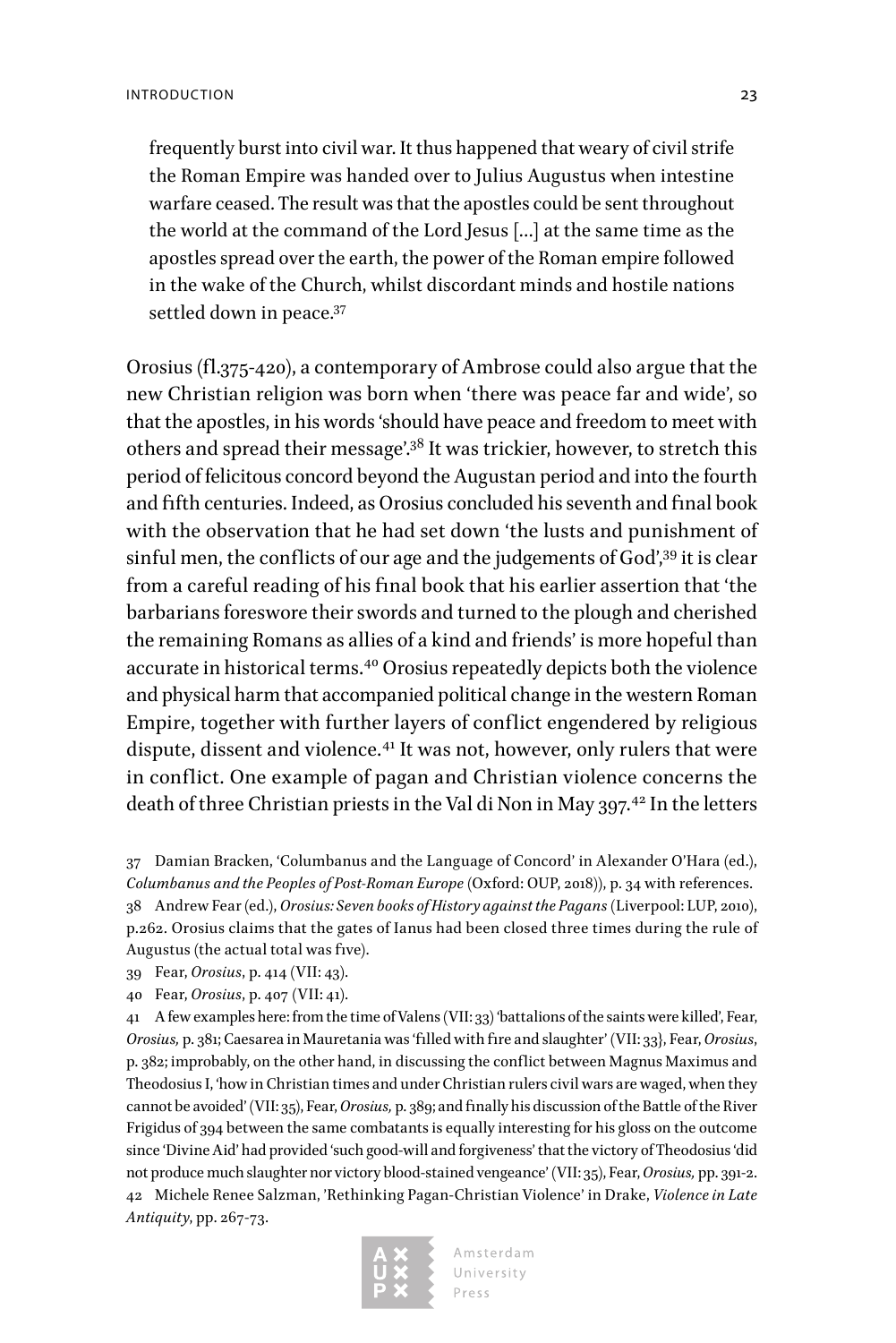of Vigilius of Trento (353-405) we are told that these priests were lynched and then burned. Vigilius reports that the three priests were in the Val di Non on an entirely benign mission, but conflict arose between the Pagans who were 'unwilling to allow the three Christian outsiders to change the local status quo'.<sup>43</sup> For our purposes in this introduction, we need not enter into the debates about the veracity of the events depicted but we should simply note the additional potentiality of violence occasioned by religious change and conflict, albeit in a relatively marginal part of Italy. By this time, of course, so far as governmental and institutional assistance was concerned the late Roman state supported the Christian church. This could, however, cause disquiet for Christian thinkers. Augustine is perhaps the best embodiment of this Christian ambivalence towards the state and the violence that the state undertakes. In his *Contra Faustum*, for instance, Augustine indicates that the 'real evils of war are love of violence (*nocendi cupiditas*), revengeful cruelty (*ulciscendi crudelitas*) fierce and implacable enmity, wild resistance and the lust of power (*libido dominandi*).<sup>44</sup> But, for Augustine there are legitimate reasons to undertake war and to commit violent acts. In his letter to the count of Africa, Bonifatius (d. 432) in 418, he suggested that 'violence is appropriate in dealing with rebels who reject peace'.45 Here one should understand 'appropriate' as both the authorisation of violence and the conflation of God's will which permitted the agents of the Roman state to act.<sup>46</sup> Thus Augustine indicates that 'when war is undertaken in obedience to God […] it must be allowed to be a righteous war, for even the wars which arise from human passion cannot harm the eternal well-being of God'.47 Legitimate violence was perceived to be an acceptable part of the fabric of life. This obviously begs many questions which returns us to the complex panorama of the experience of violence

43 Salzman, *Rethinking Pagan-Christian Violence*, p. 269.

44 Philip Schaff (ed.), *St Augustine: The Writings against the Manicheans and against the Donatists* (Buffalo: Christian Literature Co, 1887), p. 301. For discussion see John Langan, 'The Elements of St Augustine's Just War Theory', *Journal of Religious Ethics* 12 (1984), pp. 19-38.

45 John Langan, 'The Elements of St Augustine's Just War Theory', *Journal of Religious Ethics* 12 (1984), p. 26 based on Letter CXXXIX of Augustine: '(L)et necessity therefore and not your will slay the enemy who fights against you'. John George Cunningham (ed.), *The Letters of St. Augustine* (Altenmünster: Jazzybee, 2015), p. 360.

46 As Malegam remarks, 'Augustine and Jeremiah pray for secular regimes because their peace will be your peace'. On the other hand, Hippolytus of Rome writing some two centuries before Augustine viewed the Roman empire as an 'engine of war'. See Jehangir Yezidi Malegam, *The Sleep of Behemoth: Disputing Peace and Violence in Medieval Europe 1000-1200* (New York: Cornell University, 2013), p. 12 with references.

47 Schaff, *St Augustine: The Writings against the Manicheans*, p. 301.

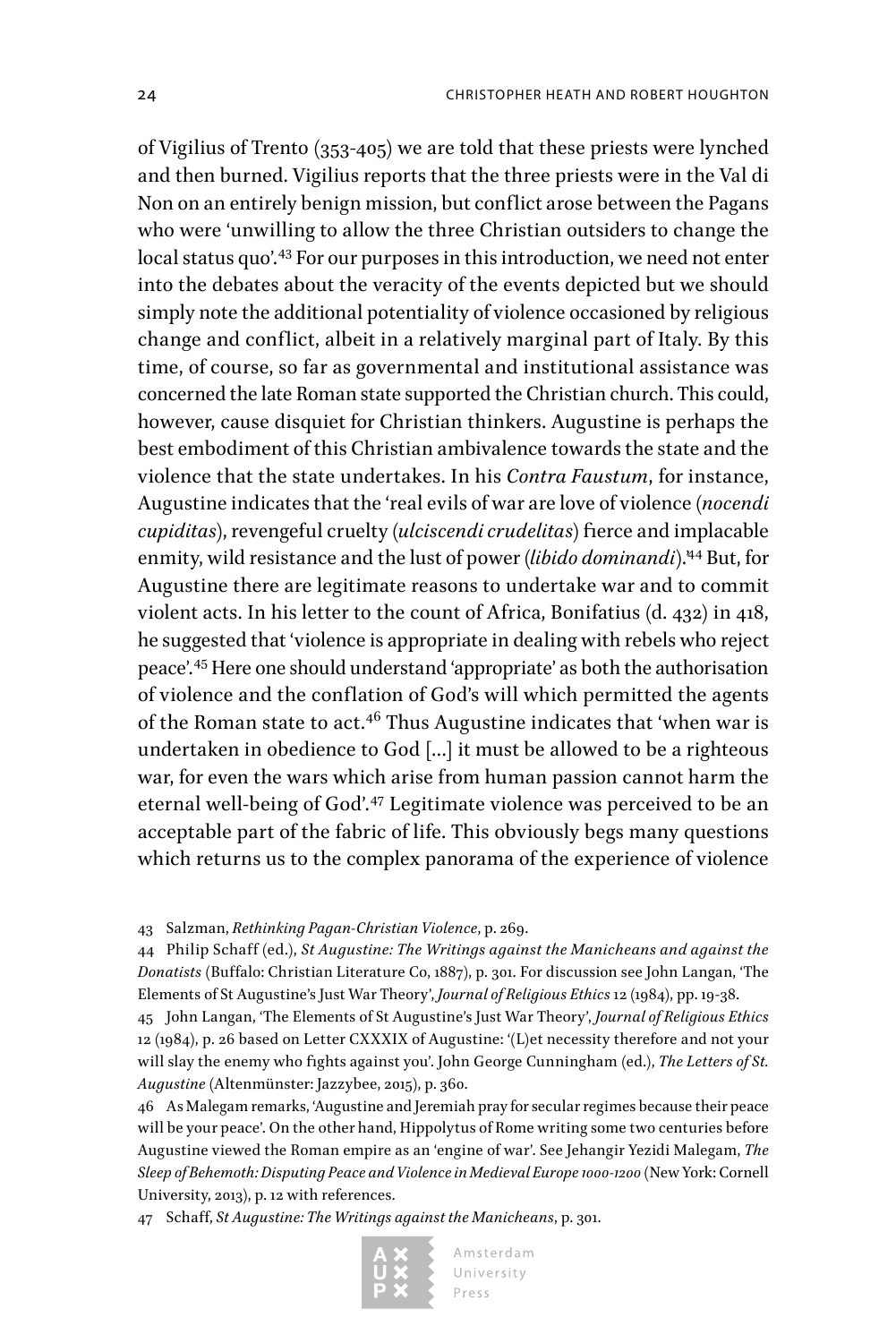and the multivalence of the term in our period with which we commenced this Introduction.

Within a century of Ambrose, Augustine and Orosius, both discordant minds and hostile nations had come home to roost in Italy. Whilst it might be a modern inclination to relativise the real violence and harm individuals on the ground experienced in this period, such relativity must be balanced against the witness of the sources. Setting aside the very real issues that arise from taking our sources at face value, one does not need to consult a wide range of materials to identify similar processes at work on the ground in the early Middle Ages. In this sense it is possible to be convinced when reading the letters of Gregory the Great (590-604) which describe the visceral violence of the-end-of-times demonstrated by the Lombards, rather than exercise caution when Gregory engages in his eschatological impulses.<sup>48</sup> Accepting this caution should not necessarily mean that episodes discussed by commentators did not happen and did not have important consequences, but we need to ensure that they do not acquire a disproportionate influence on the overall perception of Italian society and the place of violence within it. In considering the practicalities of violent activity on the ground, this volume determines whether new political landscapes, with altered socio-economic foundations, deployed a new grammar of violence and in such praxis modelled and manifested new forms of societal equilibrium and cohesion.

### **The State of the Field**

Discussion around violence in early medieval Italy is complex. As outlined above, even at the start of the medieval period Italy housed a substantial variety of social, cultural and political realities. Additional divergence occurred throughout the period. In the north, the kingdom of Italy was drawn into the Carolingian world and remined tied to the kingdoms across the Alps throughout the early tenth century until it became caught in the orbit of the Ottonian, Salian, and Staufen dynasties in Germany. In the south, Byzantine influence lingered well into the central Middle Ages and

\*\*\*

<sup>48</sup> Pohl, 'Social Cohesion, Breaks, and Transformations in Italy 535-600' in Balzaretti et al. (eds.), *Italy and Early Medieval Europe*, pp. 32-5.

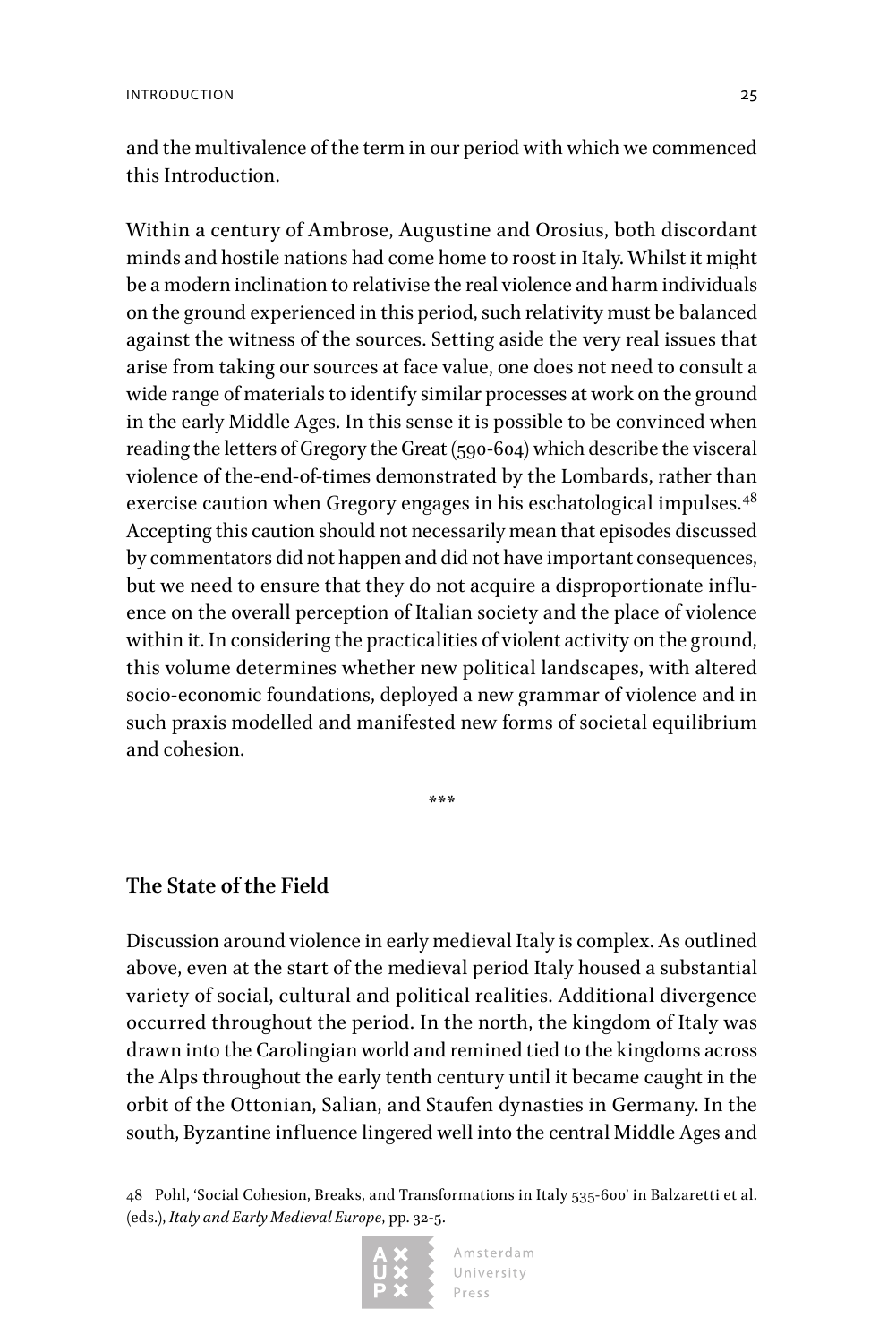was joined by the Lombard duchies, the Emirate in Sicily and ultimately the Normans. The centre was caught between these competing influences alongside that of the increasingly autonomous and active Papacy. Further divisions existed at local and regional level as bishops, secular magnates, and the cities asserted their competing political and ideological claims, which were often accompanied by the threat or reality of violence. In addition to this the academic study of medieval Italy is the product of the interaction and synthesis of a range of schools, traditions and approaches drawn from Italy itself, but also from a substantial range of German, French and Anglophone scholars. Scholarship regarding violence in Italy in the early Middle Ages has formed a part of many of these broader trends and study has been undertaken on a substantial array of topics ranging from systems of military organisation,<sup>49</sup> and the construction of fortifications,<sup>50</sup> to the etymology of military terms.51

As such, it is very difficult to make any truly universal claims regarding the history and historiography of violence in early medieval Italy beyond the most superficial of sweeping statements. However, the specific circumstances of the region and the broader historiographical traditions surrounding the study of medieval Italy have led to a concentration of scholarship around four key areas: urban violence within the proto-communes and communes; violence because of, or in reaction to, external powers; the

49 Ottorino Bertolini, 'Ordinamenti militari e struttare sociali dei Longobardi in Italia', *Settimane di studio* 15, no. 1 (1968), pp. 429-607; Giovanni Tabacco, 'Il regno italico nei secoli IX-XI', in *Ordinamenti militari in Occidente nell'alto medioevo*, Settimane di studio del Centro italiano di studi sull'alto medioevo 15 (Spoleto, 1968), pp. 763-90; Hagen Keller, 'Militia. Vasallität und frühes Rittertum im Spiegel oberitalienischer Miles-Belege des 10. und 11. Jahrhunderts', *Quellen und Forschungen aus italienischen Archiven und Bibliotheken* 62 (1982), pp. 59-118; Maria Elena Cortese, *Signori, castelli, città: l'aristocrazia del territorio fiorentino tra X e XII secolo*, Biblioteca storica toscana 53 (Firenze: L. S. Olschki, 2007); Paolo Grillo, *Cavalieri e popoli in armi: le istituzioni militari nell'Italia medievale*, 1st ed., Quadrante Laterza 142 (Roma: GLF editori Laterza, 2008). 50 Fabio Cusin, 'Per la Storia del Castello Medioevale', *Rivista Storica Italiana* 4 (1939), pp. 491- 542; R. Morretta, 'L'apparato difensivo dei signori di Canosa nell'Appennino reggiano', *Atti e memorie, Deputazione di storia patria per le provincie modenesi* 4-5 (1965 1964), pp. 489-500; Maria Bertolani del Rio, *I Castelli Reggiani* (Reggio-Emilia, 1965); Pierre Toubert, *Les Structures du Latium médiéval: le Latium méridional et la Sabine du IXe siècle à la fin du XIIe siècle* (Rome: Ecole française de Rome, 1973); Giuseppe Caciagli, *Il Castello in Italia. Saggio d'interpretazione storica dell'architettura e dell'urbanistica castellana* (Firenze: Giorgi e Gambi, 1979); Edward Coleman, 'Incastellamento on the Po Plain. Cremona and Its Territory in the Tenth Century', *Reading Medieval Studies* 17 (1991). pp. 77-102; Tiziana Lazzari, 'Aziende fortificate, castelli e pievi: le basi patrimoniali dei poteri dei Canossa e le loro giurisdizioni', in *Matilde e il tesoro dei Canossa: tra castelli, monasteri e città*, ed. Arturo Calzona (Milano: Silvana, 2008), pp. 95-115. 51 Carlo Battisti, 'I nomi longobardi delle armi e le loro sopravvivenze nella lingua e nei dialetti italiani', *Settimane di studio* 15 (n.d.), pp. 1067-99.

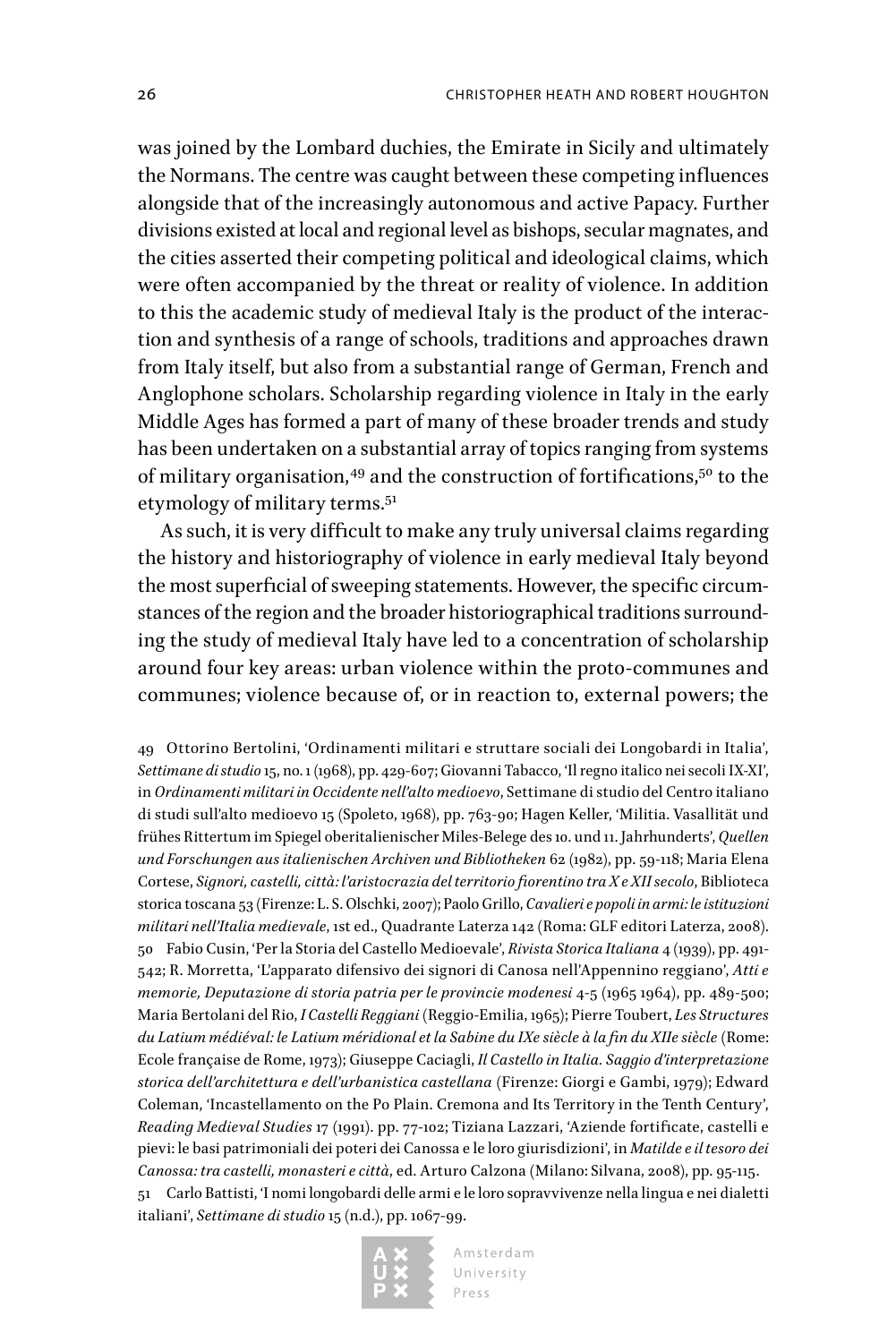role of the Church and clergy in instigating and conducting violence; the place of violence within Italian legal and rhetorical sources. This list is far from comprehensive but connects strongly with the broader approaches surrounding the history of Italy in this period.

The communal systems of rulership which emerged within many Italian cities over the course of the Middle Ages has been discussed extensively as reflected in a number of detailed historiographical surveys of the subject.<sup>52</sup> The vision of medieval Italy – and northern Italy in particular – as a heavily and uniquely urbanised region is almost ubiquitous and has formed the basis for a plethora of volumes addressing individual centres<sup>53</sup> and the Italian cities in general.54 This narrative of exceptionalism has some grounding: Italy was undeniably one of the most densely urbanised regions of Europe in the early Middle Ages, this certainly influenced the life and politics of the region, and the widespread appearance of urban communes is a unique phenomenon within this period. Furthermore, the surviving chronicles, charters and other literary sources of this period focus on the cities.55 There have been numerous important and somewhat justified attempts during the last half century to challenge and provide nuance to this narrative, either by highlighting similarities between the social, political and economic structures of Italy and the rest of Western Europe,<sup>56</sup> or by emphasising the

52 Giorgio Cracco, 'Social Structure and Conflict in the Medieval City', in *City States in Classical Antiquity and Medieval Italy*, eds. Anthony Molho, Kurt A. Raaflaub, and Julia Emlen (Ann Arbor: University of Michigan Press, 1991), pp, 302-99; Renato Bordone, 'La storiografia recente sui comuni italiani delle origini', in *Die Frühgeschichte der europäischen Stadt im 11. Jahrhundert*, ed. Jörg Jarnut and Peter Johanek, Städteforschung, Bd. 43 (Köln: Böhlau, 1998), pp. 45-61; Edward Coleman, 'The Italian Communes. Recent Work and Current Trends', *Journal of Medieval History* 25 (1999), pp. 373-97.

53 Luigi Bonazzi, *Storia Di Perugia: dalle origini al 1860*, 2 vols (Perugia, 1875); Andrea Castagnetti, *Società e politica a Ferrara dall'età postcarolingia alla signoria estense (sec. X-XIII)* (Rome: Pàtron, 1985); Steven Epstein, *Genoa and the Genoese, 958-1528* (Chapel Hill: University of North Carolina Press, 1996), [http://search.ebscohost.com/login.aspx?direct=true&scope=site&db=nlebk&db=](http://search.ebscohost.com/login.aspx?direct=true&scope=site&db=nlebk&db=nlabk&AN=24599) [nlabk&AN=24599;](http://search.ebscohost.com/login.aspx?direct=true&scope=site&db=nlebk&db=nlabk&AN=24599) Gian Pietro Brogiolo and Sauro Gelichi, *La città nell'alto Medioevo italiano: archeologia e storia*, Quadrante 93 (Roma: Laterza, 1998).

54 Sergio Bertelli, *Il potere oligarchico nella città-stato medievale* (Firenze: La Nuova Italia, 1978); Renato Bordone, *Città e territorio nell'alto Medioevo. La società astigiana dal dominio dei Franchi all'affermazione comunale* (Torino: Biblioteca Storica Subalpina, 1980); Roberto Celli, 'Il principio del potere populare nella genesi dei comuni italiani', in *Poteri assemblee autonomie: Il lungo cammino verso la sovranità populare: Miscellanea in memoria di Roberto Celli* (Udine: Del Bianco, 1989), pp. 41-45.

55 Ottavio Banti, '"Civitas" e "comune" nelle fonti italiani dei secoli XI e XII', in *Forme di potere e struttura sociale in Italia nel Medioevo*, ed. Gabriella Rosseti (Bologna: Il mulino, 1977), pp. 217-32. 56 Jacques Le Goff, 'L'Italia fuori d'Italia. L'Italia nello specchio del Medieovo', *Einaudi Storia d'Italia* 2 (1974): 1935-2088; Hagen Keller, *Adelsherrschaft und städtische Gesellschaft in Oberitalien* 

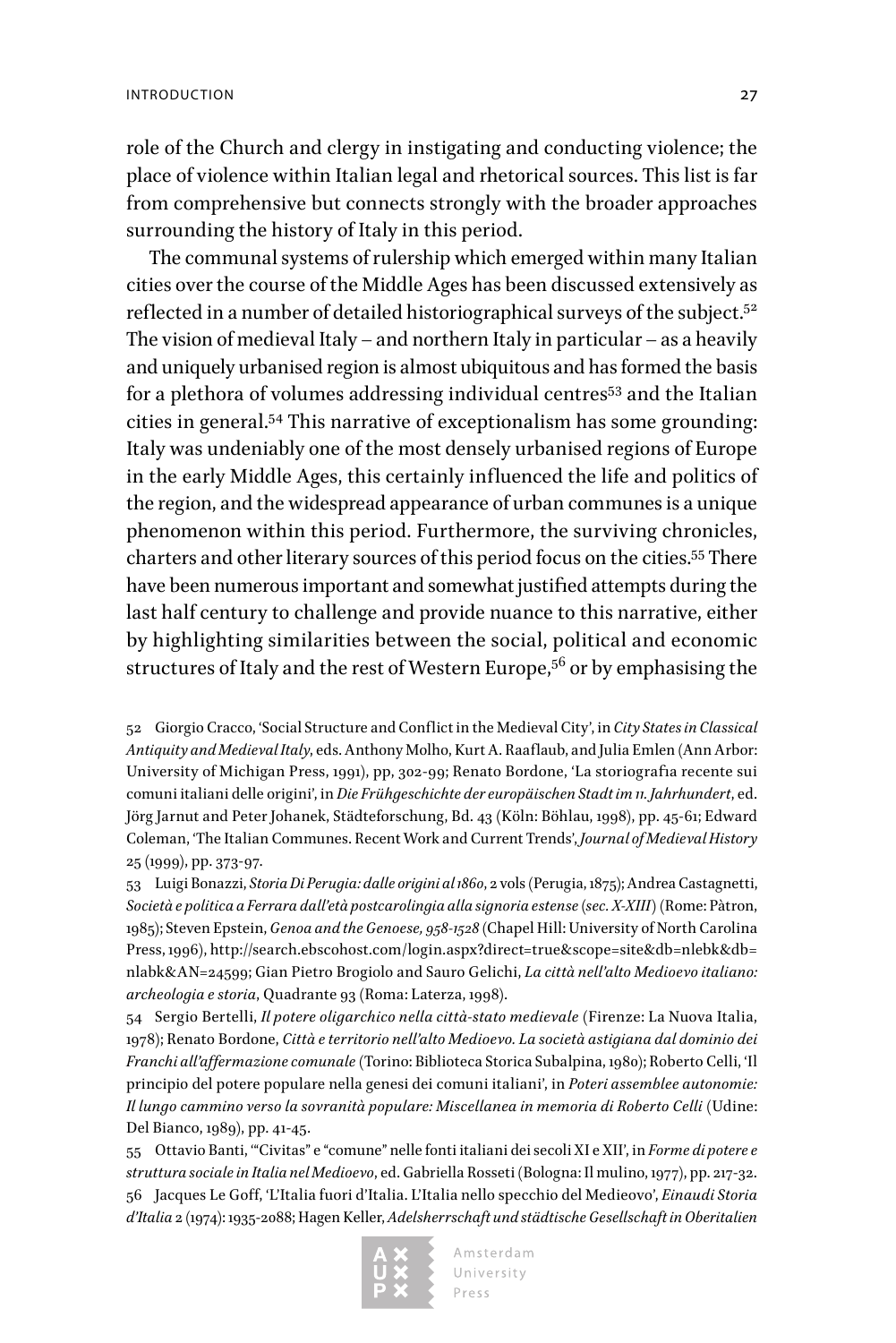importance and influence of the Italian rural communities within these systems.57 Other authors have moderated this response, acknowledging the similarities between the political systems of Italy and the rest of Europe, but reasserting a strong degree of exceptionalism.58 In general, Italy is seen as distinctively urban, and each of the cities of the region tend to be portrayed as individual and exceptional. There was no single schema for the emergence of the communes and, as Wickham argues, they emerged largely organically.59

This urban focus within the historiography of medieval Italy has naturally extended to the study of violence in some key areas around the emergence of the communes. There is substantial work on revolt and rebellion within urban centres – against kings and emperors, or against local secular or ecclesiastical magnates – whether in the context of expanding communal power or as part of broader political issues.<sup>60</sup> This has emerged alongside

*(9-12. Jahrhundert)* (Tübingen: Max Niemeyer Verlag, 1979); Philip Jones, 'Economia e società nell'Italia medievale: la leggenda della borghesia', in *Dal feudalismo al capitalismo*, ed. Ruggiero Romano and Corrado Vivanti, Storia d'Italia, Annali/(coordinatori dell'opera Ruggiero Romano e Corrado Vivanti); 1 (Torino: Einaudi, 1992), pp. 185-372; François Menant, *Lombardia feudale: studi sull'aristocrazia padana nei secoli X-XIII*, Cultura e storia 4 (Milano: Vita e pensiero, 1992); François Bougard, *La justice dans le royaume d'Italie: de la fin du VIIIe siècle au début du XIe siècle*, Bibliothèque des écoles françaises d'Athènes et de Rome, fasc. 291 (Rome: Ecole française de Rome, 1995).

57 P. Cammarosano, 'Città e campagna: rapporti politici ed economici', in *Società e istituzioni dell' Italia comunale: l'esempio di Perugia (secoli XII-XIV)* (Perugia, 1988), pp. 303-49; Giuseppe Sergi, 'Dinastie e Città Del Regno Italico nel Secolo XI', in *L'evoluzione Delle Città Italiane nell'XI Secolo*, ed. Renato Bordone, Jörg Jarnut, and Istituto storico italo-germanico, Annali Dell'Istituto Storico Italo-Germanico 25 (Bologna: Il Mulino, 1988), pp. 151-73; Chris Wickham, *The Mountains and the City: The Tuscan Appennines in the Early Middle Ages* (Oxford : New York: Clarendon Press ; Oxford University Press, 1988); François Menant, *Campagnes lombardes du Moyen Age: l'économie et la société rurales dans la région de Bergame, de Crémone et de Brescia du Xe au XIIIe siècle*, Bibliothèque des écoles françaises d'Athènes et de Rome, fasc. 281 (Rome: Ecole française de Rome, 1993).

58 Giovanni Tabacco, 'Fief et seigneurie dans l'Italie communale, L'évolution d'un thème historiographique', *Le Moyen Age* 75 (1969), pp. 5-37, 203-18; Giovanni Tabacco, 'Vescovi e comuni in Italia', in *I Poteri Temporali dei Vescovi in Italia e in Germania nel Medioevo*, ed. Carlo Guido Mor and Heinrich Schmidinger (Bologna: il Mulino, 1979), pp. 253-82; Cracco, 'Social Structure and Conflict in the Medieval City'.

59 Chris Wickham, *Sleepwalking into a New World: The Emergence of Italian City Communes in the Twelfth Century* (Princeton, NJ: Princeton University Press, 2015).

60 Emilio Nasali Rocca, 'Il patriziato piacentino nella eta del comune e della signoria', in *Scritti storici e giuridici in memoria di Alessandro Visconti* (Milan, 1955), pp. 185-306; Pier Andrea Maccarini and Giovanna Borziani, 'Il Patto tra Matilde di Canossa e il Doge Veneziano Vitale i Michiel nell ambito della politica di Venezia verso il papato e l'impero', in *Studi matildici, Atti e Memorie del II Convegno di Studi matildici (Reggio Emilia, 1-3 maggio 1970)* (Modena: Aedes

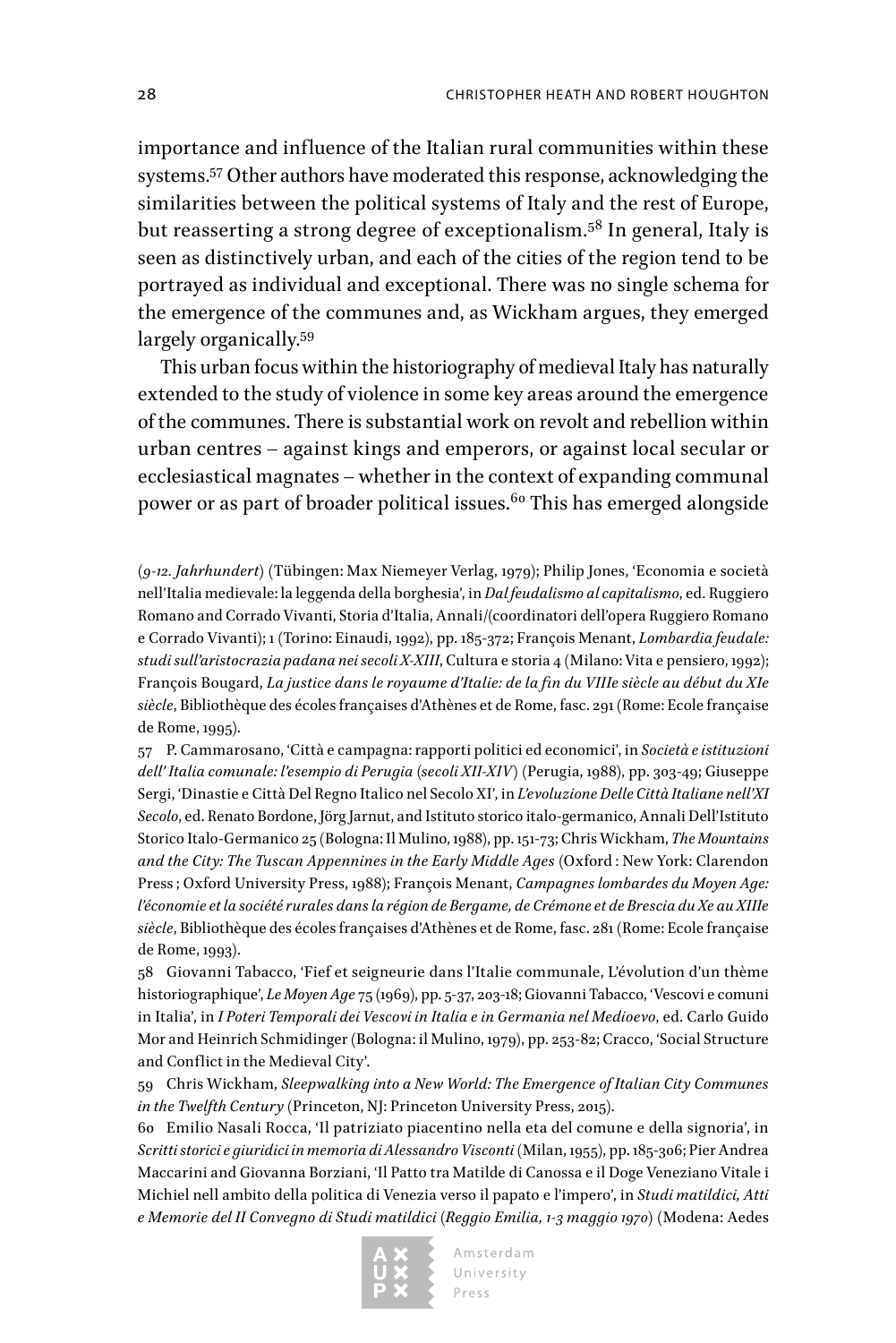a subfield of study into the military obligations of the various elements of urban society tied to the discussion of the socio-political composition of the communes and their leaders but also to the emergence of new systems of ideology and legitimacy of authority.61 The conquest of the *contado* by urban centres remains a disputed topic of discussion between the traditionalist school of urban dominance over rural magnates $62$  and the more recent consideration of a quiet reorganisation of dominant families moving their centres of power from the countryside to the city,  $63$  but while these complex and varied changes encompassed economic, political and legal elements, studies of this development are almost inevitably drawn to discuss the recourse to violence at some point. The emergence of the Italian city communes was by no means exclusively or even extensively violent, but the use or threat of force was nevertheless a factor within this phenomenon and has understandably emerged within the historiography.

The focus on the city communes is a common thread throughout the studies of medieval Italy and this almost all-encompassing emphasis has created something of a gap in the study of Italy beyond the communes: there is comparatively little work which addresses pre-communal Italy or southern and central Italy. When these periods and regions are discussed, it is almost always as an addendum to the study of external polities. Italy's position

Muratoriana, 1971), pp. 361-73; Thomas S. Brown, 'Urban Violence in Early Medieval Italy: The Cases of Rome and Ravenna', in *Violence and Society in the Early Medieval West*, ed. Guy Halsall (Rochester: Boydell Press, 1998); Giuliana Albini, 'Vescovo, comune: il governo della citta tra XI e XIII secolo', in *Il governo del vescovo: chiesa, città, territorio nel Medioevo parmense*, ed. Roberto Greci (Parma: Monte Università Parma, 2005), pp. 67-85.

61 Hannelore Zug-Tucci, 'Il Carroccio nella vita communale italiana', *Quellen und Forschungen aus italienischen Archiven und Bibliotheken* 65 (1985), pp. 1-104; Ernst Voltmer, *Il carroccio*, trans. Giuseppe Albertoni, Biblioteca di cultura storica 205 (Torino: Giulio Einaudi, 1994); Cortese, *Signori, castelli, città*.

62 Giorgio Chittolini, 'The Italian City State and Its Territory', in *City States in Classical Antiquity and Medieval Italy*, ed. Anthony Molho, Kurt A. Raaflaub, and Julia Emlen (Ann Arbor: University of Michigan Press, 1991), pp. 589-602; Giorgio Chittolini, 'A Geography of the "contadi" of Medieval Italy', in *Portraits of Medieval and Renaissance Living: Essays in Memory of David Herlihy*, ed. Samuel Kline Cohn and Steven A. Epstein (Ann Arbor: University of Michigan Press, 1996), pp. 417-38.

63 Giuseppe Galasso, 'Le città campane nell'alto medioevo', in *Mezzogiorno medievale e moderno*, ed. Giuseppe Galasso (Turin, 1965), 63-135; Gino Luzzatto, 'Città e campagna in Italia nell'età dei comuni', in *Dai servi della gleba agli albori del capitalismo* (Bari, 1966), pp. 207-28; Ljubov Kotel'nikova, *Mondo contadino e città in Italia dall'xi al xiv secolo* (Bologna, 1975); Paolo Brezzi, 'Le relazioni tra le città ed il contado nei comuni italiani', in *Paesaggi urbani e spirituali dell'uomo medievale* (Napoli: Liguori Editore, 1986).

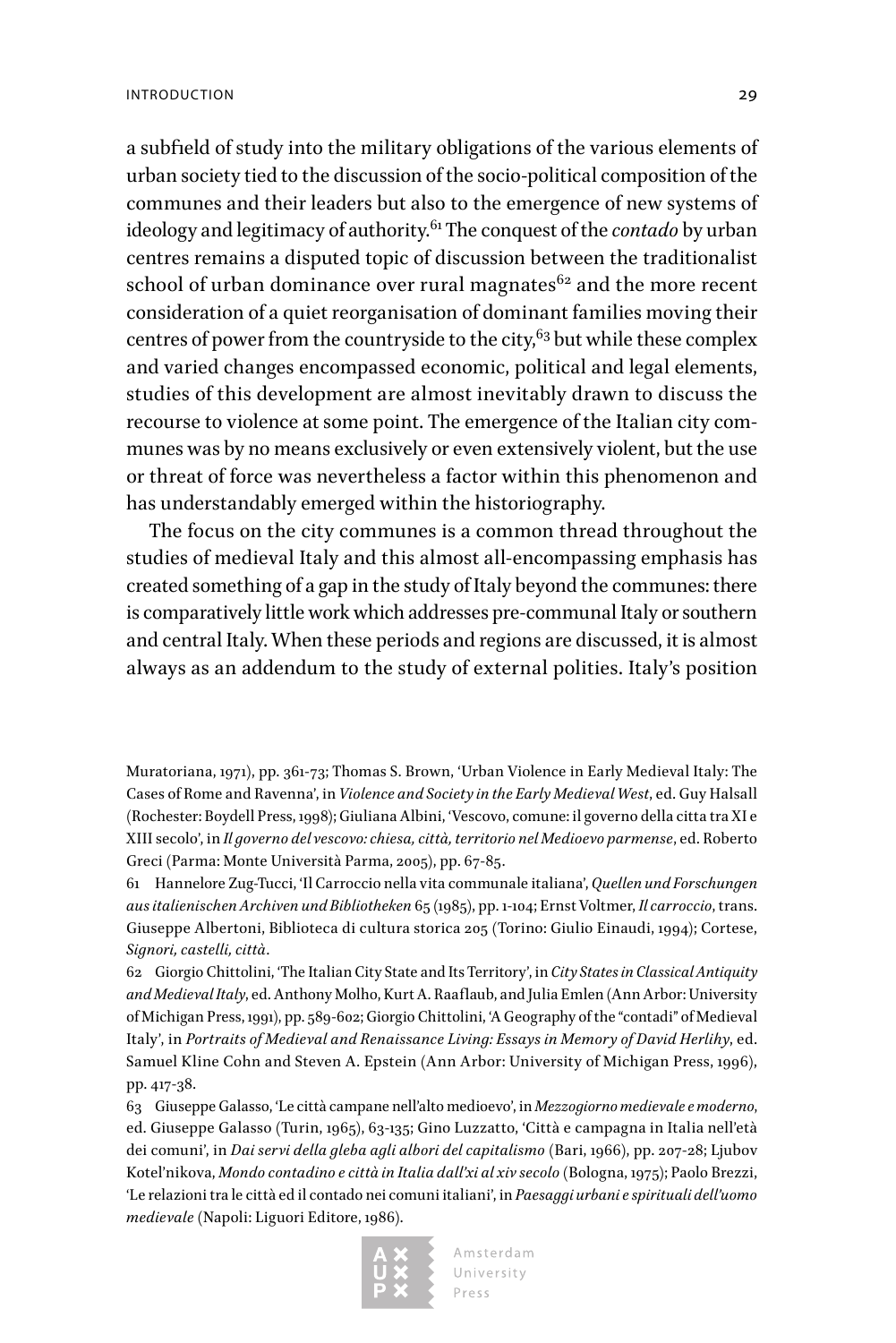within the Carolingian world has, with a few exceptions,  $64$  been considered as an afterthought: the historiographical focus normally remains on the North of the Alps, addressing East Francia and West Francia with occasional ventures into Lotharingia and Burgundy.<sup>65</sup> Italy's post-Carolingian rulers were traditionally presented as incompetent, insignificant and constantly beset by foreign invaders, <sup>66</sup> and this account remained prevalent into the late twentieth century.67 This narrative has been increasingly challenged by more recent authors who have highlighted continuity of patterns of rule into the post-Carolingian period,<sup>68</sup> the evolution of new but effec-

64 Giuseppe Albertoni, *L'Italia Carolingia*, 1a ed, Studi Superiori NIS, 347. Le Italie medievali (Roma: NIS, 1997); François Bougard, 'La cour et le gouvernement de Louis II (840-875)', in *La royauté et les élites dans l'Europe carolingienne: (début IXe siècle aux environs de 920)*, ed. Régine LeJan, Histoire et littérature régionales 17 (Villeneuve d'Ascq: Centre d'Histoire de l'Europe du Nord-Ouest, 1998), pp. 249-68; Simon MacLean, '"After His Death a Great Tribulation Came to Italy…" Dynastic Politics and Aristocratic Factions After the Death of Louis II, *c.*870-*c.*890', in *Millennium – Jahrbuch (2007)*, ed. Wolfram Brandes et al., vol. 4 (Berlin: Walter de Gruyter, 2007), pp. 239-60, [https://doi.org/10.1515/9783110192797.239.](https://doi.org/10.1515/9783110192797.239)

65 Emile Amann, *L'époque carolingienne*, Histoire de l'Eglise depuis les origines jusqu'à nos jours 6 (Paris, 1937); Carlrichard Brühl, *Deutschland--Frankreich: die Geburt zweier Völker* (Köln: Böhlau, 1990).

66 Albert Dresdner, *Kultur-und Sittengeschichte der Italienischen Geistlichkeit im 10. Und 11. Jahrhundert* (Breslau, 1890); Augustin Fliche, *La Réforme grégorienne: Tome I La formation des idées grégoriennes*, vol. 1, 3 vols, Spicilegium Sacrum Lovaniense 6 (Louvain, 1926); Emile Amann and Auguste Dumas, *L'eglise au pouvoir des laïques* (Paris: Bloud et Gay, 1940); Gina Fasoli, *I Re d'Italia (888-962)* (Florence: G.C. Sansoni, 1949).

67 Giovanni Tabacco, 'L'ordinamenti feudale del potere nel pensiero di Heinrich Mitteis', *Annali della Fondazione italiana per la storia amministrativa* 1 (1964), pp. 83-113; Gabriella Rosseti, *Società e istituzioni nel contado lombardo durante il medioevo: Cologno Monzese, 1: Secolo VIII-X*, Archivio della Fondazione Italiana per la Storia Amministrativa 9 (Milan: Giuffré, 1968); Gabriella Rosseti, 'Formazione e carratteri delle signorie di castello e dei poteri territoriali dei vescovi sulle città nella Langobardia del secolo X', *Aevum* 49 (1975), pp. 243-309; Suzanne Fonay Wemple, *Atto of Vercelli: Church State and Christian Society in Tenth Century Italy*, Temi e Testi 27 (Rome: Edizioni di storia e Letteratura, 1979); Aldo A. Settia, 'Gli Ungari in Italia e i mutamenti territoriali fra VIII e X secolo', in *Magistra barbaritas: i barbari in Italia*, ed. Maria Giovanna Arcamone and Giovanni Pugliese Carratelli, Antica madre 7 (Milano: Garzanti, 1984).

68 Giancarlo Andenna, 'Grandi patrimoni, funzioni pubbliche e famiglie su di un territorio: Il "comitatus plumbiensis" e i suoi conti dal IX all'XI secolo', in *Formazione e strutture dei ceti dominanti nel medioevo: Marchesi, conti e visconti nel regno italico (secc. ix-xii), Atti del primo convegno di Pisa, 10-11 May 1983,* Nuovi Studi Storici 1 (Rome, 1988), pp. 201-27; Roberto Ricci, *La Marca Della Liguria Orientale e Gli Obertenghi, 945-1056: Una Storia Complessa e Una Storiografia Problematica*, 1. ed, Istituzioni e Società 8 (Spoleto: Fondazione Centro italiano di studi sull'alto Medioevo, 2007); François Bougard, 'Charles le Chauve, Bérenger, Hugues de Provence: action politique et production documentaire dans les diplômes à destination de l'Italie', in *Zwischen Pragmatik und Performanz: Dimensionen mittelalterlicher Schriftkultur*, ed. Christoph Dartmann et al., Utrecht studies in medieval literacy 18 (Turnhout, Belgium:

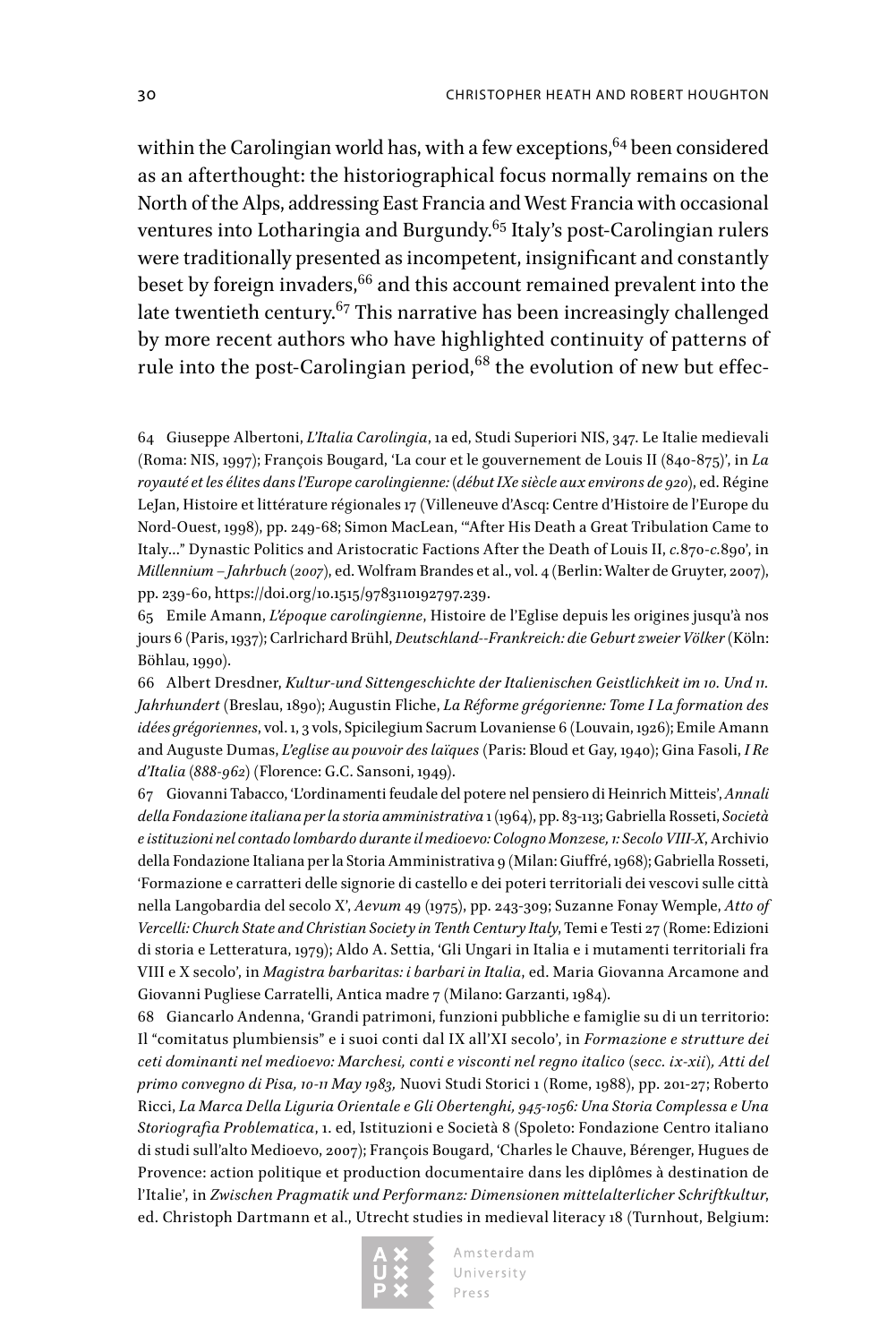tive systems of rule,  $69$  or reassessed the careers of Berengar I,  $70$  and Hugh and Lothar II.71 But in general works, it is still typical to find a depiction of Italy descending into anarchy following the death of Charles the Fat, only to return to a semblance of order with the arrival of the Ottonians in the middle of the tenth century.<sup>72</sup> From this point onwards, Italy is again relegated to a historical footnote until the emergence of the communes and is mentioned primarily in the context of German processions.73 In southern Italy a similar narrative plays out through a series of invasions by the Byzantines, Lombards, Arabs, Franks, Germans and Normans, with the area itself often portrayed as a peripheral region until the establishment

Brepols, 2011), pp. 57-83; François Bougard, 'Le royaume d'Italie (jusqu'aux Ottons), entre l'Empire et les réalités locales', in *De la mer du Nord à la Méditerranée: Francia Media, une région au cœur de l'Europe (c.840-c.1050) ; actes du colloque international (Metz, Luxembourg, Trèves, 8-11 février 2006*, ed. Michèle Gaillard, Publications du CLUDEM 25 (Luxembourg: CLUDEM, 2011), pp. 487-510.

69 Igor Santos Salazar, 'Crisis? What Crisis? Political Articulation and Government in the March of Tuscany through Placita and Diplomas from Guy of Spoleto to Berengar II', *Reti Medievali Journal* 17, no. 251-279 (12 September 2016), <https://doi.org/10.6092/1593-2214/527>.

70 Barbara H. Rosenwein, 'The Family Politics of Berengar I, King of Italy (888-924)', *Speculum* 71, no. 2 (1996), pp. 247-89; Barbara H. Rosenwein, 'Friends and Family, Politics and Privilege in the Kingship of Berengar I', in *Portraits of Medieval and Renaissance Living: Essays in Memory of David Herlihy*, ed. Samuel Kline Cohn and Steven A. Epstein (Ann Arbor: University of Michigan Press, 1996), pp. 91-106; Barbara H. Rosenwein, *Negotiating Space: Power, Restraint, and Privileges of Immunity in Early Medieval Europe* (Ithaca, N.Y: Cornell University Press, 1999).

71 Emilio Cristiani, 'Note sulla feudalità italica negli ultimi anni del regno di Ugo e Lotario', *Studi Medievali* 4 (1963), pp. 92-103; Ross Balzaretti, 'Narratives of Success and Narratives of Failure: Representations of the Career of King Hugh of Italy (*c*.885-948): Representations of King Hugh of Italy', *Early Medieval Europe* 24, no. 2 (May 2016), pp. 185-208, [https://doi.org/10.1111/](https://doi.org/10.1111/emed.12140) [emed.12140](https://doi.org/10.1111/emed.12140); Giacomo Vignodelli, 'Berta e Adelaide: la politica di consolidamento del potere regio di Ugo di Arles', in *Il patrimonio delle regine: beni del fisco e politica regia fra IX e X secolo*, ed. Tiziana Lazzari, vol. 2, Reti Medievali Rivista 13 (Firenze: Firenze University Press, 2012), pp. 247-94, [https://doi.org/10.6092/1593-2214/369;](https://doi.org/10.6092/1593-2214/369) Giacomo Vignodelli, 'La Competizione per i Beni Fiscali: Ugo Di Arles e Le Aristocrazie Del Regno Italico (926-945)', in *Acquérir, Prélever, Contrôler: Les Ressources En Compétition (400-1100)*, ed. G. Bührer-Thierry, Vito Loré, and Régine Le Jan, Collection Haut Moyen Âge 25 (Turnhout: Brepols, 2017), pp. 151-69; Robert Houghton, 'Hugh, Lothar and Berengar: The Balance of Power in Italy 945-950', *Journal of Medieval History* 46, no. 1 (2020), pp. 50-76.

72 Gerd Althoff, *Otto III*, Gestalten Des Mittelalters Und Der Renaissance (Darmstadt: Wissenschaftliche Buchgesellschaft, 1996), pp. 59-89.

73 Stefan Weinfurter, *The Salian Century: Main Currents in an Age of Transition*, Middle Ages Series (Philadelphia: University of Pennsylvania Press, 1999); Herwig Wolfram, *Conrad II, 990-1039: Emperor of Three Kingdoms*, trans. Denise Adele Kaiser (University Park: Pennsylvania State University Press, 2006).

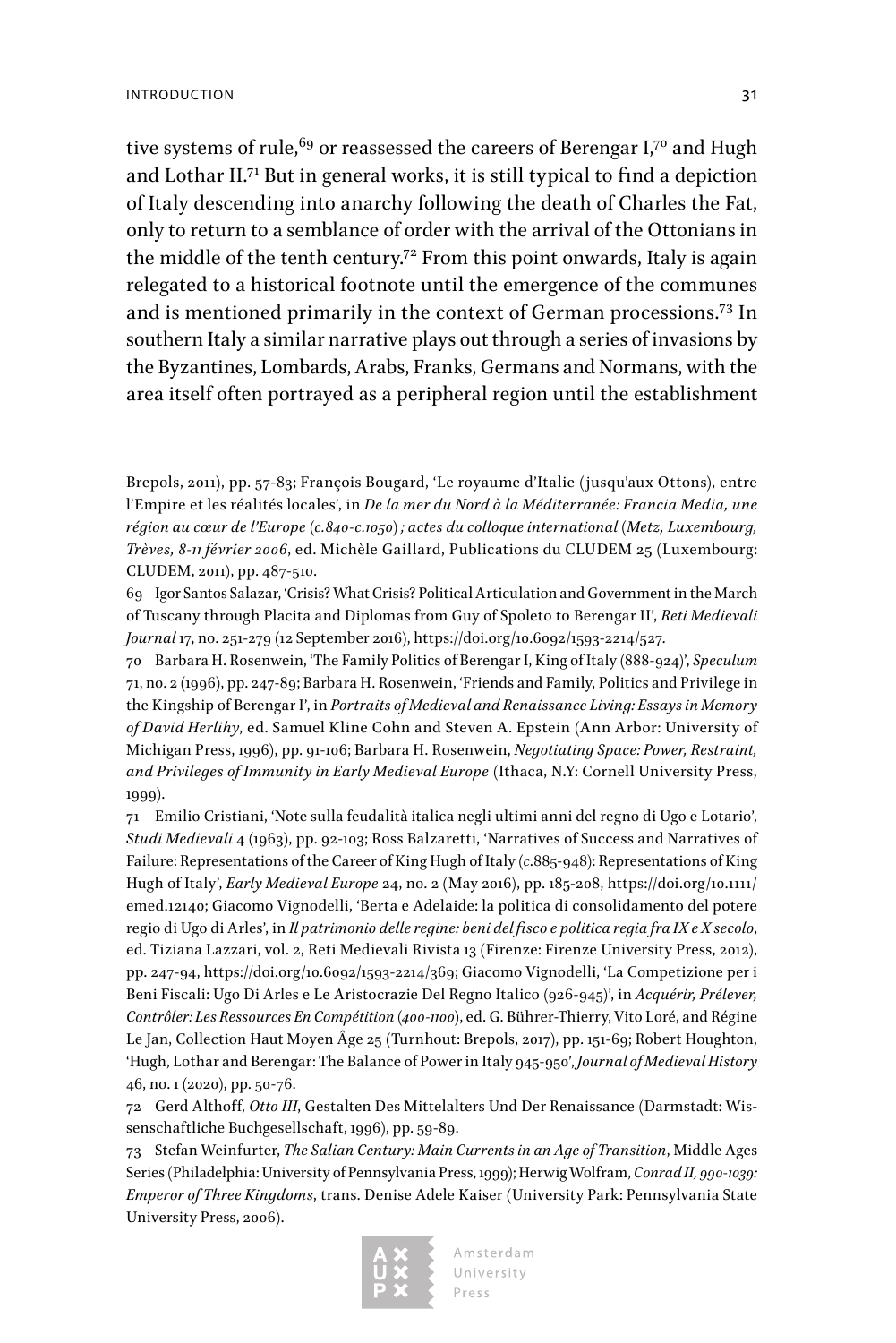of Norman dominance in the second half of the eleventh century.74 This is not to besmirch these works or deny the importance of viewing Italy in the context of the broader world, but it must be underlined that most of the academic material addressing pre-communal Italy does so with a focus outside the region.

Several themes relating to violence have emerged within this canon of external domination. The most obvious of these are the studies of these invasions, expeditions, and interventions, sometimes as dedicated pieces, but more frequently as part of broader biographical works.75 Other authors have highlighted the importance of access routes into and across Italy to maintain control of the region, $7<sup>6</sup>$  and references to strategic military concerns appear as frequent elements of the analysis of charters and exchanges of land. A substantial volume of scholarship has considered the impact of these invasions and expeditions on the social, political and economic landscape of Italy – and the Italian cities in particular.77 There is also a substantial body of work relating to resistance and rebellions in the

74 Rudolf Hiestand, *Byzanz und das Regnum Italicum im 10. Jahrhundert* (Zürich, 1964); G. A. Loud, 'The Church, Warfare and Military Obligation in Norman Italy', *Studies in Church History* 20 (1983), pp. 31-45.

75 Cinzio Violante, 'Aspetti della politica italiana di Enrico III prima della sua discesa in Italia (1039-1046)', *Rivista storica italiana* 64 (1952), pp. 157-76; Gian Piero Bognetti, 'Tradizione longobarda epolitica bizantina nelle origini del ducato di Spoleto', in *L'età longobarda*, vol. 3 (Milano: Giuffré, 1967), pp. 441-57; Stefano Gasparri, *I Duchi Longobardi*, Studi Storici dell'Istituto Storico Italiano per il Medio Evo 109 (Rome: La Sapienza, 1978); Tilman Struve, 'Matilde di Toscana-Canossa ed Enrico IV', in *I Poteri dei Canossa, da Reggio Emilia all'Europa: atti del convegno internazionale di studi (Reggio Emilia-Carpineti, 29-31 ottobre 1992)*, ed. Paolo Golinelli, Il mondo medievale (Bologna: Pàtron, 1994), pp. 421-54.

76 Pietro Vaccari, *La Territorialità Come base dell'ordinamento giuridico del contado. Italia Superiore e Media*, 2nd ed. (Milan, 1963); Giuseppe Sergi, 'I poteri dei Canossa: Poteri delegati, poteri feudali, poteri signorili', in *I Poteri dei Canossa, da Reggio Emilia all'Europa: atti del convegno internazionale di studi (Reggio Emilia-Carpineti, 29-31 ottobre 1992)*, ed. Paolo Golinelli, Il mondo medievale (Bologna: Pàtron, 1994), pp. 29-39; Wilhelm Störmer, 'Alpenübergänge von Bayern nach Italien. Transitprobleme zwischen Spätantike und Hochmittelalter', in *Bayern und Italien: Politik, Kultur, Kommunikation (8.-15. Jahrhundert): Festschrift für Kurt Reindel zum 75. Geburtstag*, ed. Kurt Reindel et al., Zeitschrift für bayerische Landesgeschichte. Beiheft ; Reihe B 18 (München: C.H. Beck, 2001), pp. 37-54.

77 Gina Fasoli, Raoul Manselli, and Giovanni Tabacco, 'La struttura sociale delle città italiane dal V al XII secolo', *Vorträge und Forschungen* 11 (1966), pp. 291-320; Stefano Gasparri, 'Strutture militari e legami di dipendenza in Italia in età longobarda e carolingia', *Rivista storica italiana* 98 (1986), pp. 664-726; Albertoni, *L'Italia Carolingia*; Stefano Gasparri, 'Les relations de fidélité dans le royaume d'Italie au IXe siècle', in *La royauté et les élites dans l'Europe carolingienne: (début IXe siècle aux environs de 920)*, ed. Régine Le Jan, Histoire et littérature régionales 17 (Villeneuve d'Ascq: Centre d'Histoire de l'Europe du Nord-Ouest, 1998), pp. 145-57.

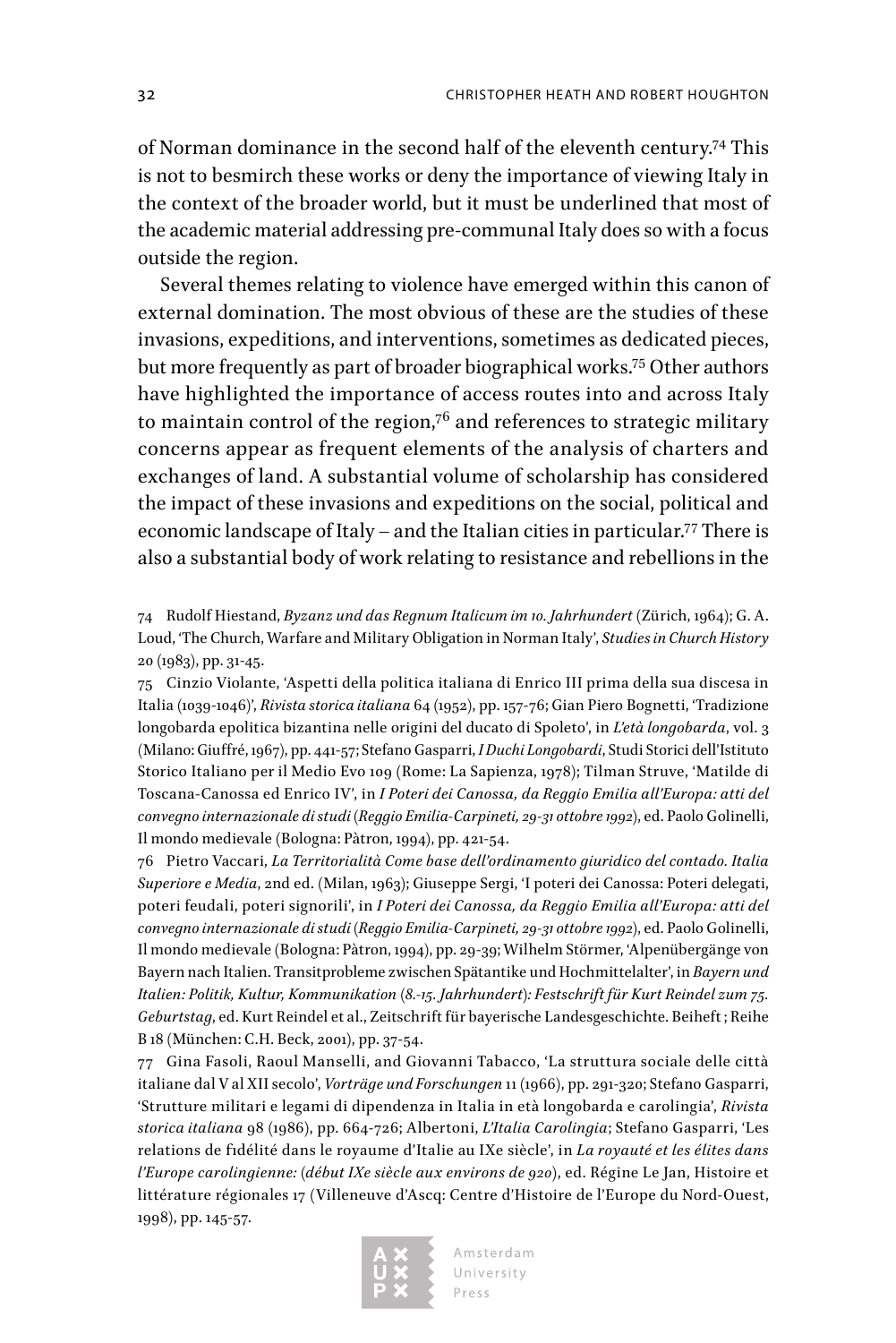face of these external interventions, including a substantial and growing volume of material addressing the military role of Matilda of Canossa<sup>78</sup> and her family.79

The role of the Church and clergy within the political and social structure of early medieval Italy also forms a key element of the study of this period. The changes in the structure and ideologies within and around the Papal court is naturally of significance to the study of the centre of the peninsula but is also of immediate concern to scholars of northern and southern Italy. Beyond work addressing the changing religious ideologies and rhetoric of the period (see below), discussion has focused on the interactions between popes and the kings, secular magnates, bishops, and cities of these regions.<sup>80</sup> The

78 Giuseppe Sissa, 'L'azione della contessa Matilde al papato nella lotta per le investiture', *Deputazione di storia patria per le antiche provincie modenesi. Atti e memorie Ser. 9* 3 (1963), pp. 295-303; Lino Lionello Ghirardini, 'Il Convegno di Carpineti (1092) e la sua decisiva importanze nella lotta per le investiture', in *Studi matildici, Atti e Memorie del II Convegno di Studi matildici (Reggio Emilia, 1-3 maggio 1970)* (Modena: Aedes Muratoriana, 1971), pp. 97-136; Matteo Schenetti, 'La Vittoria di Matilda di canossa su Arrigo IV', in *Studi matildici, Atti e Memorie del III Convegno di Studi matildici (Reggio Emilia, 7-9 ottobre 1977)* (Modena: Aedes Muratoriana, 1978), pp. 235-42; Valerie Eads, 'The Geography of Power: Matilda of Tuscany and the Strategy of Active Defense', in *Crusaders, Condottieri, and Cannon: Medieval Warfare in Societies around the Mediterranean*, ed. Donald J. Kagay and L. J. Andrew Villalon, History of Warfare, v. 13 (Leiden: Brill, 2002), pp. 355-86; David J Hay, 'Canon Laws Regarding Female Military Commanders up to the Time of Gratian: Some Texts and Their Historical Contexts', in *A Great Effusion of Blood?: Interpreting Medieval Violence*, ed. Mark D. Meyerson, Daniel Thiery, and Oren Falk (Toronto : Buffalo: University of Toronto Press, 2004), pp. 287-313; David J Hay, *The Military Leadership of Matilda of Canossa, 1046-1115* (Manchester: Manchester University Press, 2010).

79 Antonio Falce, *Bonifacio di Canossa, padre di Matilda* (Reggio-Emilia, 1927); Margherita Giuliana Bertolini, 'Bonifacio, marchese e duca di Toscana', in *Dizionario biografico degli Italiani*, ed. Alberto Maria Ghisalberti, vol. 12 (Roma: Istituto della Enciclopedia italiana, 1971), pp. 96-113; Hans Hubert Anton, 'Bonifaz von Canossa, Markgraf von Tuszien, und die Italienpolitik der frühen Salier', *Historische Zeitschrift* 24, no. 3 (June 1972), pp. 529-56; Vito Fumagalli, 'Mantova al Tempo di Matilde di Canossa', in *Sant'Anselmno, Mantova e la lotta per le Investiture. Atti del Convegno Internazi*, ed. Paolo Golinelli, Il mondo medievale (Bologna: Pàtron, 1987), pp. 159-67; Harald Zimmermann, 'Canossa e il matrimonio di Adelaide', in *Canossa prima di Matilde. Atti del Convegno di Reggio Emilia* (Milano: Camunia, 1990), pp. 141-55; Harald Zimmermann, 'I Signori di Canossa e l'Impero (da Ottone I a Enrico III)', in *I Poteri dei Canossa, da Reggio Emilia all'Europa: atti del convegno internazionale di studi (Reggio Emilia-Carpineti, 29-31 ottobre 1992)*, ed. Paolo Golinelli, Il mondo medievale (Bologna: Pàtron, 1994), pp. 413-19; Elke Goez, *Beatrix von Canossa und Tuszien: eine Untersuchung zur Geschichte des 11. Jahrhunderts* (Sigmaringen: Jan Thorbecke Verlag, 1995); Rossella Rinaldi, 'Da Adalberto Atto a Bonifacio. Note e riflessioni per l'edizione di un Codice Diplomatico Canossano prematildico', *Bullettino dell'Istituto Storico Italiano per il Medio Evo e Archivio Muratoriano* 101 (1997), pp. 13-91.

80 Girolamo Arnaldi, 'Papato, archivescovi e vescovi nell'età post-carolingia', in *Vescovi e Diocesi in Italia nel Medioevo Atti del II Convegno di Storia della Chiesa in Italia (Roma, 5-9 Sett. 1961)*, ed. G. G. Maccarrone, E. Meersseman, and P. Sambin (Padua, 1964), pp. 27-53; H. E. J. Cowdrey,

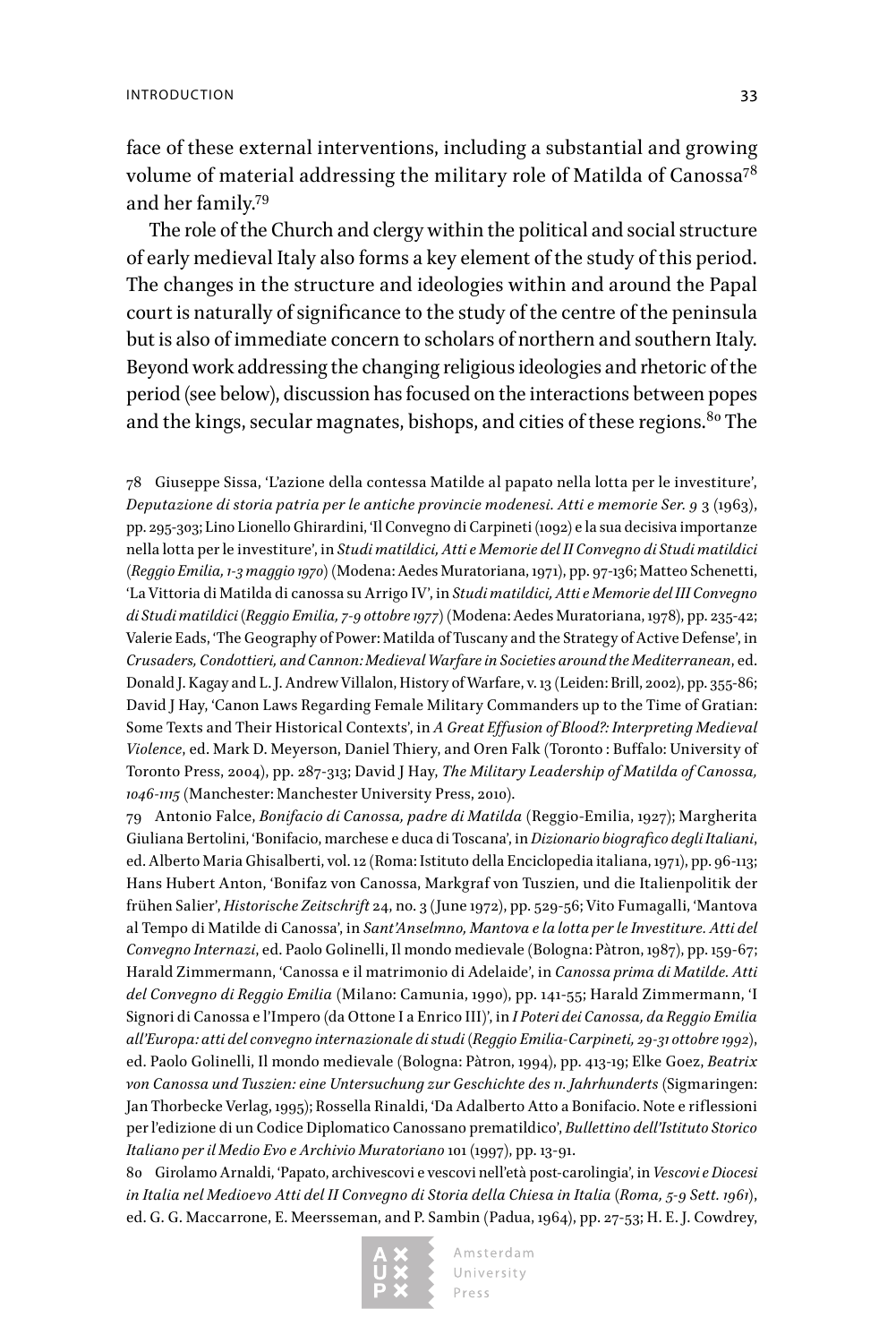interactions of the papacy with external powers, including the Carolingians and the German emperors,  $81$  has also served as a rich vein for research into political and social change in Italy. In particular, the Investiture Contest has received substantial attention for its impact on the role of the northern Italian bishops and coincidence with the appearance of clear evidence for political activity within many Italian cities, $82$  but also for its concurrence with the firm establishment of the Normans in the south.<sup>83</sup> Beyond the papacy, the secular and sacral nature of the Italian bishops and archbishops has been analysed alongside their roles as administrators of royal and imperial lands and within the selection of kings.<sup>84</sup> Perhaps most notably (and predictably), the interaction of these bishops and archbishops with the urban communes and proto-communes has formed a central part of the Italian historiographical tradition.<sup>85</sup> The Church and the ecclesiastical

*The Age of Abbot Desiderius: Montecassino, the Papacy, and the Normans in the Eleventh and Early Twelfth Centuries* (Oxford: Clarendon Press, 1983); Ruggero Benericetti, 'La cronologia dei papi della seconda metà del secolo XI nelle carte Ravennati e Romagnole', *Archivum Historiae Pontificiae* 40 (2002), pp. 37-52.

81 Ottorino Bertolini, 'I vescovi del "regnum Langobardorum" al tempo dei Carolingi', in *Vescovi e Diocesi in Italia nel Medioevo Atti del II Convegno di Storia della Chiesa in Italia (Roma, 5-9 Sett. 1961)*, ed. M. Maccarrone et al. (Padua: Editrice Antenore, 1964), pp. 1-26; Heinz Thomas, 'Gregors VII. imperiale Politik und der Ausbruch seines Streites mit Heinrich IV', in *Festschrift für Eduard Hlawitschka: zum 65. Geburtstag*, ed. Karl Rudolf Schnith and Roland Pauler, Münchener Historische Studien 5 (Kallmünz Opf: Lassleben, 1993).

82 Reinhold Schumann, *Authority and the Commune, Parma 833-1133* (Parma: Presso La Deputazione Di Storia Patria Per Le Province Parmensi, 1973); Roberto Celli, *Pour l'histoire du pouvoir populaire: L'experience des villes-états italiennes (XIe-XIIe siècles)* (Louvain, 1980); Maureen C. Miller, *The Bishop's Palace: Architecture and Authority in Medieval Italy*, Conjunctions of Religion & Power in the Medieval Past (Ithaca: Cornell University Press, 2000).

83 Cowdrey, *The Age of Abbot Desiderius*; Louis I. Hamilton, 'Desecration and Consecration in Norman Capua, 1062-1122', in *The Haskins Society Journal 14: 2003*, ed. Stephen Morillo, NED-New edition, Studies in Medieval History 14 (Boydell & Brewer, 2005), pp. 137-50, [https://doi.](https://doi.org/10.7722/j.ctt6wp8t9.14) [org/10.7722/j.ctt6wp8t9.14;](https://doi.org/10.7722/j.ctt6wp8t9.14) G. A Loud, *The Latin Church in Norman Italy* (Cambridge: Cambridge University Press, 2008).

84 H. E. J. Cowdrey, 'Archbishop Aribert of Milan', *History* 51 (1966), pp. 1-15; Vito Fumagalli, 'Il potere civile dei vescovi italiani al tempo di Ottone I', in *I Poteri Temporali dei Vescovi in Italia e in Germania nel Medioevo*, ed. Carlo Guido Mor and Heinrich Schmidinger (Bologna: il Mulino, 1979), pp. 77-86; Carlo Guido Mor, 'Sui poteri civili dei vescovi dal IV al secolo VIII', in *I Poteri Temporali dei Vescovi in Italia e in Germania nel Medioevo*, ed. Carlo Guido Mor and Heinrich Schmidinger (Bologna: il Mulino, 1979), pp. 7-33.

85 A. Solmi, 'Le leggi più antiche del comune di Piacenza', *Archivio storico italiano* 73, no. 2 (1915), pp. 3-81; Eugenio Dupré Theseider, 'Vescovi e città nell'Italia precomunale', in *Vescovi e Diocesi in Italia nel Medioevo Atti del II Convegno di Storia della Chiesa in Italia (Roma, 5-9 Sett. 1961)*, ed. M. Maccarrone et al. (Padua: Editrice Antenore, 1964), pp. 55-109; Giovanni Cassandro, 'Il bilancio storiografico', in *Forme di potere e struttura sociale in Italia nel Medioevo*, ed. Gabriella Rosseti

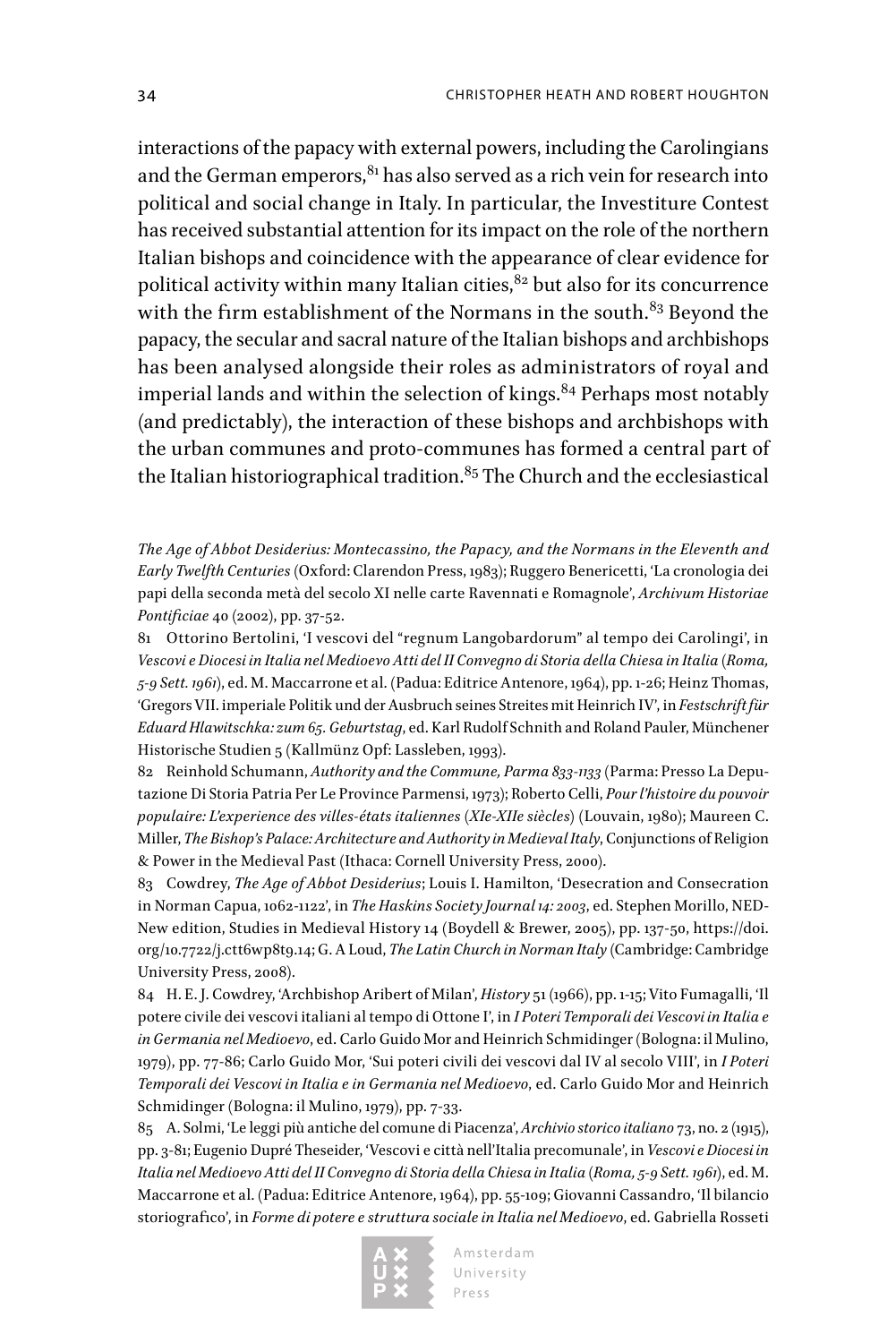magnates were a central element of early medieval Italian society, politics and economics.

This focus on the Church is reflected within work conducted on violence in early medieval Italy. Although the military role of the Italian bishops and other clergy has not been explored to the same extent as that of their counterparts in some other areas of Europe,<sup>86</sup> there are nevertheless a number of studies on this varied and changing issue. $87$  The conflicts within and around the Investiture Contest have recently formed a focus for the study of warfare in Italy,<sup>88</sup> and the concurrent emergence of the Paterene movement and its frequently violent attempts to achieve its goals has long been studied in the context of Church reform and the emergence of the communes.<sup>89</sup> The

(Bologna: Il mulino, 1977), pp. 153-74; Annamaria Ambrosioni, 'Gli archivescovi di Milano e la nuova coscienza cittadina', in *L'evoluzione delle città italiane nell'XI secolo*, ed. Renato Bordone and Jörg Jarnut, Annali dell'Istituto storico italo-germanico 25 (Bologna: Il Mulino, 1988), pp. 193-222; George W. Dameron, *Episcopal Power and Florentine Society, 1000-1320*, Harvard Historical Studies 107 (Cambridge, Mass: Harvard University Press, 1991); Maureen C. Miller, *The Formation of a Medieval Church: Ecclesiastical Change in Verona, 950-1150* (Ithaca: Cornell University Press, 1993); Albini, 'Vescovo, comune'; Roberto Greci, ed., *Il governo del vescovo: chiesa, città, territorio nel Medioevo parmense* (Parma: Monte Università Parma, 2005).

86 Leopold Auer, 'Der Kriegsdienst Des Klerus Unter Den Sächsischen Kaisern', *Mitteilungen Des Instituts Für Österreichische Geschichtsforschung* 80, no. 1-2 (January 1972), pp. 48-70 [https://](https://doi.org/10.7767/miog.1972.80.12.48) [doi.org/10.7767/miog.1972.80.12.48](https://doi.org/10.7767/miog.1972.80.12.48); Benjamin Arnold, 'German Bishops and Their Military Retinues in the Medieval Empire', *German History* 7, no. 2 (1989), pp. 161-83; Boris Bigott, *Ludwig der Deutsche und die Reichskirche im ostfränkischen Reich (826-876)*, Historische Studien, Bd. 470 (Husum: Matthiesen Verlag, 2002), pp. 124-35.

87 Pietro Rasi, *'Exercitus Italicus' e milizie cittadine nell'alto medioevo* (Padua, 1937); Cowdrey, 'Archbishop Aribert of Milan'; Giancarlo Andenna, 'Carolingi, vescovi e abati in Italia settentrionale (secolo IX). Riflessioni sul "militare servitum" degli ecclesiastici', in *Le origini della diocesi di Mantova e le sedi episcopali dell'Italia settentrionale, IV-XI secolo*, ed. Gian Pietro Brogiolo, Giancarlo Andenna, and Renata Salvarani, Antichità altoadriatiche 63 (Trieste: Editreg, 2006), pp. 3-34; Robert Houghton, 'Italian Bishops and Warfare during the Investiture Contest: The Case of Parma', in *Between Sword and Prayer: Warfare and Medieval Clergy in Cultural Perspective*, eds. Radosław Kotecki, Jacek Maciejewski, and John S. Ott, Explorations in Medieval Culture, volume 3 (Leiden ; Boston: Brill, 2018), pp. 274-302.

88 François Menant, 'Aspetti Delle Relazioni Feudo-Vassallatiche Nelle Città Lombarde Dell'XI Secolo: L'esempio Cremonese', in *L'evoluzione Delle Città Italiane Nell'XI Secolo*, ed. Renato Bordone and Jörg Jarnut, Annali Dell'Istituto Storico Italo-Germanico 25 (Bologna: Il Mulino, 1988), pp. 223-39; Glauco Maria Cantarella, *Pasquale II e il suo tempo*, Nuovo Medioevo 54 (Napoli: Liguori, 1997), esp. 82-105; Eads, 'The Geography of Power'; Hay, *The Military Leadership of Matilda of Canossa*.

89 Cinzio Violante, *La Pataria milanese e la riforma ecclesiastica. I. Le premesse (1045-1057)* (Rome, 1955); H. E. J. Cowdrey, 'The Papacy, the Patarenes and the Church of Milan', *Transactions of the Royal Historical Society* 18 (1968): 25, pp.25-48; [https://doi.org/10.2307/3678954;](https://doi.org/10.2307/3678954) Hagen Keller, 'Pataria und Stadtverfassung, Stadtgemeinde und Reform: Mailand im "Investiturstreit"', in *Investiturstreit und Reichsverfassung*, ed. Josef Fleckenstein, Vorträge und Forschungen 17

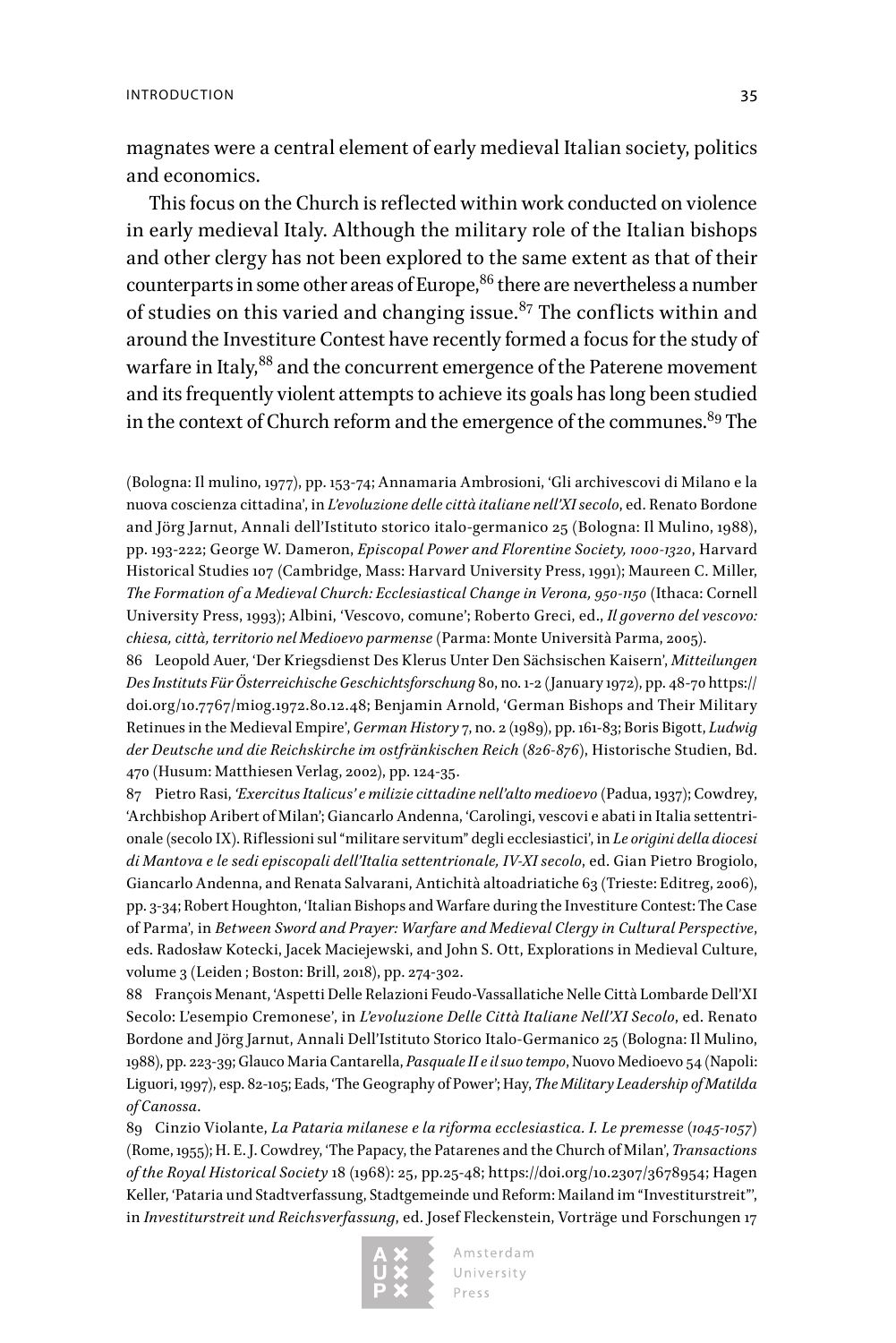role of northern Italians in the crusades and other campaigns supported by the Church have received some attention,<sup>90</sup> but, understandably, this is usually overshadowed by studies of the more successful Southern Italian Norman crusaders.91

A final key element within the historiography surrounding early medieval Italy is the consideration of law and rhetoric. The common narrative of exceptionalism surrounding medieval Italy incorporates a sub-narrative of the early emergence of complex and nuanced legal thought and rhetoric,  $92$ and this is often presented as a contributing factor in the emergence of the city communes.93 This legal acumen is frequently connected to the construction of complex and involved political rhetoric by the authors of

90 H. E. J. Cowdrey, 'The Mahdia Campaign of 1087', *English Historical Review* 92 (1977), pp. 1-29; Epstein, *Genoa and the Genoese*; Christopher Marshall, 'The Crusading Motivation of the Italian City Republics in the Latin East, 1096-1104', in *The Experience of Crusading*, ed. Marcus Graham Bull et al. (Cambridge ; New York: Cambridge University Press, 2003), pp. 60-79.

91 Natasha Hodgson, 'Reinventing Normans as Crusaders?: Ralph of Caen's *Gesta Tancredi*', in *Anglo-Norman Studies 30*, ed. C. P. Lewis, vol. 30, Proceedings of the Battle Conference 2007 (Boydell & Brewer, 2008), pp. 117-32, [https://doi.org/10.7722/j.ctt81wq7.12;](https://doi.org/10.7722/j.ctt81wq7.12) Alan V. Murray, 'The Enemy Within: Bohemond, Byzantium and the Subversion of the First Crusade', in *Crusading and Pilgrimage in the Norman World*, ed. Kathryn Hurlock and Paul Oldfield, NED-New edition (Boydell & Brewer, 2015), pp. 31-48, [https://doi.org/10.7722/j.ctt13wzt6d.10;](https://doi.org/10.7722/j.ctt13wzt6d.10) Luigi Russo, 'Bad Crusaders?: The Normans of Southern Italy and the Crusading Movement in the Twelfth Century', in *Anglo-Norman Studies XXXVIII*, ed. Elisabeth van Houts, NED-New edition, Proceedings of the Battle Conference 2015 (Boydell & Brewer, 2016), pp. 169-80, [https://doi.org/10.7722/j.](https://doi.org/10.7722/j.ctt19x3j5h.16) [ctt19x3j5h.16.](https://doi.org/10.7722/j.ctt19x3j5h.16)

92 Antonio Padoa Schioppa, 'Aspetti della giustiza milanese secolo dal X al XII', in *Milano e il suo territorio in età comunale (XI-XIII secolo): atti dell'XI congresso internazionale di studi sull'alto Medioevo, Milano 26-30 ottobre 1987* (Spoleto: Centro di studi sull'alto medioevo, 1989), pp. 503-49; Dick Harrison, 'Political Rhetoric and Political Ideology in Lombard Italy', in *Strategies of Distinction: The Construction of Ethnic Communities, 300-800*, ed. Walter Pohl and Helmut Reimitz, The Transformation of the Roman World 2 (Leiden ; Boston: Brill, 1998), pp. 241-54; Mario Ascheri, 'Formes du Droit dans l'Italie Communale: Les Statuts', *Médiévales* 39 (Autumn 2000), pp. 137-52; Giovanni Chiodi, 'Roma e il diritto romano: Consulenze di giudici e strategie di avvocati dal X al XII secolo', *Settimane di studio* 49 (2002), pp. 1141-1254; Mario Ascheri, 'Il Consilium Dei Giuristi Medievali', in *Consilium: teorie e pratiche del consigliare nella cultura medievale*, ed. Carla Casagrande, Micrologus' library 10 (Firenze: Sismel, Ed. del Galluzzo, 2004), pp. 243-58; Marios Costambeys, 'Disputes and Courts in Lombard and Carolingian Central Italy', *Early Medieval Europe* 15 (2007), pp. 265-89.

93 Giovanni Tabacco, 'Ordinamento pubblico e sviluppo signorile nei secoli centrali del Medioevo', *Bullettino Dell'Istituto Storico Italiano* 79 (1968), pp. 37-51; Chris Wickham, 'Land Disputes and Their Social Framework in Lombard-Carolingian Italy, 700-900', in *The Settlement of Disputes in Early Medieval Europe*, ed. Wendy Davies and Paul Fouracre (Cambridge, 1986),



<sup>(</sup>Sigmaringen: J. Thorbecke, 1973), pp. 321-50; Olaf Zumhagen, *Religiöse Konflikte und kommunale Entwicklung: Mailand, Cremona, Piacenza und Florenz zur Zeit der Pataria*, Städteforschung 58 (Köln: Böhlau Verlag, 2002).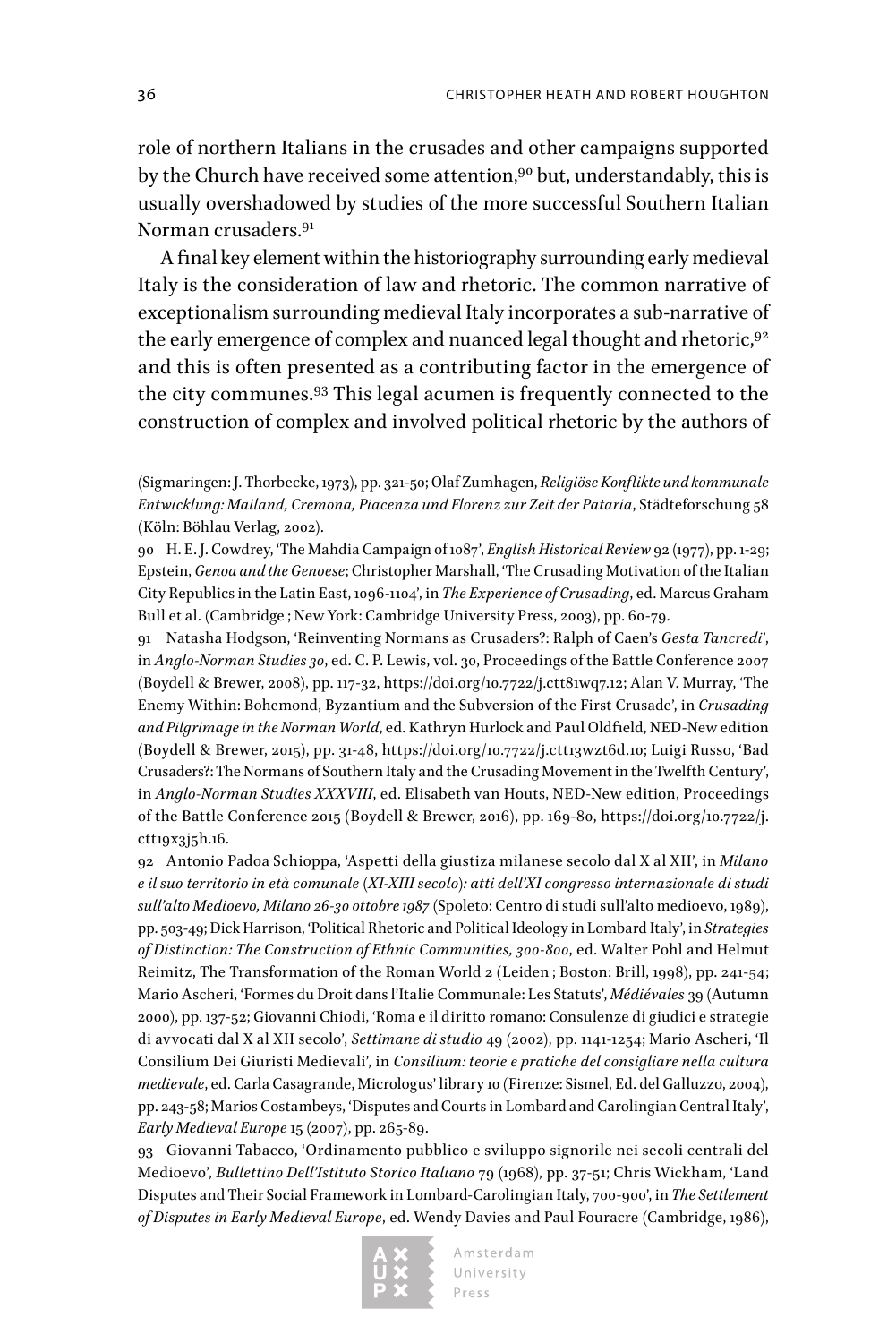#### INTRODUCTION 37

the narrative sources of early medieval Italy. Paul the Deacon is an early example of this, <sup>94</sup> and extensive studies of the use of classical and theological rhetorical techniques within the work of many of the authors of the post-Carolingian period have been produced: Liutprand of Cremona is the most prominent and graphic example of this,95 but a number of other chroniclers of this period have been studied for their construction of elaborate and often fanciful rhetoric to further their political and personal goals.<sup>96</sup> Towards the end of the eleventh century, the Investiture Contest sharpened this rhetoric and has formed the basis for a substantial range of study.97

pp. 105-24; Chris Wickham, 'Justice in the Kingdom of Italy in the Eleventh Century', *Settimane Di Studio Del Centro Italiano Di Studi Sull' Alto Medioevo* 44 (1997), pp. 179-250.

94 Donald Bullough, 'Ethnic History and the Carolingians: An Alternative Reading of Paul the Deacon's *Historia Langobardorum*', in *The Inheritance of Historiography, 350-900*, ed. Christopher Holdsworth and T.P. Wiseman, 1st ed. (Liverpool University Press, 1986), pp. 85-106, [www.jstor.](http://www.jstor.org/stable/j.ctt5vjmgk.12) [org/stable/j.ctt5vjmgk.12](http://www.jstor.org/stable/j.ctt5vjmgk.12); Walter A. Goffart, 'Paul the Deacon's "Gesta Episcoporium Mettensium" and the Early Design of Charlemagne's Succession', *Traditio* 42 (1986), pp. 59-93; Christopher Heath, 'Hispania et Italia: Paul the Deacon, Isidore, and the Lombards', in *Isidore of Seville and His Reception in the Early Middle Ages*, ed. Andrew Fear and Jamie Wood, Transmitting and Transforming Knowledge (Amsterdam University Press, 2016), pp. 159-76, [https://doi.org/10.2307/j.](https://doi.org/10.2307/j.ctt1d8hb6s.11) [ctt1d8hb6s.11;](https://doi.org/10.2307/j.ctt1d8hb6s.11) Christopher Heath, 'Vir Valde Peritus: Paul the Deacon and His Contexts', in *The Narrative Worlds of Paul the Deacon*, Between Empires and Identities in Lombard Italy (Amsterdam University Press, 2017), pp. 19-38, [https://doi.org/10.2307/j.ctt1zkjxs1.6.](https://doi.org/10.2307/j.ctt1zkjxs1.6)

95 Germana Gandino, *Il vocabolario politico e sociale di Liutprando di Cremona*, Nuovi Studi Storici 27 (Roma: Istituto Storico Italiano per il Medioevo, 1995); Ross Balzaretti, 'Liutprand of Cremona's Sense of Humour', in *Humour, History and Politics in Late Antiquity and the Early Middle Ages*, ed. Guy Halsall (Cambridge ; New York: Cambridge University Press, 2002), pp. 114- 28; Philippe Buc, 'Political Rituals and Political Imagination in the Medieval West from the Fourth Century to the Eleventh', in *The Medieval World*, ed. Peter Linehan and Janet L Nelson (London; New York: Routledge, 2003), pp. 189-213; Cristina La Rocca, 'Liutprando da Cremona e il paradigma femminile di dissoluzione dei Carolingi', in *Agire da donna: modelli e pratiche di rappresentazione, secoli VI-X: atti del convegno, Padova, 18-19 febbraio 2005*, ed. Cristina La Rocca, Collection Haut Moyen Âge 3 (Turnhout: Brepols, 2007), pp. 291-307.

96 Wemple, *Atto of Vercelli*; Edoardo Manarini, '10th Century Italy through the Voices of Atto of Vercelli and Liutprand of Cremona: True Political Catastrophe or Just a Perception?', in *Studies on Disasters, Catastrophes and the Ends of the World in Sources*, ed. Joanna Popielska-Grzybowska, 2013, pp. 195-200; Giacomo Vignodelli, *Il Filo a Piombo: Il Perpendiculum Di Attone Di Vercelli e La Storia Politica Del Regno Italico*, Prima edizione, Istituzioni e Società 16 (Spoleto: Fondazione Centro italiano di studi sull'alto Medioevo, 2011); Giacomo Vignodelli, 'Politics, Prophecy and Satire: Atto of Vercelli's *Polipticum Quod Appellatur Perpendiculum*: Atto of Vercelli's *Polipticum Quod Appellatur Perpendiculum*', *Early Medieval Europe* 24, no. 2 (May 2016), pp. 209-35, [https://](https://doi.org/10.1111/emed.12141) [doi.org/10.1111/emed.12141.](https://doi.org/10.1111/emed.12141)

97 I. S. Robinson, *Authority and Resistance in the Investiture Contest: The Polemical Literature of the Late Eleventh Century* (Manchester: New York: Manchester University Press; Holmes & Meier Publishers, 1978); I. S. Robinson, *The Papacy, 1073-1198: Continuity and Innovation*, Cambridge Medieval Textbooks (Cambridge ; New York: Cambridge University Press, 1990); Tilman Struve,

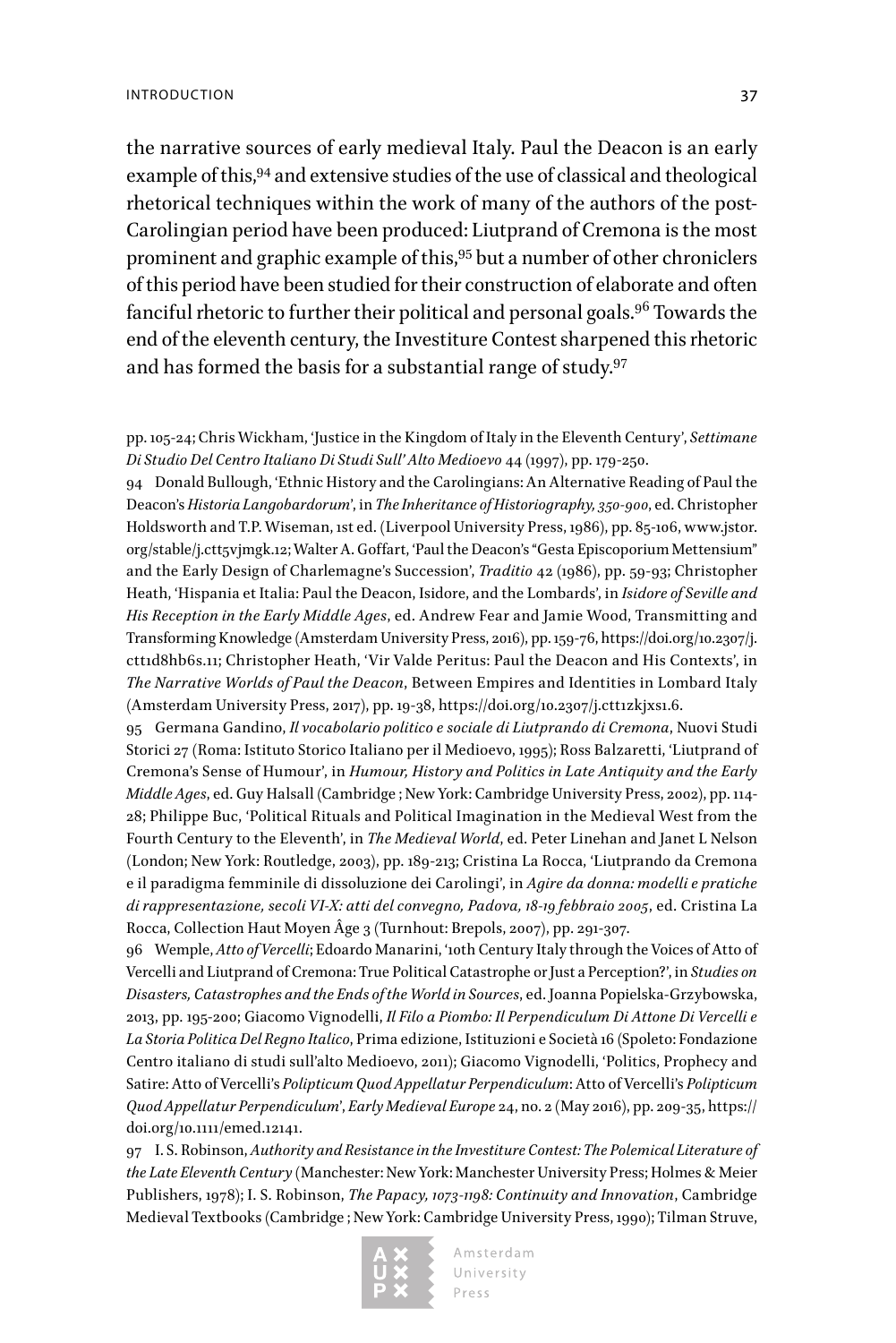A core element of these explorations of law and rhetoric has been the use of violent incidents and language as a political tool. Liutprand's work has become a particular focus for the study of violence, warfare and rebellion as a tool of rhetoric,<sup>98</sup> but various other works have been examined from this perspective, including Vignodelli's extensive work on Atto of Vercelli's *Perpendiculum*.<sup>99</sup> Legal and moral justification of violence within Italy during the earlier Middle Ages has also formed a frequent element of recent studies and the emergence of the doctrine of Church directed violence against Christian rivals has a particular relevance within studies of the whole of Italy: in the South against or alongside the Normans, Byzantines and Lombards;<sup>100</sup> in the centre against ambitious Roman families and the short lived commune in Rome;<sup>101</sup> and in the North against the Emperor and his supporters.<sup>102</sup> The development of

'Le trasformazioni dell'XI secolo alla luce della storiografia del tempo', in *Il secolo XI: una svolta? Atti della XXXII settimana di studio, 10-14 settembre 1990*, ed. Cinzio Violante and Johannes Fried, Annali dell'Istituto Storico Italo-Germanico in Trento Quaderno 35 (Bologna: Società Ed. Il Mulino, 1993), pp. 41-72; Arnaud Knaepen, 'Le recours à l'Antiquité dans les écrits de la Querelle des Investitures', in *L'autorité du passé dans les sociétés médiévales*, ed. Jean-Marie Sansterre, Collection de l'Ecole française de Rome 333 (Rome : Bruxelles: Ecole française de Rome ; Institut historique Belge de Rome, 2004), pp. 369-84.

98 Jon N. Sutherland, 'The Idea of Revenge in Lombard Society in the Eighth and Tenth Centuries: The Cases of Paul the Deacon and Liudprand of Cremona', *Speculum* 50, no. 3 (1975), pp. 391-410; Antoni Grabowski, 'Liudprand of Cremona's *Papa Monstrum* : The Image of Pope John XII in the *Historia Ottonis*', *Early Medieval Europe* 23, no. 1 (February 2015), pp. 67-92, [https://doi.org/10.1111/](https://doi.org/10.1111/emed.12088) [emed.12088.](https://doi.org/10.1111/emed.12088)

99 Vignodelli, *Il Filo a Piombo*; Vignodelli, 'Politics, Prophecy and Satire'.

100 Michele Fuiano, 'La battaglia di Civitate (1053)', *Archivio storico pugliese* 2 (1949), pp. 124-33; Loud, 'The Church, Warfare and Military Obligation'; Wilfried Hartmann, 'Verso il centralismo papale (Leone IX, Niccolò II, Gregorio VII, Urbano II)', in *Il secolo XI: una svolta? Atti della XXXII settimana di studio, 10-14 settembre 1990*, ed. Cinzio Violante and Johannes Fried, Annali dell'Istituto Storico Italo-Germanico in Trento Quaderno 35 (Bologna: Società Ed. Il Mulino, 1993), pp. 99-139.

101 Brezzi, 'Le relazioni tra le città ed il contado nei comuni italiani', pp. 317-39; Ingrid Baumgärtner, 'Rombeherrschung und Romerneuerung: Die römische Kommune im 12. Jahrhundert', *Quellen und Forschungen aus italienischen Archiven und Bibliotheken* 69 (1987), pp. 27-79; Tommaso Di Carpegna Falconieri, *Il clero di Roma nel Medioevo: istituzioni e politica cittadina (secoli VIII-XIII)*, 1st ed., I libri di Viella 30 (Roma: Viella, 2002); Chris Wickham, *Medieval Rome: Stability and Crisis of a City, 900-1150*, First edition, Oxford Studies in Medieval European History (New York, NY: Oxford University Press, 2015), pp. 385-457.

102 Ernst-Dieter Hehl, *Kirche und Krieg im 12. Jahrhundert: Studien zu kanon. Recht u. polit. Wirklichkeit*, Monographien zur Geschichte des Mittelalters 19 (Stuttgart: Hiersemann, 1980); Edith Pásztor, 'Lotta per le investiture e "ius belli": la posizione di Anselmo di Luca', in *Sant'Anselmno, Mantova e la lotta per le Investiture. Atti del Convegno Internazi*, ed. Paolo Golinelli, Il mondo medievale (Bologna: Pàtron, 1987).

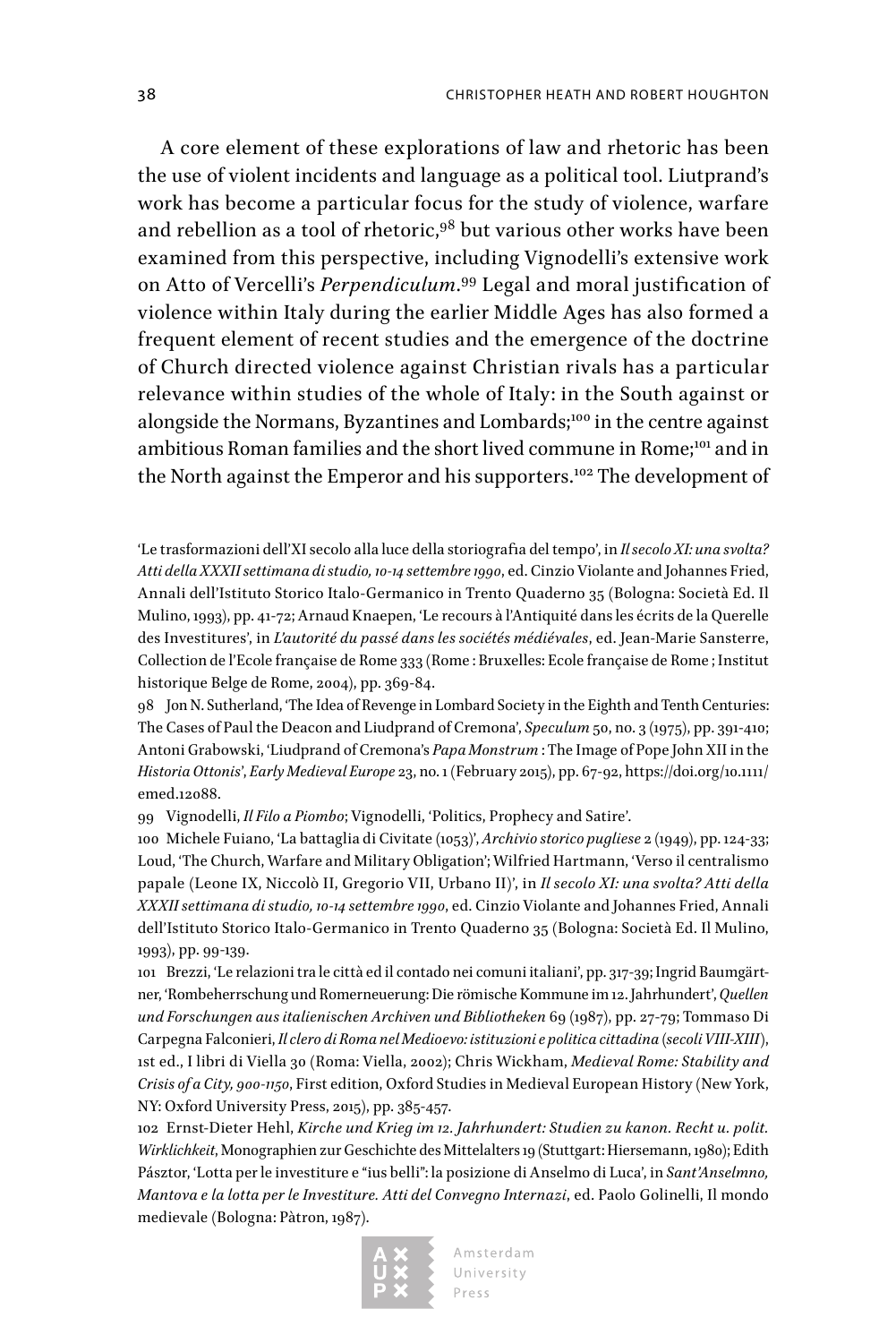this rhetoric within the papal<sup>103</sup> and Canossan courts has likewise formed a focus of study.104 This has been accompanied by the consideration of the development of counter-rhetoric within the imperial party, but most especially from the court of Guibert of Ravenna – the antipope Clement III.<sup>105</sup>

This brief overview is in no way comprehensive. It serves primarily as an illustration of the varied and changing approaches to the study of violence in early medieval Italy within the context of broader historiographical trends and tendencies. The study of violence in this period is not restricted to the areas highlighted above and these themes are intricately nuanced and subject to substantial differentiation across the region and period. Nevertheless, these trends are visible within much of the work conducted

103 A. M. Stickler, 'Il potere coattivo materiale della chiesa nella riforma gregoriana secondo Anselmo di Lucca', *Studi Gregoriano* 2 (1947), pp. 235-85; I. S Robinson, 'Gregory VII and the Soldiers of Christ', *History* 58 (1973), pp. 169-92; Karl Leyser, 'On the Eve of the First European Revolution', in *Communications and Power in Medieval Europe: The Gregorian Revolution and Beyond*, ed. Timothy Reuter (London: Hambledon Press, 1994); Kathleen G. Cushing, *Papacy and Law in the Gregorian Revolution: The Canonistic Work of Anselm of Lucca*, Oxford Historical Monographs (Oxford: Oxford University Press, 1998); Patrick Healy, 'Merito Nominentur Virago: Matilda of Tuscany in the Polemics of the Investiture Contest', in *Victims or Viragos?*, ed. Christine Meek and Catherine Lawless, Studies on Medieval and Early Modern Women 4 (Dublin: Four Courts Press, 2005).

104 Ludovico Gatto, 'Matilde di Canossa nel Liber ad Amicum di Bonizone da Sutri', in *Studi matildici, Atti e Memorie del II Convegno di Studi matildici (Reggio Emilia, 1-3 maggio 1970)* (Modena: Aedes Muratoriana, 1971), pp. 307-25; Mario Nobili, 'L'Ideologia Politica in Donizone', in *Studi matildici, Atti e Memorie del III Convegno di Studi matildici (Reggio Emilia, 7-9 ottobre 1977)* (Modena: Aedes Muratoriana, 1978), pp. 263-79; Elke Goez, 'Matilde ed i suoi ospiti', in *I Poteri dei Canossa, da Reggio Emilia all'Europa: atti del convegno internazionale di studi (Reggio Emilia-Carpineti, 29-31 ottobre 1992)*, ed. Paolo Golinelli, Il mondo medievale (Bologna: Pàtron, 1994), pp. 325-34; Paolo Golinelli, 'Le origini del mito di Matilde e la fortuna di Donizone', in *Matilde di Canossa nelle culture europee del secondo millennio: dalla storia al mito: atti del convegno internazionale di studi (Reggio Emilia, Canossa, Quattro Castella, 25-27 settembre 1997)*, ed. Paolo Golinelli, 1st ed., Il mondo medievale 8 (Bologna: Pàtron, 1999), pp. 29-52; Eugenio Riversi, 'Note Sulla Rappresentazione Del Lignaggio Dei Canossa Nella "Vita Mathildis" Di Donizone', *Geschte Und Region/Storia e Regione* 11/2 (2002), pp. 101-33; Eugenio Riversi, *La memoria di Canossa: saggi di contestualizzazione della Vita Mathildis di Donizone*, Studi medioevali, nuova ser., 2 (Pisa: Edizioni ETS, 2013).

105 Robert Somerville, 'Anselm of Lucca and Wilbert of Ravenna', *Bulletin of Medieval Canon Law* 10 (1980), pp. 1-13; Jürgen Ziese, *Wibert von Ravenna, der Gegenpapst Clemens III. (1084-1100)*, Päpste und Papsttum 20 (Stuttgart: Hiersemann, 1982); Ingrid Heidrich, *Ravenna unter Erzbischof Wibert (1073-1100)* (Sigmaringen: Thorbecke, 1984); Orazio Francabandera, 'La Chiesa Ravennate sotto l'arcivescovo Guiberto', in *Le carte ravennati del secolo undicesimo*, ed. Ruggero Benericetti, Studi della Biblioteca Card. Gaetano Cicognani, nuova ser. 13 (Faenza: Biblioteca Cicognani, 2003), vii-xii; Healy, 'Merito Nominentur Virago: Matilda of Tuscany in the Polemics of the Investiture Contest'.

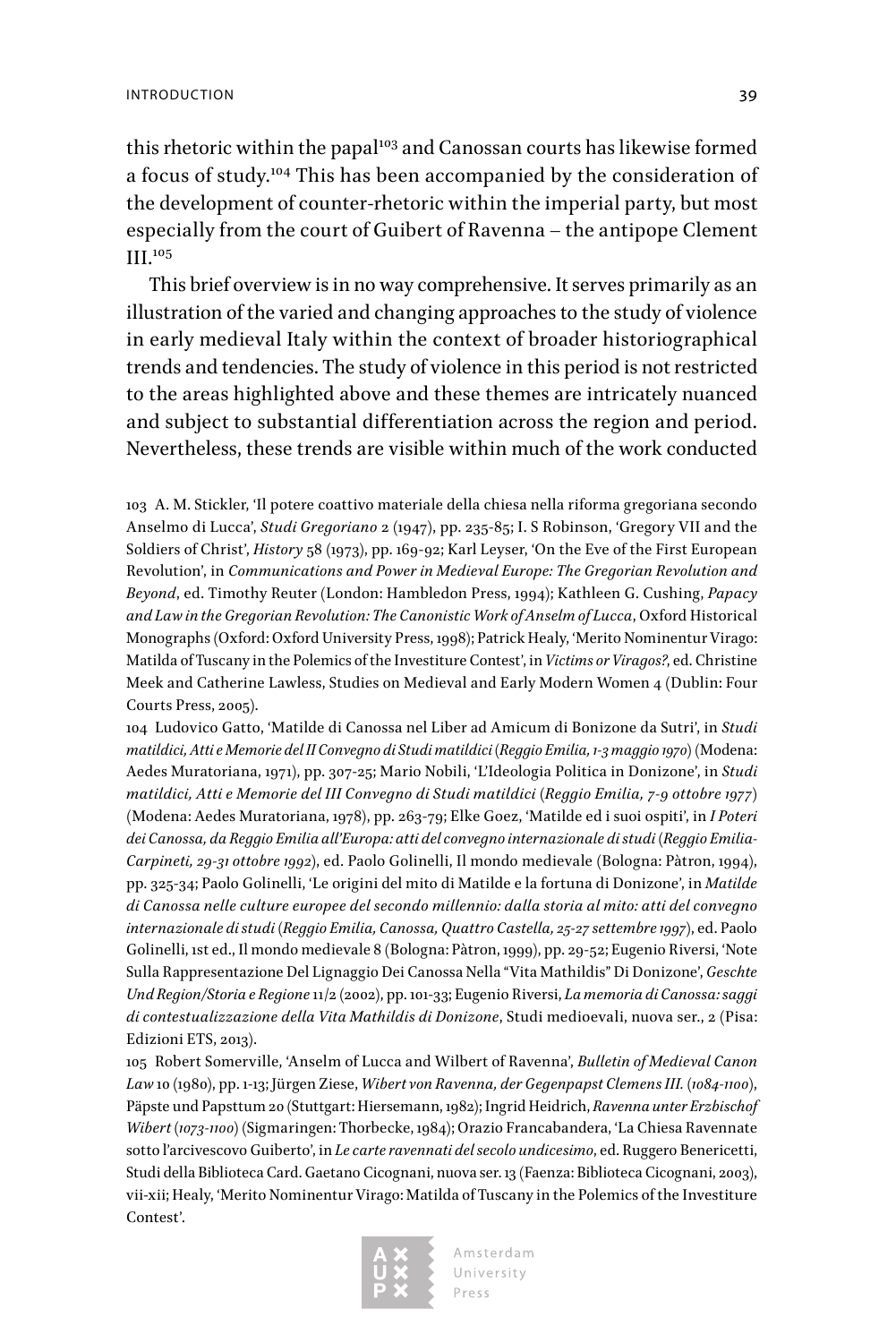on Italy in the early Middle Ages and form elements of the discussion within each of the chapters of this volume.

### **This Volume**

Both the historical contexts and the historiographical responses set out above prompt the impulses behind the contributions in this volume. The detailed discussions here seek to understand the role of violence in the specific contexts in which that violence occurs. The nine contributions that follow range from the dawn of the Lombard period through to the twelfth-century election of Honorius II (1124-30) as pope. Geographically, as we noted above, the essays stretch from the far northeast – the impact of the Carolingian conquest in Borri's contribution – to the far south where Wolf considers the re-shaping of the political configuration in terms of the impact of external protagonists and how the indigenous inhabitants experienced these challenges; with how they lived through instability and violence.

The first two chapters (Heath and Berndt) form a duo considering aspects of elite violence in the Lombard kingdom proper between 568 and 774. As Heath remarks, 'the elusive reality' of Lombard kingship is often rendered obscure by the pithy and occasionally gnomic commentary of Paul the Deacon's *Historia Langobardorum* which remains the principal narrative source for the early medieval Lombard kingdom. Even Paul's silence about issues of significance for modern historians has elicited analysis of '*I silenzi del diacono*' as a trope in the historiography. In terms of political violence, Paul's comments on the activities of the Lombard King Cleph (572-4) are one of the strongest illustrations of this approach. Paul provides somewhat ambiguous notices that have served to inspire an impressive historical industry seeking to understand what the situation on the ground was really like at this time; in particular, concerned with understanding the impact of Lombard settlement and rule on the majority of the Italo-Roman population. Can one see through the violence described and identify the commencement of a process that resulted in the gradual fusion of populations as the kingdom develops and sustains itself beyond the *inter-regnum* period (i.e. 574-84)? Here, of course, the historian is at the mercy of the evidential platforms available. Naturally, the synthesis between the extant narrative materials and the rather limited normative sources we have for this period cannot entirely clear away the miasma and reveal the full complexity of Lombard political culture. Commentators prompted by the primary sources have concentrated on the skulduggery evident in Pavia (and to a lesser extent

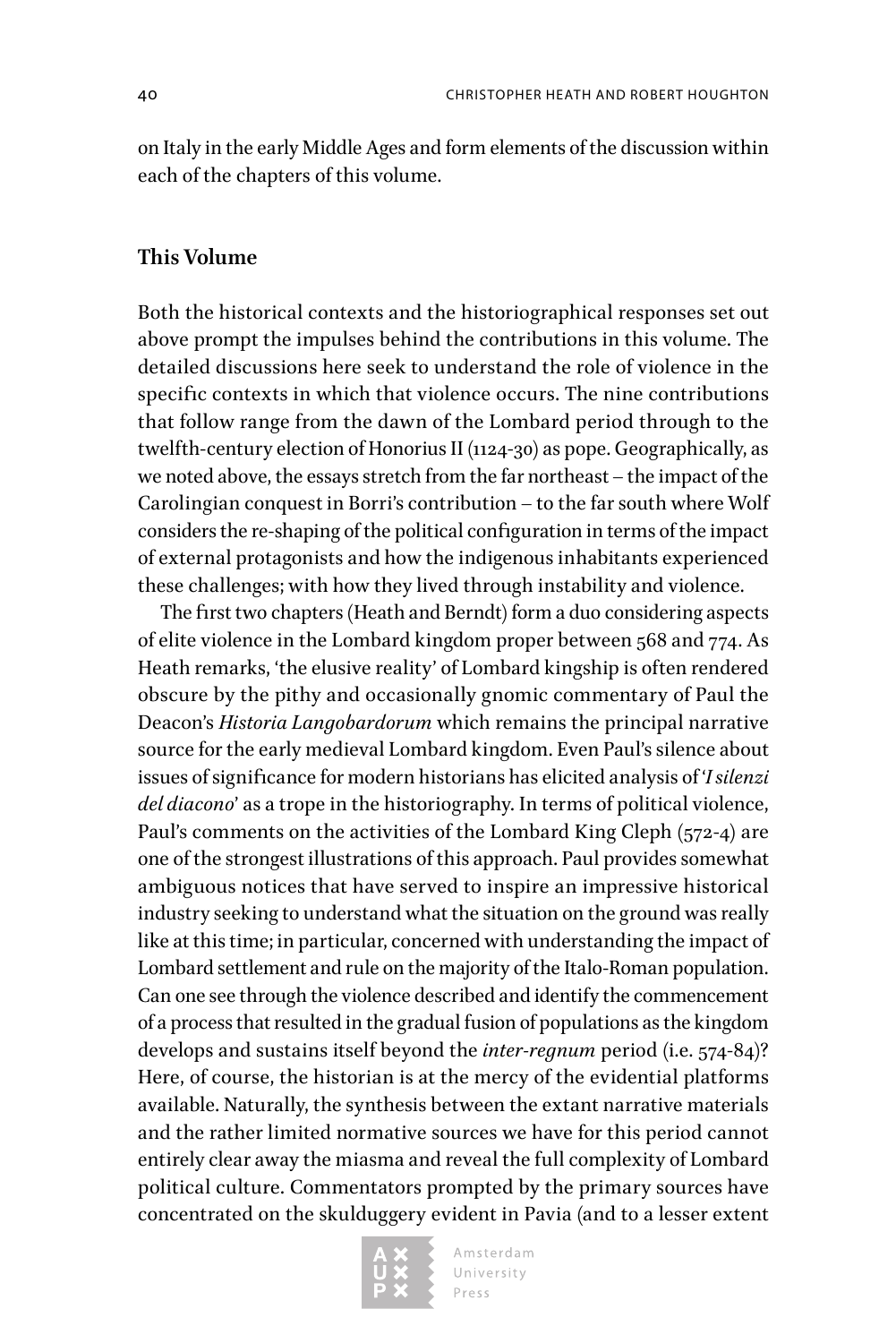in Spoleto and Benevento) without fully integrating the context at large. Both Heath, with his three short case studies, and Berndt, who tightens his focus to the period 600 to 700, tackle these issues. Berndt considers both insurgency and counterinsurgency in the Lombard kingdom. One common impulse noted in both chapters is the tendency of commentators to suggest that the kingdom was, as Berndt puts it 'bound alone to the selfish interests of the powerful Lombard dukes'. Similar but tangential conclusions are reached. For Heath whilst the links that bound protagonists together remain uncertain, sufficient cohesion was both maintained and obtained in the *regnum* to allows its continuance across the caesura represented by the Carolingian conquest. Berndt is alive to the issues that flow from the absence of a clear Lombard *stirps regia* (unlike Merovingian Gaul), but he concludes that rather than evidence of 'eroding power structures and the displacement of loyalties' one may actually see an element of significant cohesion in the competition for pre-eminence as the head of the Lombard kingdom. It was, perhaps paradoxically, this cohesion that facilitated the attachment of the kingdom to Carolingian Francia.

Borri considers this new political constellation that relegated Lombard Italy to a component entity. He considers the period from 774 to 818 and analyses the Lombard/Italian kingdom as it moved from hostile opponent (prior to 774); to an important segment of Frankish power; to finally a 'rebellious and treacherous realm', all in the space of one generation. Borri's chapter straddles this period from the initial conquest period (774 to 810) through the supervised rule of Charlemagne's son Pippin of Italy (formerly Carloman) (781-810), to the circumscribed kingship of Pippin's son Bernard (810-8), before his blinding and death on the orders of Louis the Pious (814-40). Borri aims to illuminate both the Frankish narratives of this period and those that are 'in tension' with the dominant approach. In so doing, Borri is able to discuss the real impact of political change for those inhabitants who were at the sharp end of Frankish attentions. Unlike the Lombard period, Borri tells us that 'these years […] are blessed with many […] sources'. He undertakes a forensic scrutiny of what is said in the *Liber Pontificalis* (usually opposed to the Lombards); the *Codex Carolinus* (whose responses to the Lombards are less than positive); the Royal Frankish Annals; Einhard and others. Subsequently he sets out the sources for the revolt of Hrodgaud of Friuli in 776 and also materials for the rule of Pippin and Bernard, the latter of whom was brought to power as a result of Pippin's demise courtesy of the 'Adriatic swamps'. Bernard, as Borri notes, was moved to rebel by 'Satan' – or so at least Frothar of Toul suggested, and the Italians/Lombards were once again cast as perfidious and unworthy; a characterisation that has had a

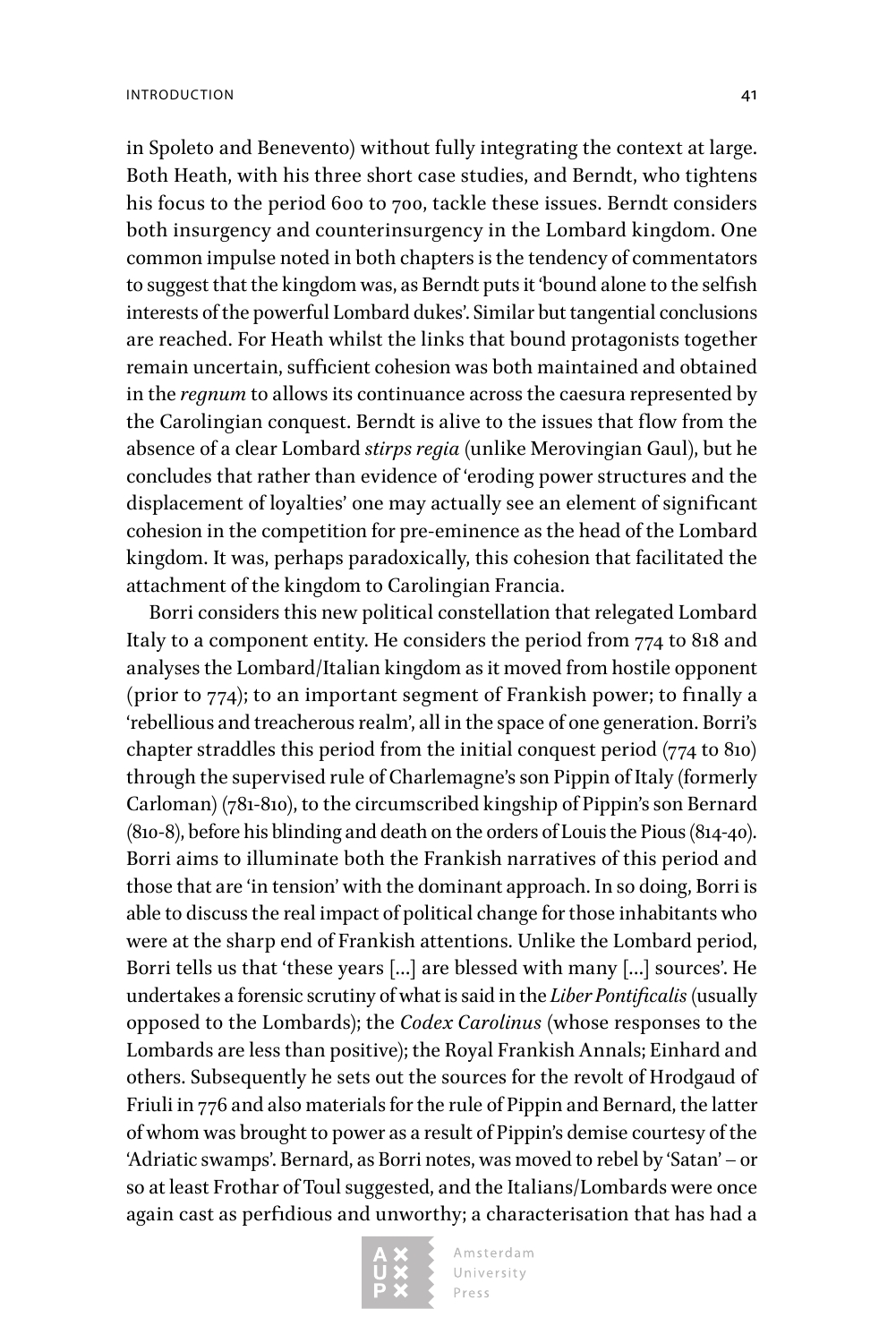long history in some circles. Borri is thus able to conclude that the accounts he considers were far from being 'positive depictions' but rather carefully constructed narratives of conflict with distinctive biases.

Wolf also considers the construction of narratives. Her point of focus are depictions of Muslims and Christians in the south of Italy, principally in the ninth century. The Islamic presence in the south, for Wolf, influenced what she calls 'new dimensions of violence' which had in turn a plethora of demographic, economic and political effects. One of these effects was the creation of 'violent' communities who were propelled into competition for both resources and power. One of the key drivers for Wolf's analysis is a careful and systematic analysis of the language used by commentators. Here we find that the repertoire of Christian writers deployed a wide range of verbs, nouns, adverbs and adjectives to encompass the dimensions of violence and the apparent activities of Islamic protagonists. It is significant, suggests Wolf, that both aggressors and victims in this arena remain incognito. The depiction of Christian 'counter-violence' Wolf tells us, is 'always represented as justified'. Setting these depictions beside each other in this way allows Wolf to clearly understand that new forms of violence 'initiated new dimensions' in terms of duration, intensity and regional focus. Historians can then differentiate between 'zones of all-out violence' and areas that are 'permeated with violence'.

Wolf's final observation that new opportunities can be created by violence as part of 'integrative […] complex processes' is a useful means of approaching the notorious events that David Barritt considers in his chapter on Formosus and the synod of the corpse. Barritt's chapter considers both the real and also the conceptual religious violence that occurred as a result of the posthumous degradation of the Pope in January 897 when his corpse was exhumed and put on public trial. Condemned, his body was mutilated and thrown into the river Tiber. Whilst this gruesome story may be rather notorious, Barritt seeks to unpick the contexts in Rome of the late ninth century. This period, with interesting resonances for an earlier period of crisis in Carolingian Italy, is often depicted as one of chronic instability with the ongoing 'quasi' civil war of Guy of Spoleto and Berengar. The synod, it is usually said, represents a nadir in the political culture of both Rome and Italy. As we have seen with the contributions of Borri and Wolf, Barritt considers the contextual foreground of the events but also identifies the constructed discourse that Liudprand of Cremona developed. Accordingly, Barritt suggests that the absence of recorded opposition to the pontificate of Formosus' pre-mortem is significant when one considers the violent opposition that occurred post-mortem. Edoardo Manarini's contribution also

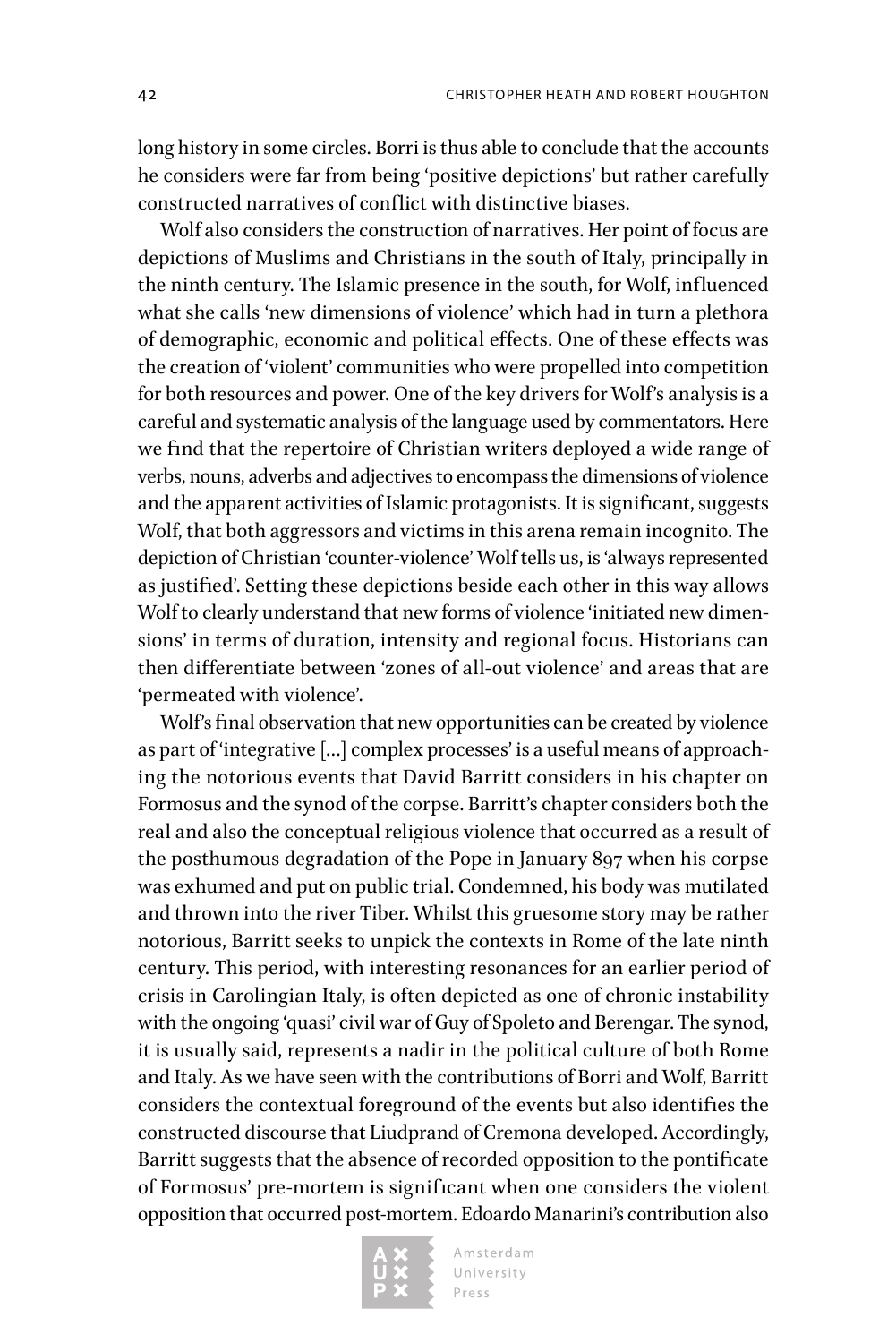delves into the murky political theatre of late-post Carolingian Italy but shifts his focus to the representation of elite competition between two aristocratic kindreds. As Manarini tells us the 'concept of competition' amongst the *potentes* has shifted perceptions of the management, manipulation and maintenance of elite groups both at the regnal level and at the local level. This is reminiscent, as we noted above, of the characteristically amorphous relationships between kings, dukes and elite groups in Lombard Italy. Yet, Manarini is able to dissect the competition for pre-eminence between the Hucpoldings and the Supponids through the narratives supplied by the *Epitome chronicarum Cassinensium*. As Manarini shows, this narrative describes a fictional episode of 'lewdness, violence and injustice' during the rule of Louis II (844-75). In comparing the *Epitome* narrative with available documentary sources Manarini reveals the genesis of the passage and more broadly frames the conflict within the local political contours of Emilia.

Looking back from the eleventh-century, elements of elite identity characterised by Manarini in his chapter remained part of the socio-political landscape. One of these, proximity-to-power, or to use the convenient German term, *königsnahe*, becomes a fundamental aspect of the Italian kingdom for the final three contributions in this volume. The first of these, the chapter by Nash, investigates the impact upon Italy of the Emperors Otto III (996-1002) and Frederick Barbarossa (1155-90). Nash is concerned with interrogating the legitimacy of their rule considering their acts of violence in the peninsula. Crucial in this context for Nash is how these two rulers sought to present themselves in terms of both action and appearance in written works. Nash focusses on the two appearances of Otto III in 996 and 997/8 and two later visits of Frederick in 1154/5 and 1158/62. In this sense the 'Roman holidays' of Otto and Frederick signify the direct application of a geographically external rule on the Italians, rather than the ultimately naturalised Carolingian rule (post Charlemagne) and the often-contested rule of the 'Italian' kings within the so-called National Kingdom between 888 and 962. The contextual panorama has clearly shifted. As a way into this nexus of issues, Nash considers three aspects; the *adventus* of emperors; the legacy of Pippin I (III) (751-68); and the regalian rights of Italian kings. With this in mind, and notwithstanding what in Nash's view was their 'vindictive and cruel' activities, both Otto and Frederick sought not to destroy their support base but to ensure reverence and obedience.

The responses of Italians to emperors is the key feature of Houghton's contribution. He considers another German emperor, the Salian, Conrad II (1027-39) spending Christmas in Parma. Whilst resident in that city, a disturbance developed into a sustained confrontation between the *Parmigiani* 

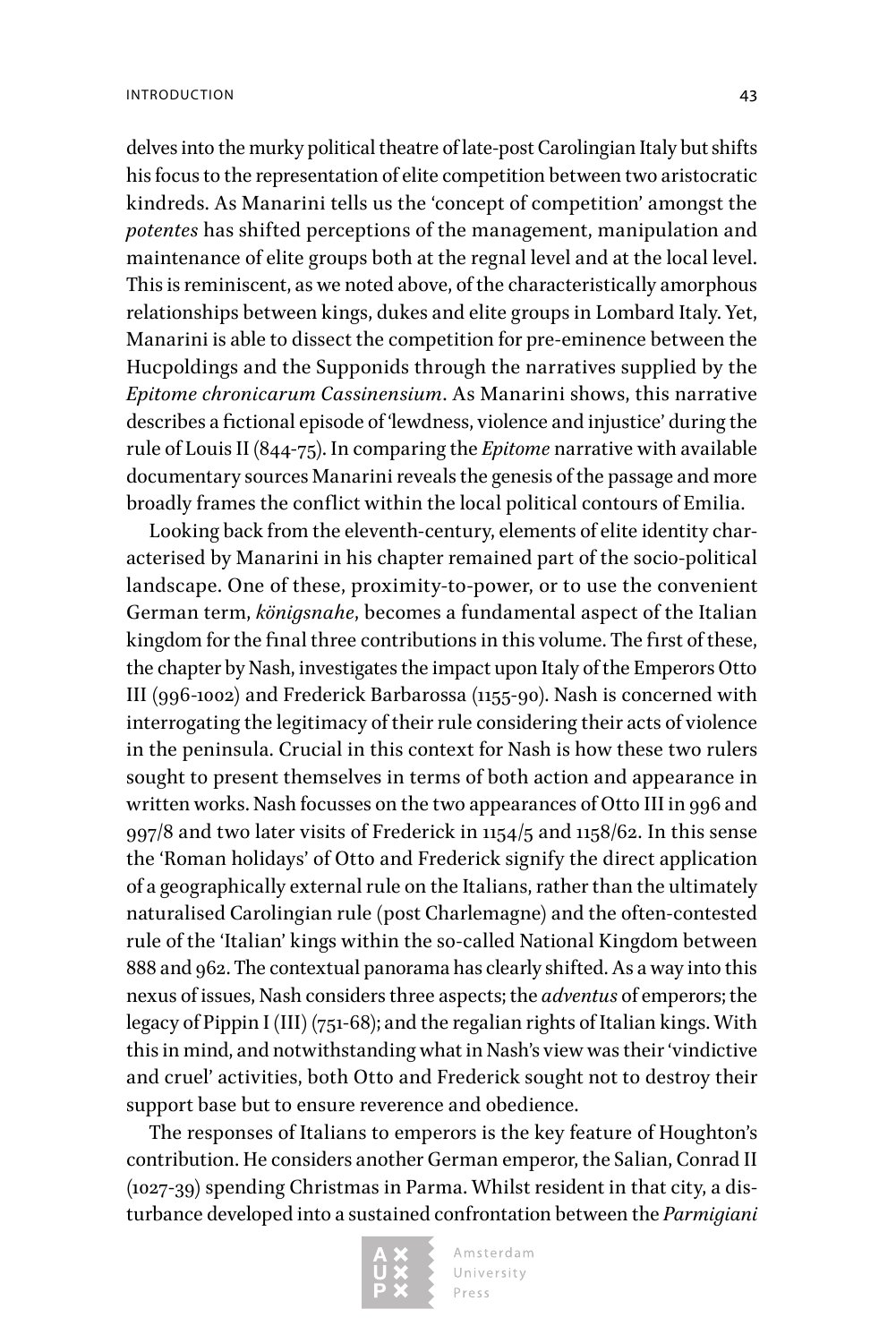and the imperial party. As Houghton notes, and as Nash implied, seamless harmony between the emperors from north of the Alps and the Italians was rarely achieved without some effort and struggle. Yet there are differences in both the context and scale for Houghton which allows him to offer an alternative viewpoint on aspects of the socio-political situation in Italy in the first half of the eleventh century. Crucially, he is able to identify the complexities behind the tensions that erupted into violence. This was not a simple binary paradigm, but rather a series of layered inter-connections and relationships between the emperors, the bishops, key magnates and the *cives* of Parma. No longer then can the sinews of elite control simply be described as connections to the king as *primus inter pares* with his *potentes*, and those who may also enjoy the prestige of *königsnahe.* As we have seen portrayed for the Lombard kingdom, local or regional dimensions have risen (once again) to a primordial level. Houghton concludes that these disturbances need to be viewed as constituent elements of the broader socio-political networks existing in Italy.

In the volume's final chapter Enrico Veneziani returns us to the papal *cosmopolis* and to the accounts of the election of Honorius II in 1124. For Veneziani, as for many of the historians in this volume, the depiction of these events in starkly opposite ways is illustrative. This is, of course, the opposite problem for many early medieval historians who are forced to grapple with clearly biased materials (which are not challenged by extant sources). Veneziani extracts from his sources the links between violence and social and political change in Rome with particular reference to the Frangipani family. It is common to characterise Italian politics in Anglophone circles as a quagmire which is best avoided – and we have seen that the projection of perfidy and treachery has a long provenance. It is also often suggested that the dangers that affect the un-wary who meddle in the cauldron of Roman politics, is often magnified by a papal connection. Here one must not only manage the perils of papal politics but also local elites, interested parties and trans-regional factors. If we return to Veneziani's case study, we find that he demonstrates that, rather as Deusdedit suggested, we do not have a 'divine act of love', but an election of dispute and division that also featured lay violence.

We have travelled far both in terms of chronology and geography, from the moment when Alboin's (568-72) army first arrived in Italy in 568/9 to the election of a pope in 1124. There are, however, interesting threads which link all the contributions to this book, not least that while Italy may have been 'a' theatre of violence, that it experienced violence done to it by outsiders and indigenes alike, it was more than simply a zone of perpetual dystopian violent action – unadulterated, undifferentiated and chaotic. Behind the

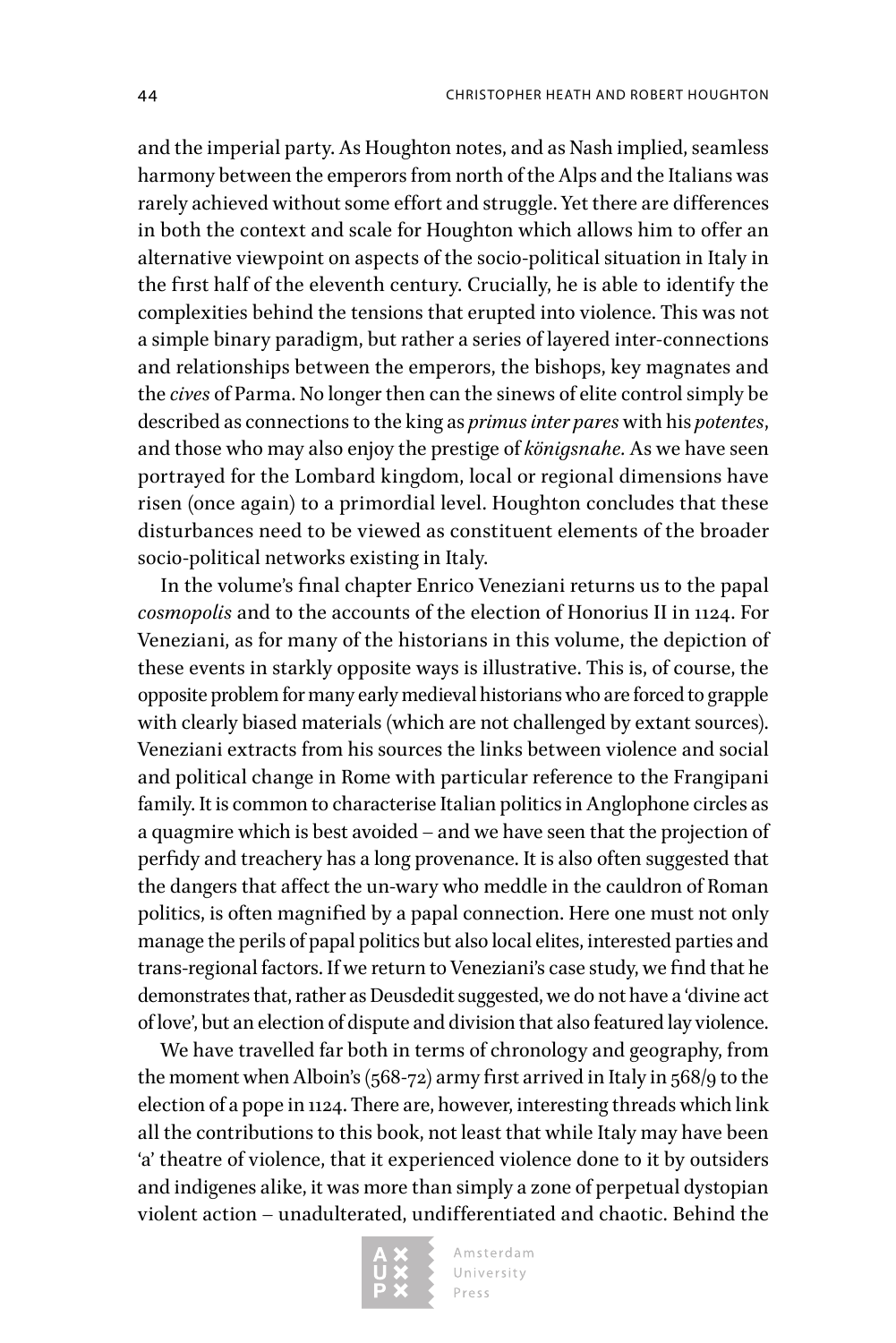violent acts, there were rules of engagement, there were motivations, and most of all there were individuals with their own impulses, responses and their own histories.

\*\*\*

### **Bibliography**

### **Primary Sources**

- Azzara, Claudio and Stefano Gasparri, *Le Leggi dei Longobardi: Storia, memoria e diritto di un popolo germanico* (Roma: Viella, 2005).
- Bardy, Gustave and Maurice Lefèvre (eds.), *Hippolyte de Rome: Commentaire sur Daniel* (Paris: Cerf, 1947).
- Capo, Lidia, *Paolo Diacono: Storia dei Longobardi* (Vincenza, Lorenzo Valla, 1992).
- Cunningham, John George (ed.), *The Letters of St. Augustine* (Altenmünster: Jazzybee, 2015).
- Deliyannis, Deborah, *Agnellus of Ravenna: The Books of Pontiffs of the Church of Ravenna* (Washington D.C.: Catholic University of America Press, 2004).
- Fear, Andrew (ed.), *Orosius: Seven Books of History against the Pagans* (Liverpool: Liverpool University Press, 2010).
- Fischer Drew, Katherine, *The Lombard Laws* (Philadelphia: University of Pennsylvania Press, 1973).
- Foulke, William Dudley, *History of the Langobards* (Philadelphia: University of Pennsylvania: 1907).
- Schaff, Philip (ed.), *St Augustine: The Writings against the Manicheans and against the Donatists* (Buffalo: Christian Literature Co, 1887).
- Teske, Roland J., *Contra Faustum Manicheum* (Hyde Park NY: City Press, 2007).

### **Secondary Sources**

Albertoni, Giuseppe, *L'Italia Carolingia* (Roma: NIS, 1997).

- Albini, Giuliana, 'Vescovo, comune: il governo della citta tra XI e XIII secolo' in Roberto Greci (ed.), *Il governo del vescovo: chiesa, città, territorio nel Medioevo parmense* (Parma: Monte Università Parma, 2005), pp. 67-85.
- Althoff, Gerd, *Otto III. Gestalten Des Mittelalters und Der Renaissance* (Darmstadt: Wissenschaftliche Buchgesellschaft, 1996).
- Amann, Emile, *L'époque carolingienne. Histoire de l'Eglise depuis les origines jusqu'à nos jours* (Paris: Bloud & Gay, 1937).



Amsterdam University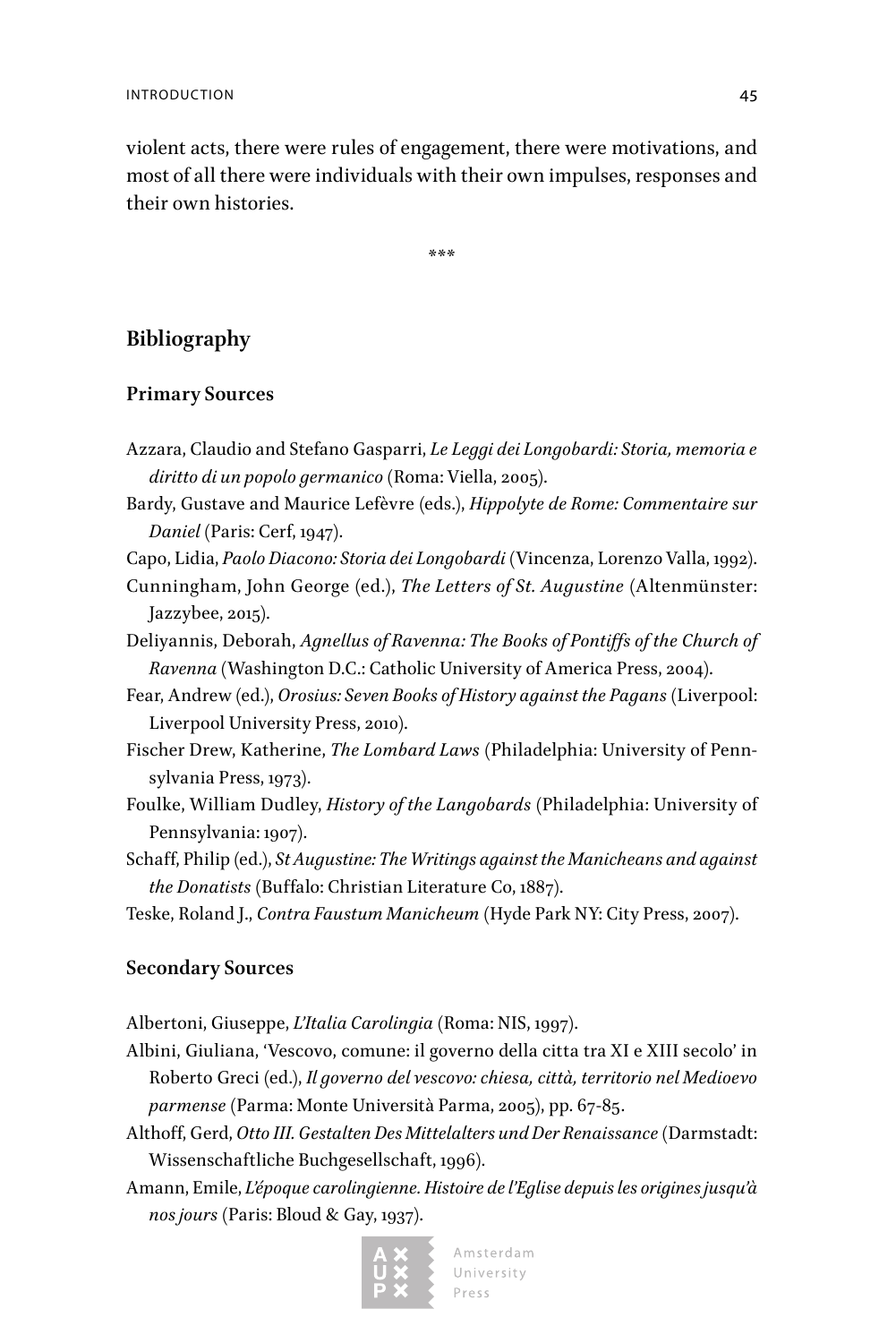- Amann, Emile and Auguste Dumas, *L'église au pouvoir des laïques* (Paris: Bloud et Gay, 1940).
- Ambrosioni, Annamaria, 'Gli archivescovi di Milano e la nuova coscienza cittadina' in Renato Bordone and Jörg Jarnut (eds.), *L'evoluzione delle città italiane nell'XI secolo* (Bologna: Il Mulino, 1988), pp. 193-222.
- Andenna, Giancarlo, 'Carolingi, vescovi e abati in Italia settentrionale (secolo IX). Riflessioni sul "militare servitum" degli ecclesiastici' in Gian Pietro Brogiolo, Giancarlo Andenna, and Renata Salvarani (eds.), *Le origini della diocesi di Mantova e le sedi episcopali dell'Italia settentrionale, IV-XI secolo* (Antichità altoadriatiche 63) (Trieste: Editreg, 2006), pp. 3-34.
- Andenna, Giancarlo, 'Grandi patrimoni, funzioni pubbliche e famiglie su di un territorio: Il comitatus plumbiensis e i suoi conti dal IX all'XI secolo' in *Formazione e strutture dei ceti dominanti nel medioevo: Marchesi, conti e visconti nel regno italico (secc. ix-xii), Atti del primo convegno di Pisa* (Nuovi Studi Storici 1) (Rome, 1988), pp. 201-27.
- Anton, Hans Hubert, 'Bonifaz von Canossa, Markgraf von Tuszien, und die Italienpolitik der frühen Salier', *Historische Zeitschrift* 24, (1972), pp. 529-56.
- Arnaldi, Girolamo, 'Papato, archivescovi e vescovi nell'età post-carolingia' in G. G. Maccarrone, E. Meersseman, and P. Sambin (eds.), V*escovi e Diocesi in Italia nel Medioevo Atti del II Convegno di Storia della Chiesa in Italia* (Roma, 5-9 Sett. 1961) (Padova: Editrice Antenore, 1964), pp. 27-53.
- Arnold, Benjamin, 'German Bishops and their Military Retinues in the Medieval Empire', *German History* 7, (1989), pp. 161-83.
- Ascheri, Mario, 'Formes du Droit dans l'Italie Communale: Les Statuts', *Médiévales* 39 (2000), pp.137-52.
- Ascheri, Mario, 'Il Consilium Dei Giuristi Medievali' in Carla Casagrande (ed.), *Consilium: teorie e pratiche del consigliare nella cultura medievale* (Firenze: Sismel, 2004), pp. 243-58.
- Auer, Leopold, 'Der Kriegsdienst Des Klerus Unter Den Sächsischen Kaisern', *Mitteilungen Des Instituts Für Österreichische Geschichtsforschung* 80, (1972), pp. 48-70.
- Badian, E. and Pierre Ducrey, *Gibbon et Rome à la lumière de l'historiographie moderne: dix exposés suivis de discussions* (Genève: Droz, 1977).
- Balzaretti, Ross, 'Liutprand of Cremona's Sense of Humour' in Guy Halsall (ed.), *Humour, History and Politics in Late Antiquity and the Early Middle Ages* (Cambridge: Cambridge University Press, 2002), pp. 114-28.
- Balzaretti, Ross, 'Narratives of Success and Narratives of Failure: Representations of the Career of King Hugh of Italy (*c.*885-948): Representations of King Hugh of Italy' in *EME* 24 (2) (2016), pp. 185-208.



Amsterdam University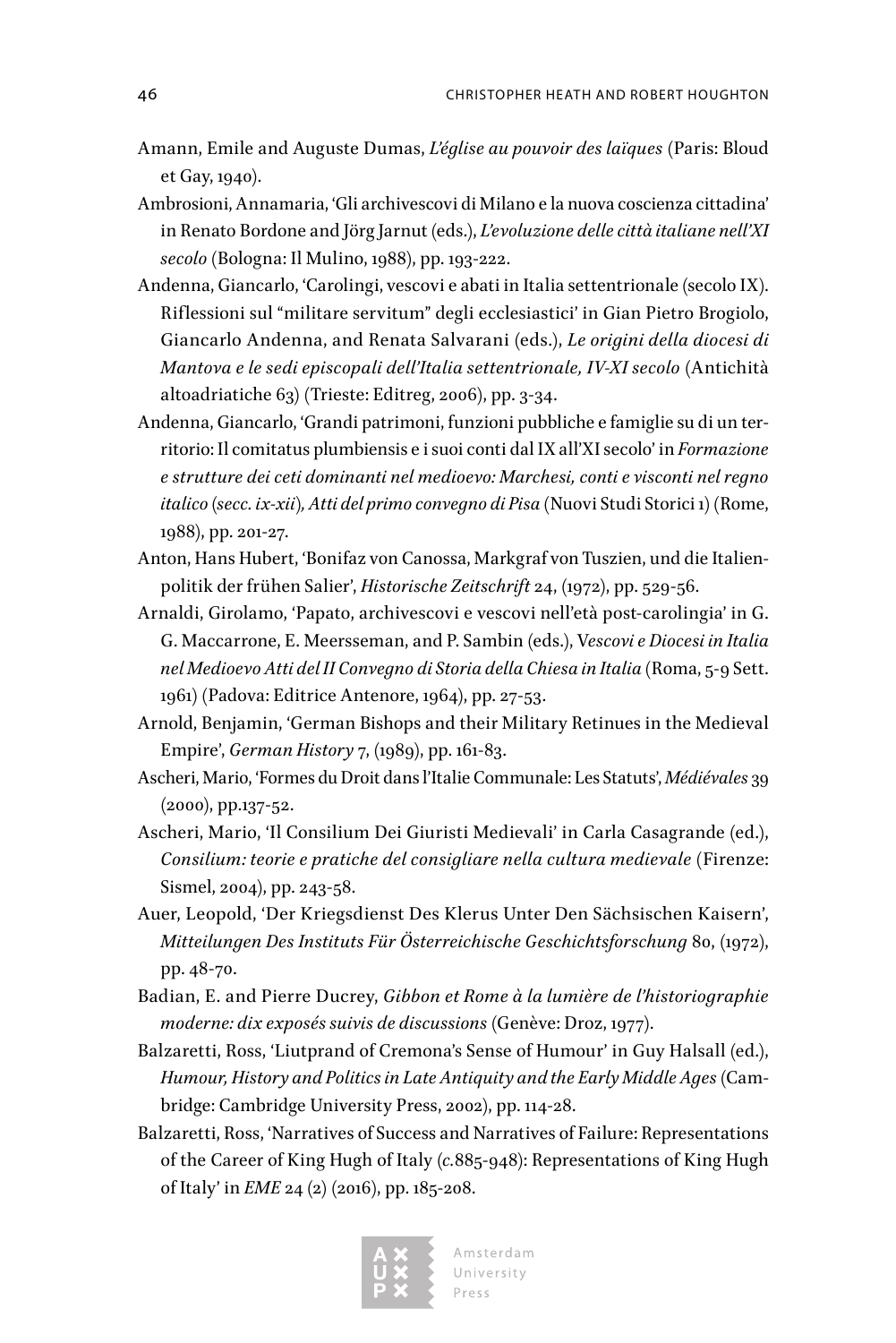- Banti, Ottavio, 'Civitas' e 'comune' nelle fonti italiani dei secoli XI e XII' in Gabriella Rosseti (ed.), *Forme di potere e struttura sociale in Italia nel Medioevo* (Bologna: Il Mulino, 1977), pp. 217-32.
- Battisti, Carlo, 'I nomi longobardi delle armi e le loro sopravvivenze nella lingua e nei dialetti italiani', *Settimane di studio* 15 (1968), pp. 1067-99.
- Baumgärtner, Ingrid, 'Rombeherrschung und Romerneuerung: Die römische Kommune im 12. Jahrhundert', *QFIAB* 69 (1987), pp. 27-79.
- Benericetti, Ruggero, 'La cronologia dei papi della seconda metà del secolo XI nelle carte Ravennati e Romagnole', *Archivum Historiae Pontificiae* 40 (2002), pp. 37-52.
- Bertelli, Sergio, *Il potere oligarchico nella città-stato medievale* (Firenze: La Nuova Italia, 1978).

Bertolani del Rio, Maria, *I Castelli Reggiani* (Reggio-Emilia: Tecnostampa, 1965).

- Bertolini, Margherita Giuliana, 'Bonifacio, marchese e duca di Toscana' in Alberto Maria Ghisalberti (ed.), *DBI* (Roma: Istituto della Enciclopedia italiana, 1971), (XII), pp. 96-113.
- Bertolini, Ottorino, 'I vescovi del 'regnum Langobardorum' al tempo dei Carolingi' in M. Maccarrone, G. G. Meersseman, E. Passerin d'Entrèves, and P. Sambin (eds.), *Vescovi e Diocesi in Italia nel Medioevo Atti del II Convegno di Storia della Chiesa in Italia* (Roma, 5-9 Sett. 1961) (Padova: Editrice Antenore, 1964), pp. 1-26.
- Bertolini, Ottorino, 'Ordinamenti militari e strutture sociali dei Longobardi in Italia', *Settimane di studio* 15 (1) (1968), pp. 429-607.
- Bigott, Boris, *Ludwig der Deutsche und die Reichskirche im ostfränkischen Reich (826-876)* (Historische Studien, Bd. 470) (Husum: Matthiesen Verlag, 2002).
- Bognetti, Gian Piero, 'Tradizione longobarda e politica bizantina nelle origini del ducato di Spoleto' in *L'età longobarda III* (Milano: Giuffré, 1967), pp. 441-57.
- Bonazzi, Luigi, *Storia Di Perugia Dalle Origini al 1860* (Perugia: V. Santucci, 1875). Bordone, Renato, *Città e territorio nell'alto Medioevo. La società astigiana dal dominio*
- *dei Franchi all'affermazione comunale* (Torino: Biblioteca Storica Subalpina, 1980).
- Bordone, Renato, 'La storiografia recente sui comuni italiani delle origini' in Jörg Jarnut and Peter Johanek (eds,) *Die Frühgeschichte der europäischen Stadt im 11. Jahrhundert* (Städteforschung, Bd. 43) (Köln: Böhlau, 1998), pp. 45-61.
- Bougard, François, 'Charles le Chauve, Bérenger, Hugues de Provence: action politique et production documentaire dans les diplômes à destination de l'Italie' in Christoph Dartmann, Thomas Scharff, Christoph Friedrich Weber, and Hagen Keller (eds), *Zwischen Pragmatik und Performanz: Dimensionen mittelalterlicher Schriftkultur* (Turnhout: Brepols, 2011), pp. 57-83.
- Bougard, François, 'La cour et le gouvernement de Louis II (840-875)' in Régine Le Jan (ed.), *La royauté et les élites dans l'Europe carolingienne: (début IXe siècle*

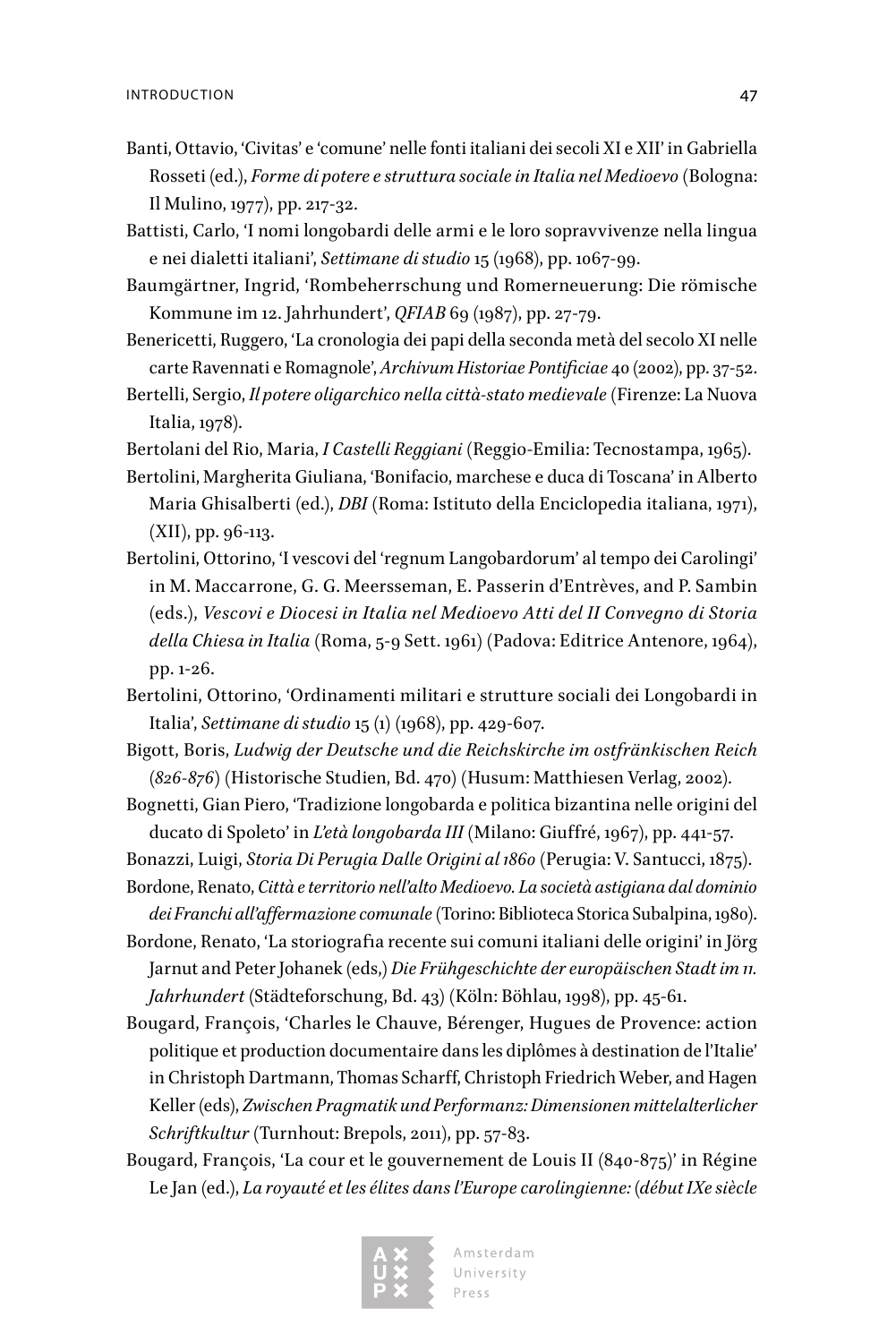*aux environs de 920)* (Histoire et littérature régionales 17) (Villeneuve d'Ascq: Centre d'Histoire de l'Europe du Nord-Ouest, 1998).

- Bougard, François, *La justice dans le royaume d'Italie: de la fin du VIIIe siècle au début du XIe siècle*, (Bibliothèque des écoles françaises d'Athènes et de Rome, fasc. 291) (Roma: Ecole française de Rome, 1995).
- Bougard, François, 'Le royaume d'Italie (jusqu'aux Ottons), entre l'Empire et les réalités locales' in Michèle Gaillard (ed.) *De la mer du Nord à la Méditerranée: Francia Media, une région au cœur de l'Europe (c.840-c.1050); actes du colloque international* (Metz, Luxembourg, Trèves, 8-11 février 2006) (Publications du CLUDEM 25. Luxembourg: CLUDEM, 2011), pp. 487-510.
- Bracken, Damian, 'Columbanus and the Language of Concord' in Alexander O'Hara [ed], *Columbanus and the Peoples of Post-Roman Europe* (Oxford: Oxford University Press, 2018), pp. 19-52.
- Brezzi, Paolo, 'Le relazioni tra le città ed il contado nei comuni italiani' in *Paesaggi urbani e spirituali dell'uomo medievale* (Napoli: Liguori Editore, 1986).
- Brogiolo, Gian Pietro and Sauro Gelichi, *La città nell'alto Medioevo italiano: archeologia e storia* (Quadrante 93) (Roma: Laterza, 1998).
- Brown, Thomas S., 'Urban Violence in Early Medieval Italy: The Cases of Rome and Ravenna' in Guy Halsall (ed.) *Violence and Society in the Early Medieval West* (Rochester: Boydell Press, 1998), pp. 76-89.
- Brozzi, Mario, *Il ducato longobardo del Friuli* (Udine: Graffiche Fulvio, 1981).
- Brühl, Carlrichard, *Deutschland--Frankreich: die Geburt zweier Völker* (Köln: Böhlau, 1990).
- Buc, Philippe, 'Political Rituals and Political Imagination in the Medieval West from the Fourth Century to the Eleventh' in Peter Linehan and Janet L Nelson (eds.), *The Medieval World* (London: Routledge, 2003), pp. 189-213.
- Buc, Philippe, 'Some Thoughts on the Christian Theology of Violence, Medieval and Modern, from the Middle Ages to the French Revolution', *Rivista di storia del Cristianesimo* 5.1 (2008), pp. 9-28.
- Bullough, Donald, 'Ethnic History and the Carolingians: An Alternative Reading of Paul the Deacon's Historia Langobardorum' in Christopher Holdsworth and T.P. Wiseman (eds.), *The Inheritance of Historiography, 350-900* (Liverpool: Liverpool University Press, 1986), pp. 85-106. [www.jstor.org/stable/j.ctt5vjmgk.12](http://www.jstor.org/stable/j.ctt5vjmgk.12).
- Bury, J. B. (ed.), *Edward Gibbon: The History of the Decline and Fall of the Roman Empire* (London: Methuen, 1897-1901).
- Caciagli, Giuseppe, *Il Castello in Italia. Saggio d'interpretazione storica dell'architettura e dell'urbanistica castellana* (Firenze: Giorgi e Gambi, 1979).
- Cammarosano, Paolo, 'Città e campagna: rapporti politici ed economici' in *Società e istituzioni dell' Italia comunale: l'esempio di Perugia (secoli XII-XIV)* (Perugia: Deputazione di storia patria per l'Umbria, 1988), pp. 303-49.

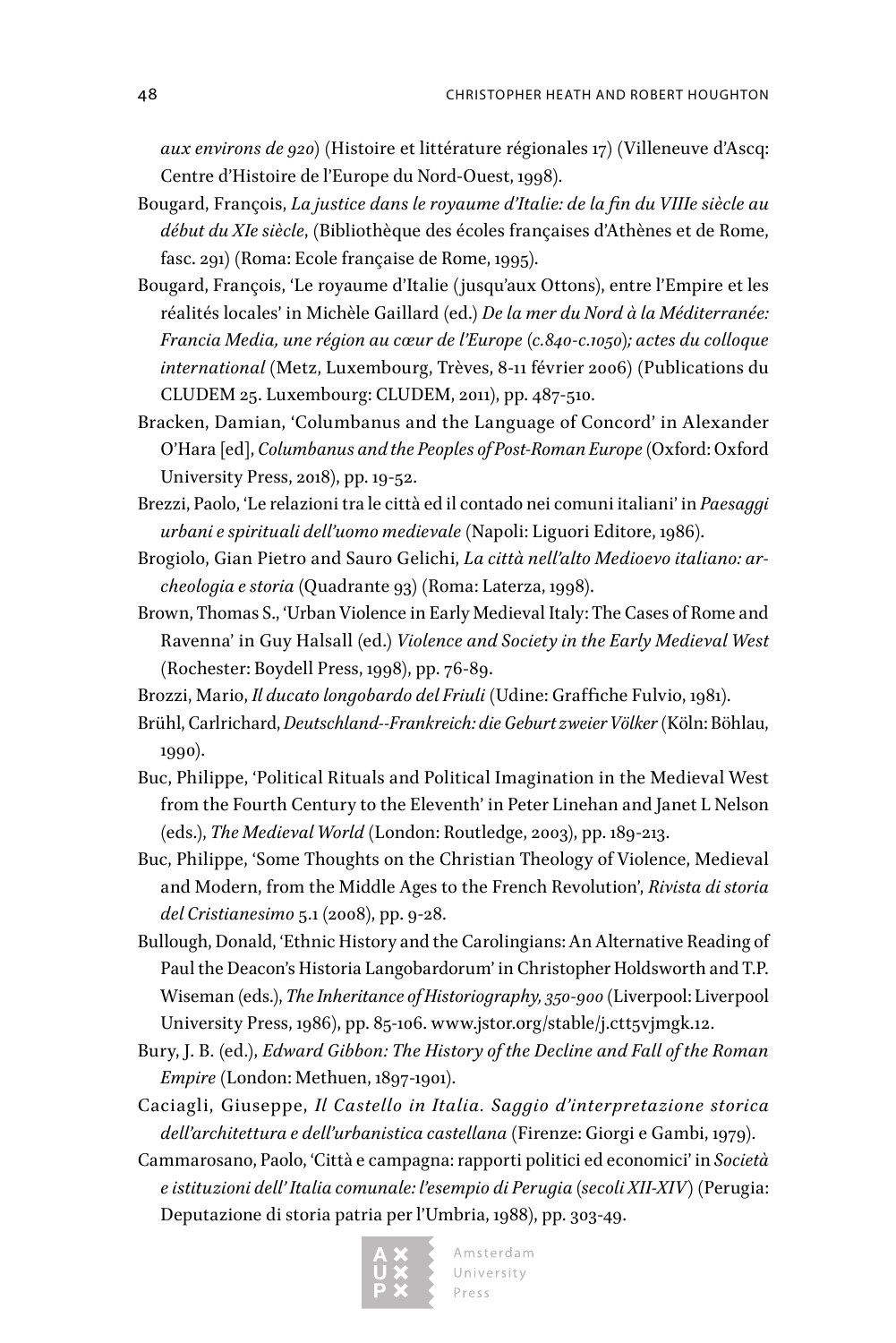- Cantarella, Glauco Maria, *Pasquale II e il suo tempo* (Nuovo Medioevo 54) (Napoli: Liguori, 1997).
- Cassandro, Giovanni, 'Il bilancio storiografico' in Gabriella Rosseti (ed.) *Forme di potere e struttura sociale in Italia nel Medioevo* (Bologna: Il Mulino, 1977), pp. 153-74.
- Castagnetti, Andrea, *Società e politica a Ferrara dall'età postcarolingia alla signoria estense (sec. X-XIII)* (Roma: Pàtron, 1985).
- Celli Roberto, 'Il principio del potere popolare nella genesi dei comuni italiani' in *Poteri assemblee autonomie: Il lungo cammino verso la sovranità popolare: Miscellanea in memoria di Roberto Celli* (Udine: Del Bianco, 1989), pp. 41-5.
- Celli, Roberto, *Pour l'histoire du pouvoir populaire: L'expérience des villes-états italiennes* (XIe-XIIe siècles) (Louvain: Université catholique de Louvain 1980).
- Chiodi, Giovanni, 'Roma e il diritto romano: Consulenze di giudici e strategie di avvocati dal X al XII secolo', *Settimane di studio* 49 (2002), pp. 1141-1254.
- Chittolini, Giorgio, 'A Geography of the 'contadi' of Medieval Italy' in Samuel Kline Cohn and Steven A. Epstein (eds.), *Portraits of Medieval and Renaissance Living: Essays in Memory of David Herlihy* (Ann Arbor: University of Michigan Press, 1996), pp. 417-38.
- Chittolini, Giorgio, 'The Italian City State and Its Territory' in Anthony Molho, Kurt A. Raaflaub, and Julia Emlen (eds.), *City States in Classical Antiquity and Medieval Italy* (Ann Arbor: University of Michigan Press, 1991), pp. 589-602.
- Coleman, Edward, 'Incastellamento on the Po Plain. Cremona and Its Territory in the Tenth Century', *Reading Medieval Studies* 17 (1991), pp. 77-102.
- Coleman, Edward, 'The Italian Communes. Recent Work and Current Trends', *Journal of Medieval History* 25 (1999), pp. 373-97.
- Cooper, Kate, 'Property, Power and Conflict: Re-thinking the Constantinian Revolution' in Kate Cooper and Conrad Leyser (eds.), *Making Early Medieval Societies* (Cambridge: Cambridge University Press, 2016), pp. 16-27.
- Cortese, Maria Elena, *Signori, castelli, città: l'aristocrazia del territorio fiorentino tra X e XII secolo* (Biblioteca storica toscana 53) (Firenze: L. S. Olschki, 2007).
- Costambeys, Marios, 'Disputes and Courts in Lombard and Carolingian Central Italy', *EME* 15 (2007), pp. 265-89.
- Cowdrey, H.E.J., 'Archbishop Aribert of Milan', *History* 51 (1966), pp. 1-15.
- Cowdrey, H.E.J., *The Age of Abbot Desiderius: Montecassino, the Papacy, and the Normans in the Eleventh and Early Twelfth Centuries* (Oxford: Clarendon Press, 1983).
- Cowdrey, H.E.J., 'The Mahdia Campaign of 1087', *EHR* 92 (1977), pp. 1-29.
- Cowdrey, H.E.J., 'The Papacy, the Patarenes and the Church of Milan', *TRHS* 18 (1968), pp. 25-48.
- Cracco, Giorgio, 'Social Structure and Conflict in the Medieval City' in Anthony Molho, Kurt A. Raaflaub, and Julia Emlen (eds.), *City States in Classical Antiquity and Medieval Italy* (Ann Arbor: University of Michigan Press, 1991), pp. 302-99.

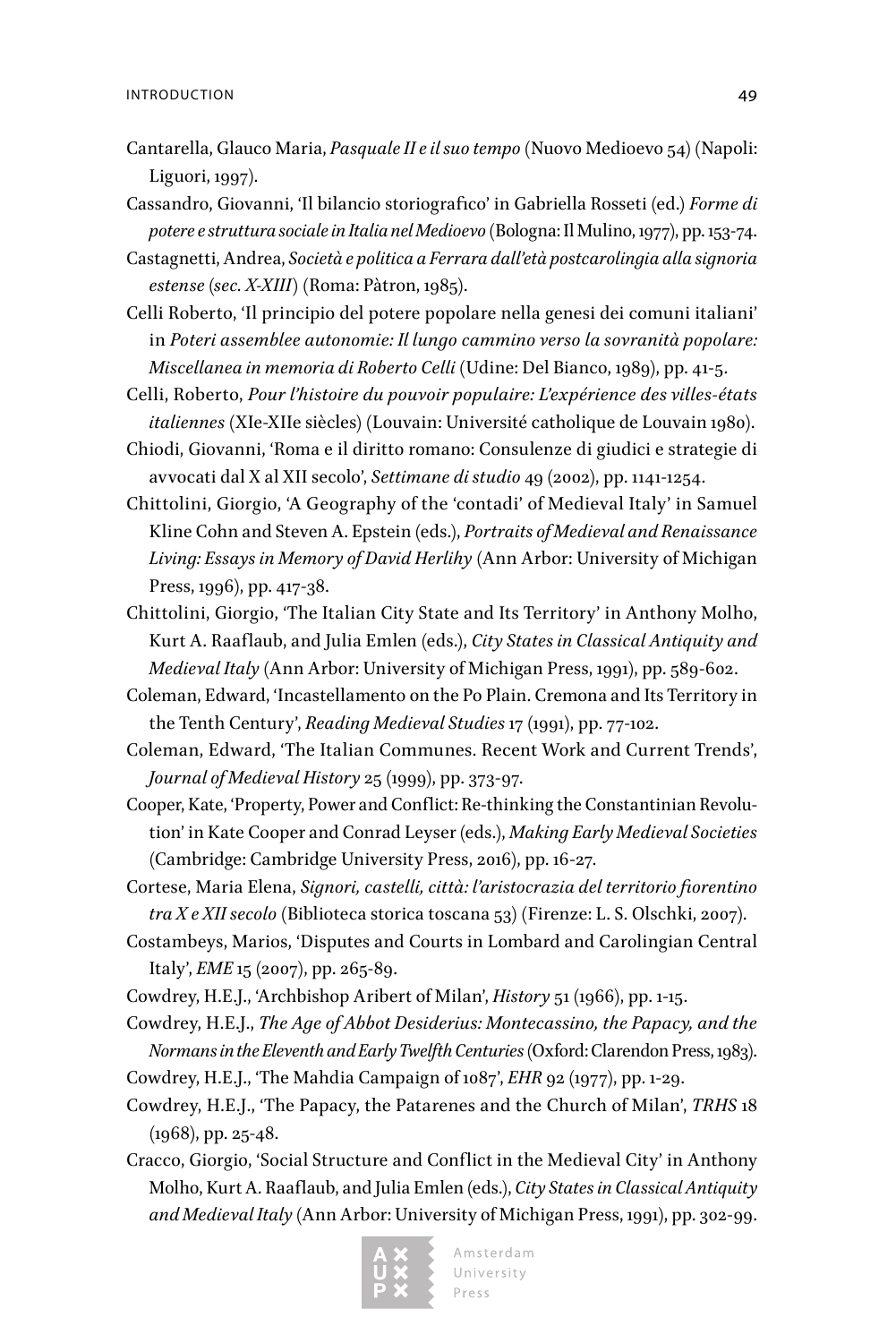- Cristiani, Emilio, 'Note sulla feudalità italica negli ultimi anni del regno di Ugo e Lotario', *Studi Medievali* 4 (1963), pp. 92-103.
- Croke, Brian, '476: The Manufacture of a Turning Point', *Chiron* 13 (1983), pp. 81-119.
- Cushing, Kathleen G., *Papacy and Law in the Gregorian Revolution: The Canonistic Work of Anselm of Lucca* (Oxford: Oxford University Press, 1998).
- Cusin, Fabio, 'Per la Storia del Castello Medioevale', *Rivista Storica Italiana* 4 (1939), pp. 491-542.
- Dameron, George W., *Episcopal Power and Florentine Society, 1000-1320* (Harvard Historical Studies 107) (Cambridge, Mass: Harvard University Press, 1991).
- Di Carpegna Falconieri, Tomasso *Il clero di Roma nel Medioevo: istituzioni e politica cittadina (secoli VIII-XIII)* (Roma: Viella, 2002).
- Drake, H.A., *Violence in Late Antiquity: Perceptions and Practices* (Aldershot: Ashgate, 2006).
- Dresdner*,* Albert, *Kultur-und Sittengeschichte der Italienischen Geistlichkeit im 10. Und 11. Jahrhundert* (Breslau: Koebner, 1890).
- Dupré Theseider, Eugenio, 'Vescovi e città nell'Italia precomunale' in M. Maccarrone, G.G. Meersseman, E. Passerin d'Entrèves, and P. Sambin (eds.), *Vescovi e Diocesi in Italia nel Medioevo: Atti del II Convegno di Storia della Chiesa in Italia (Roma, 5-9 Sett. 1961)* (Padova: Editrice Antenore, 1964), pp. 55-109.
- Eads, Valerie, 'The Geography of Power: Matilda of Tuscany and the Strategy of Active Defence' in Donald J. Kagay and L.J. Andrew Villalon (eds.), *Crusaders, Condottieri, and Cannon: Medieval Warfare in Societies around the Mediterranean*  (History of Warfare, v. 13) (Leiden: Brill, 2002), pp. 355-86.
- Epstein, Steven, *Genoa and the Genoese, 958-1528* (Chapel Hill: University of North Carolina Press, 1996).
- Falce, Antonio, *Bonifacio di Canossa, padre di Matilda* (Reggio-Emilia: Bizzocchi, 1927).
- Fasoli, Gina, *I Re d'Italia (888-962)* (Firenze: G.C. Sansoni, 1949).
- Fasoli, Gina Raoul Manselli, and Giovanni Tabacco, 'La struttura sociale delle città italiane dal V al XII secolo'. *Vorträge und Forschungen* 11 (1966), pp. 291-320.
- Fliche, Augustin, *La Réforme grégorienne: Tome I La formation des idées grégoriennes* (3 vols.) (Spicilegium Sacrum Lovaniense 6) (Louvain: Spicilegium Sacrum Lovaniense Bureaux, 1926).
- Fouracre, Paul, 'Attitudes to Violence in Seventh- and Eighth-century Francia' in Guy Halsall (ed.), *Violence and Society in the Early Medieval West* (Woodbridge: Boydell & Brewer, 1998), pp. 60-75.
- Francabandera, Orazio, 'La Chiesa Ravennate sotto l'arcivescovo Guiberto' in Ruggero Benericetti (ed.), *Le carte ravennati del secolo undicesimo, vii-xii* (Studi della Biblioteca Card. Gaetano Cicognani, nuova ser. 13) (Faenza: Biblioteca Cicognani, 2003).

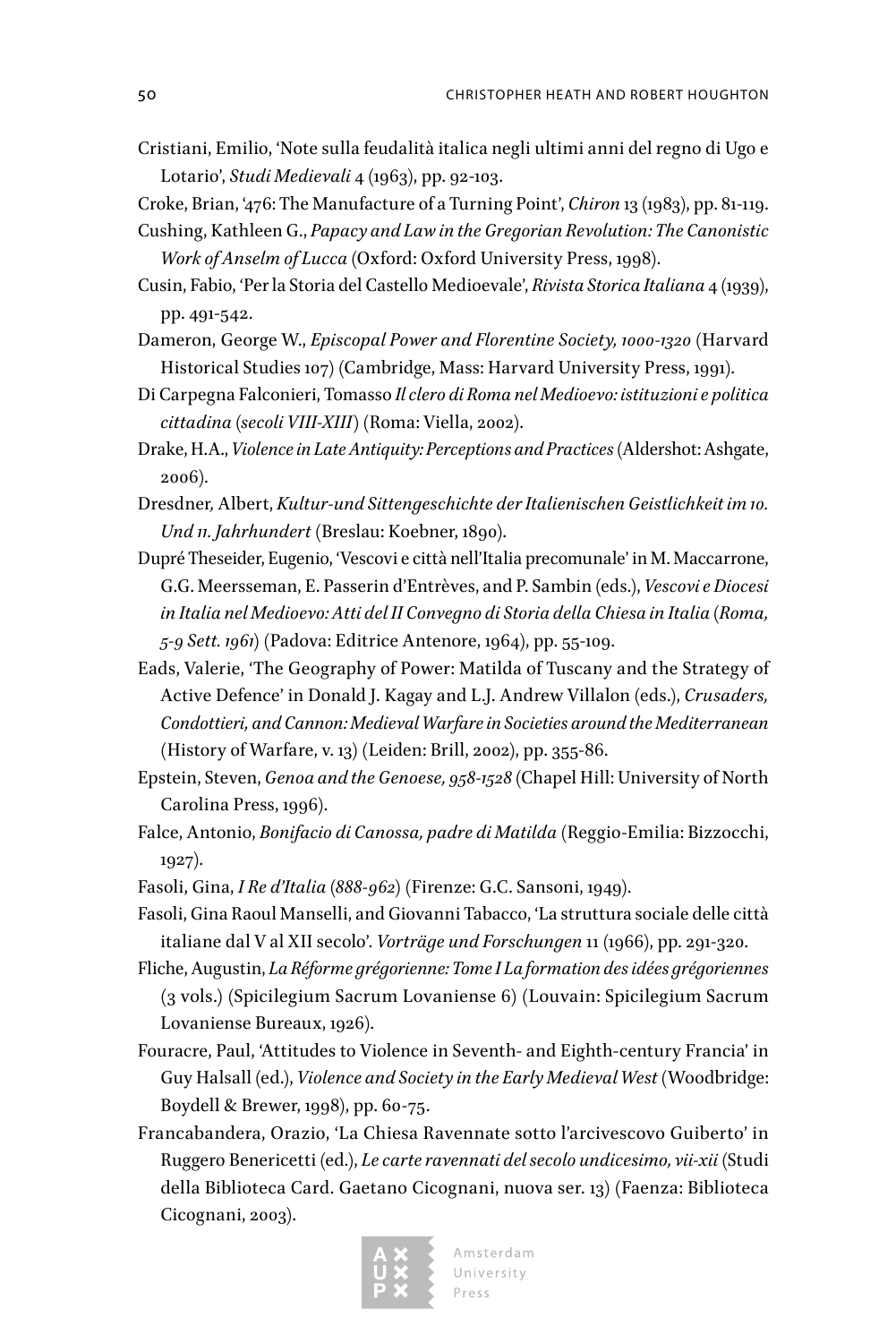- Fuiano, Michele, 'La battaglia di Civitate (1053)', *Archivio storico pugliese* 2 (1949), pp. 124-33.
- Fumagalli, Vito, 'Il potere civile dei vescovi italiani al tempo di Ottone I' in Carlo Guido Mor and Heinrich Schmidinger (eds.), *I Poteri Temporali dei Vescovi in Italia e in Germania nel Medioevo* (Bologna: il Mulino, 1979), pp. 77-86.
- Fumagalli, Vito, 'Mantova al Tempo di Matilde di Canossa' in Paolo Golinelli (ed*.*), *Sant'Anselmno, Mantova e la lotta per le Investiture: Atti del Convegno Internazionale* (Bologna: Pàtron, 1987), pp. 159-67.
- Furet, Franϛois, 'Civilisation and Barbarism in Gibbon's History', *Daedalus* 105:3 (1976), pp. 209-216.
- Galasso, Giuseppe, 'Le città campane nell'Alto Medioevo' in Giuseppe Galasso (ed.), *Mezzogiorno medievale e moderno* (Torino 1965), pp. 63-135.
- Gandino, Germana, *Il vocabolario politico e sociale di Liutprando di Cremona* (Nuovi Studi Storici 27) (Roma: Istituto Storico Italiano per il Medioevo, 1995).
- Gasparri, Stefano, *I Duchi Longobardi* (Studi Storici dell'Istituto Storico Italiano per il Medio Evo 109) (Roma: La Sapienza, 1978).
- Gasparri, Stefano, 'Les relations de fidélité dans le royaume d'Italie au IXe siècle' in Régine Le Jan (ed.), *La royauté et les élites dans l'Europe carolingienne: (début IXe siècle aux environs de 920)* (Villeneuve d'Ascq: Centre d'Histoire de l'Europe du Nord-Ouest, 1998), pp. 145-57.
- Gasparri, Stefano, 'Strutture militari e legami di dipendenza in Italia in età longobarda e carolingia', *Rivista storica italiana* 98 (1986), pp. 664-726.
- Gatto, Ludovico, 'Matilde di Canossa nel Liber ad Amicum di Bonizone da Sutri' in *Studi matildici, Atti e Memorie del II Convegno di Studi matildici* (Reggio Emilia, 1-3 maggio 1970) (Modena: Aedes Muratoriana, 1971), pp. 307-25.
- Geary, Patrick, 'Longobardi in the Sixth Century without Paulus Diaconus' in Ross Balzaretti, Julia Barrow and Patricia Skinner (eds.), *Italy and Early Medieval Europe* (Oxford: Oxford University Press, 2018), pp. 50-9.
- Ghirardini, Lino Lionello, 'Il Convegno di Carpineti (1092) e la sua decisiva importanze nella lotta per le investiture' *in Studi matildici, Atti e Memorie del II Convegno di Studi matildici* (Reggio Emilia, 1-3 maggio 1970) (Modena: Aedes Muratoriana, 1971), pp. 97-136.
- Giarrizzo, G., *Edward Gibbon e la cultura europea del settecento* (Napoli: Istituto italiano per gli studi storici, 1954).
- Gilmour, David, *The Pursuit of Italy: A History of a Land, its Regions and their Peoples* (London: Allen Lane, 2012).
- Goez, Elke, *Beatrix von Canossa und Tuszien: eine Untersuchung zur Geschichte des 11. Jahrhunderts* (Sigmaringen: Jan Thorbecke Verlag, 1995).
- Goez, Elke, 'Matilde ed i suoi ospiti' in Paolo Golinelli (ed.), *I Poteri dei Canossa, da Reggio Emilia all'Europa: atti del convegno internazionale di studi* (Reggio



Amsterdam University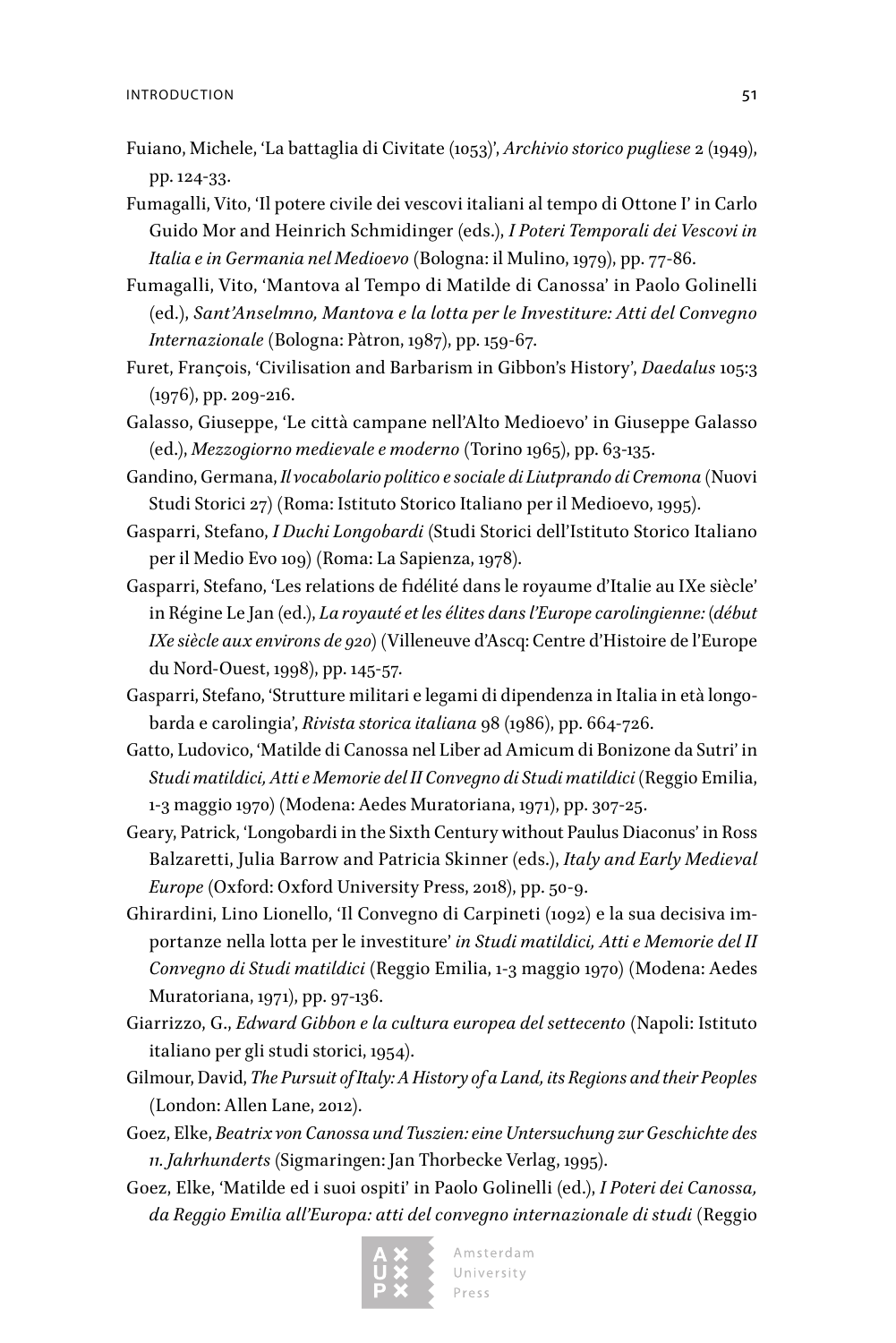Emilia-Carpineti, 29-31 ottobre 1992) (Il mondo medievale) (Bologna: Pàtron, 1994), pp. 325-34.

- le Goff, Jacques, 'L'Italia fuori d'Italia. L'Italia nello specchio del Medioevo'. *Einaudi Storia d'Italia* 2 (1974), pp. 1935-2088.
- Goffart, Walter A., 'Paul the Deacon's "Gesta Episcoporium Mettensium" and the Early Design of Charlemagne's Succession', *Traditio* 42 (1986), pp. 59-93.
- Goldsworthy, Adrian, *Pax Romana: War, Peace and Conquest in the Roman World*  (London: W& N, 2017).
- Golinelli, Paolo, 'Le origini del mito di Matilde e la fortuna di Donizone' in Paolo Golinelli (ed.), *Matilde di Canossa nelle culture europee del secondo millennio: dalla storia al mito: atti del convegno internazionale di studi* (Reggio Emilia, Canossa, Quattro Castella, 25-27 settembre 1997) (Bologna: Pàtron, 1999), pp. 29-52.
- Grabowski, Anton, 'Liudprand of Cremona's Papa Monstrum: The Image of Pope John XII in the Historia Ottonis', *EME* 23, (1) (2015), pp. 67-92.
- Greci, Roberto (ed.), *Il governo del vescovo: chiesa, città, territorio nel Medioevo parmense* (Parma: Monte Università Parma, 2005).
- Grillo, Paolo, *Cavalieri e popoli in armi: le istituzioni militari nell'Italia medievale* (Quadrante Laterza 142) (Roma: Laterza, 2008).
- Halperin, David M. John J. Winkler and Froma I. Zeitlin (eds.), *Before Sexuality: The Construction of Erotic Experience in the Ancient Greek World* (Princeton: Princeton University Press, 1990).
- Halsall, Guy (ed.), *Violence and Society in the Early Medieval West* (Woodbridge: Boydell & Brewer, 1998).
- Halsall, Guy, *Barbarian Migrations and the Roman West 376-568* (Cambridge: Cambridge University Press, 2007).
- Hamilton, Louis I., 'Desecration and Consecration in Norman Capua, 1062-1122' in Stephen Morillo (ed.), *The Haskins Society Journal* 14 (2003) (Woodbridge: Boydell & Brewer, 2005), pp. 137-50.
- Harper, Kyle, *Slavery in the Late Roman World 275-425* (Cambridge: Cambridge University Press, 2015).
- Harrison, Dick, 'Political Rhetoric and Political Ideology in Lombard Italy' in Walter Pohl and Helmut Reimitz (eds.), *Strategies of Distinction: The Construction of Ethnic Communities, 300-800* (Leiden: Brill, 1998), pp. 241-54.
- Hartmann, Wilfried, 'Verso il centralismo papale (Leone IX, Niccolò II, Gregorio VII, Urbano II)' in Il secolo XI: una svolta? Atti della XXXII settimana di studio, 10-14 settembre 1990, Cinzio Violante and Johannes Fried (eds.), *Annali dell'Istituto Storico Italo-Germanico in Trento Quaderno* 35 (Bologna: Il Mulino, 1993), pp. 99-139.
- Hay, David J., 'Canon Laws Regarding Female Military Commanders up to the Time of Gratian: Some Texts and Their Historical Contexts' in Mark D.

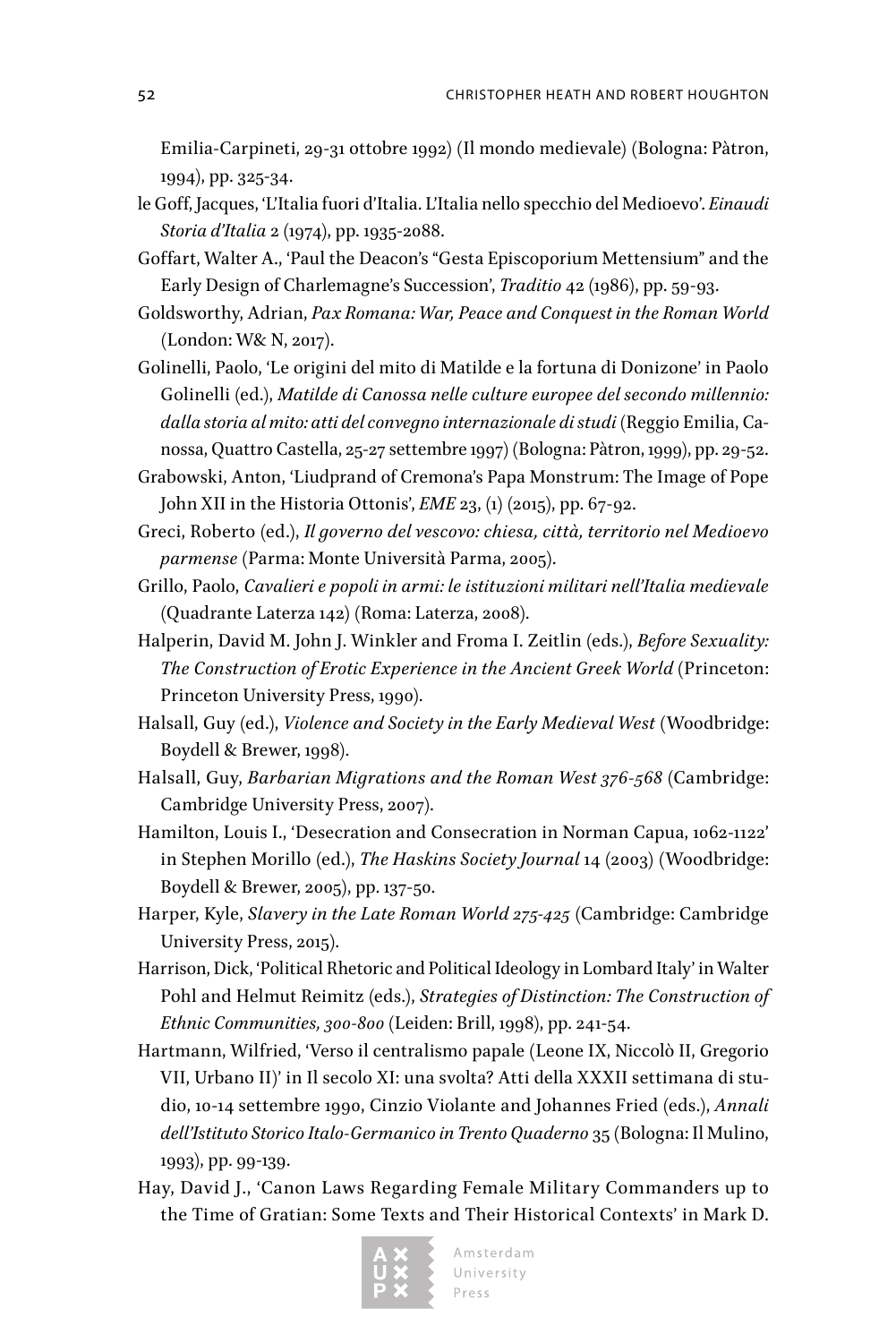Meyerson, Daniel Thiery, and Oren Falk (eds.), *A Great Effusion of Blood?: Interpreting Medieval Violence* (Toronto: University of Toronto Press, 2004), pp. 287-313.

- Hay, David J., *The Military Leadership of Matilda of Canossa, 1046-1115* (Manchester: Manchester University Press, 2010).
- Healy, Patrick, 'Merito Nominentur Virago: Matilda of Tuscany in the Polemics of the Investiture Contest' in Christine Meek and Catherine Lawless (eds.) *Victims or Viragos?* (Dublin: Four Courts Press, 2005).
- Heath, Christopher, 'Hispania et Italia: Paul the Deacon, Isidore, and the Lombards' in Andrew Fear and Jamie Wood (eds.), *Isidore of Seville and His Reception in the Early Middle Ages* (Amsterdam: Amsterdam University Press, 2016), pp. 159-76.
- Heath, Christopher, 'Vir Valde Peritus: Paul the Deacon and His Contexts' in *The Narrative Worlds of Paul the Deacon: Between Empires and Identities in Lombard Italy* (Amsterdam: Amsterdam University Press, 2017), pp. 19-38.
- Heather, Peter, *The Fall of Rome: a New History of Rome and the Barbarians* (Oxford: Oxford University Press, 2007).
- Hehl, Ernst-Dieter, *Kirche und Krieg im 12. Jahrhundert: Studien zu kanon. Recht u. polit. Wirklichkeit* (Stuttgart: Hiersemann, 1980).
- Heidrich, Ingrid, *Ravenna unter Erzbischof Wibert (1073-1100)* (Sigmaringen: Thorbecke, 1984).
- Hiestand, Rudolf, *Byzanz und das Regnum Italicum im 10. Jahrhundert: Ein Beitrag zur ideologischen und machtpolitischen Auseinandersetzung zwischen Osten und Westen* (Zürich: Fretz und Wasmuth, 1964).
- Hodgson, Natasha, 'Reinventing Normans as Crusaders?: Ralph of Caen's Gesta Tancredi' in C.P. Lewis (ed.) *Anglo-Norman Studies* 30 (Proceedings of the Battle Conference 2007) (Woodbridge: Boydell & Brewer, 2008), pp. 117-32.
- Houghton, Robert, 'Hugh, Lothar and Berengar: The Balance of Power in Italy 945-950', *Journal of Medieval History* 46 (1) (2020), pp. 50-76.
- Houghton, Robert, 'Italian Bishops and Warfare during the Investiture Contest: The Case of Parma' in Radosław Kotecki, Jacek Maciejewski, and John S. Ott (eds.), *Between Sword and Prayer: Warfare and Medieval Clergy in Cultural Perspective* (Leiden: Brill, 2018), pp. 274-302.
- Jones, Philip, 'Economia e società nell'Italia medievale: la leggenda della borghesia' in Ruggiero Romano and Corrado Vivanti (eds.), *Dal feudalismo al capitalismo: Storia d'Italia* (Torino: Einaudi, 1992), pp. 185-372.
- Keller, Hagen, *Adelsherrschaft und städtische Gesellschaft in Oberitalien (9-12. Jahrhundert)* (Tübingen: Max Niemeyer Verlag, 1979).
- Keller, Hagen, 'Militia. Vasallität und frühes Rittertum im Spiegel oberitalienischer Miles-Belege des 10. und 11. Jahrhunderts', *QFIAB* 62 (1982), pp. 59-118.

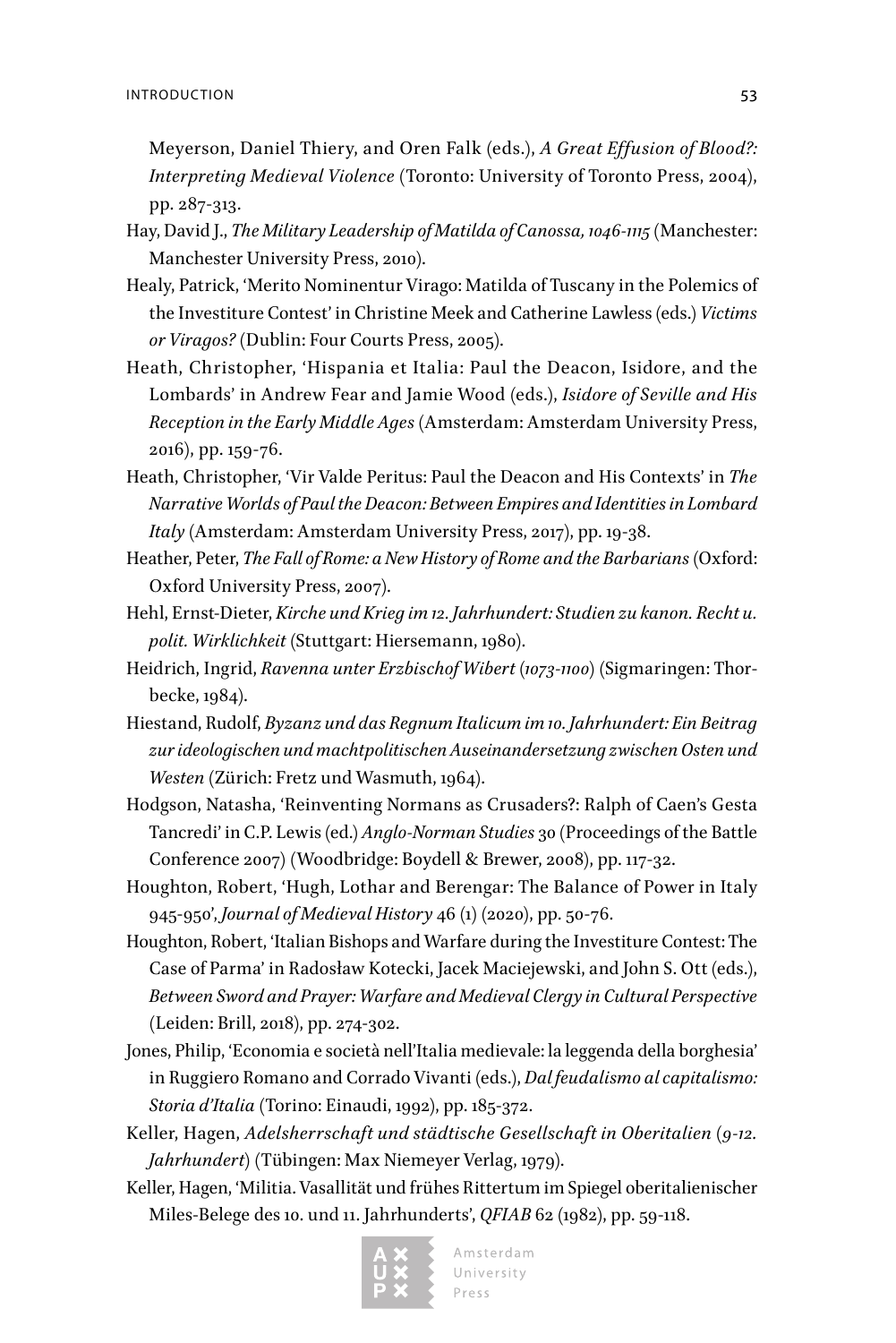- Keller, Hagen, 'Pataria und Stadtverfassung, Stadtgemeinde und Reform: Mailand im 'Investiturstreit' in Josef Fleckenstein (ed.), *Investiturstreit und Reichsverfassung* (Sigmaringen: J. Thorbecke, 1973), pp. 321-50.
- Jürgensmeyer, Mark Margo Kitts and Michael Jerryson (eds.), *The Oxford Handbook of Religion and Violence* {Oxford: Oxford University Press, 2015).
- Knaepen, Arnaud, 'Le recours à l'Antiquité dans les écrits de la Querelle des Investitures' in Jean-Marie Sansterre (ed.), *L'autorité du passé dans les sociétés médiévales* (Roma/Bruxelles: Ecole française de Rome/Institut historique Belge de Rome, 2004), pp. 369-84.
- Kotel'nikova, Ljubov, *Mondo contadino e città in Italia dall'XI al XIV secolo* (Bologna: Il Mulino, 1975).
- La Rocca, Cristina, 'Liutprando da Cremona e il paradigma femminile di dissoluzione dei Carolingi' in Cristina La Rocca (ed), *Agire da donna: modelli e pratiche di rappresentazione, secoli VI-X: atti del convegno, Padova, 18-19 febbraio 2005*, (Collection Haut Moyen Âge 3) (Turnhout: Brepols, 2007), pp. 291-307.
- Krahlwinkler, Harald, *Friaul im Frühmittelalter: Geschichte einer Region vom Ende des Fünften bis zum Ende des zehnten Jahrhunderts*, (Wien: Böhlau, 1992).
- Langan, John, 'The Elements of St Augustine's Just War Theory', *Journal of Religious Ethics* 12 (1984), pp. 19-38.
- Lazzari, Tiziana, 'Aziende fortificate, castelli e pievi: le basi patrimoniali dei poteri dei Canossa e le loro giurisdizioni' in Arturo Calzone (ed.), *Matilde e il tesoro dei Canossa: tra castelli, monasteri e città* (Milano: Silvana, 2008), pp. 95-115.
- Lenski*,* Noel, *Failure of Empire: Valens and the Roman State in the Fourth Century* (Berkley: University of California Press, 2009).
- Leyser, Conrad, 'Introduction: Making Early Medieval Societies' in Kate Cooper and Conrad Leyser (eds.), *Making Early Medieval Societies: Conflict and Belonging in the Latin West 300-1200* (Cambridge: Cambridge University Press, 2016), pp. 6-12.
- Leyser, Karl, 'On the Eve of the First European Revolution' in Timothy Reuter (ed.), *Communications and Power in Medieval Europe: The Gregorian Revolution and Beyond* (London: Hambledon Press, 1994).
- Liebeschuetz, Wolf, 'Violence in the Barbarian Successor Kingdoms' in H.A. Drake (ed.), *Violence in Late Antiquity* (Aldershot: Ashgate, 2006), pp. 38-46.
- Loud, G.A., 'The Church, Warfare and Military Obligation in Norman Italy', *Studies in Church History* 20 (1983) pp. 31-45.
- Loud, G.A., *The Latin Church in Norman Italy* (Cambridge: Cambridge University Press, 2008).
- Luzzatto, Gino, 'Città e campagna in Italia nell'età dei comuni' in *Dai servi della gleba agli albori del capitalismo* (Bari: Laterza, 1966), pp.207-28.
- Maccarini, Pier Andrea and Giovanna Borziani, 'Il Patto tra Matilde di Canossa e il Doge Veneziano Vitale i Michiel nell'ambito della politica di Venezia verso il papato

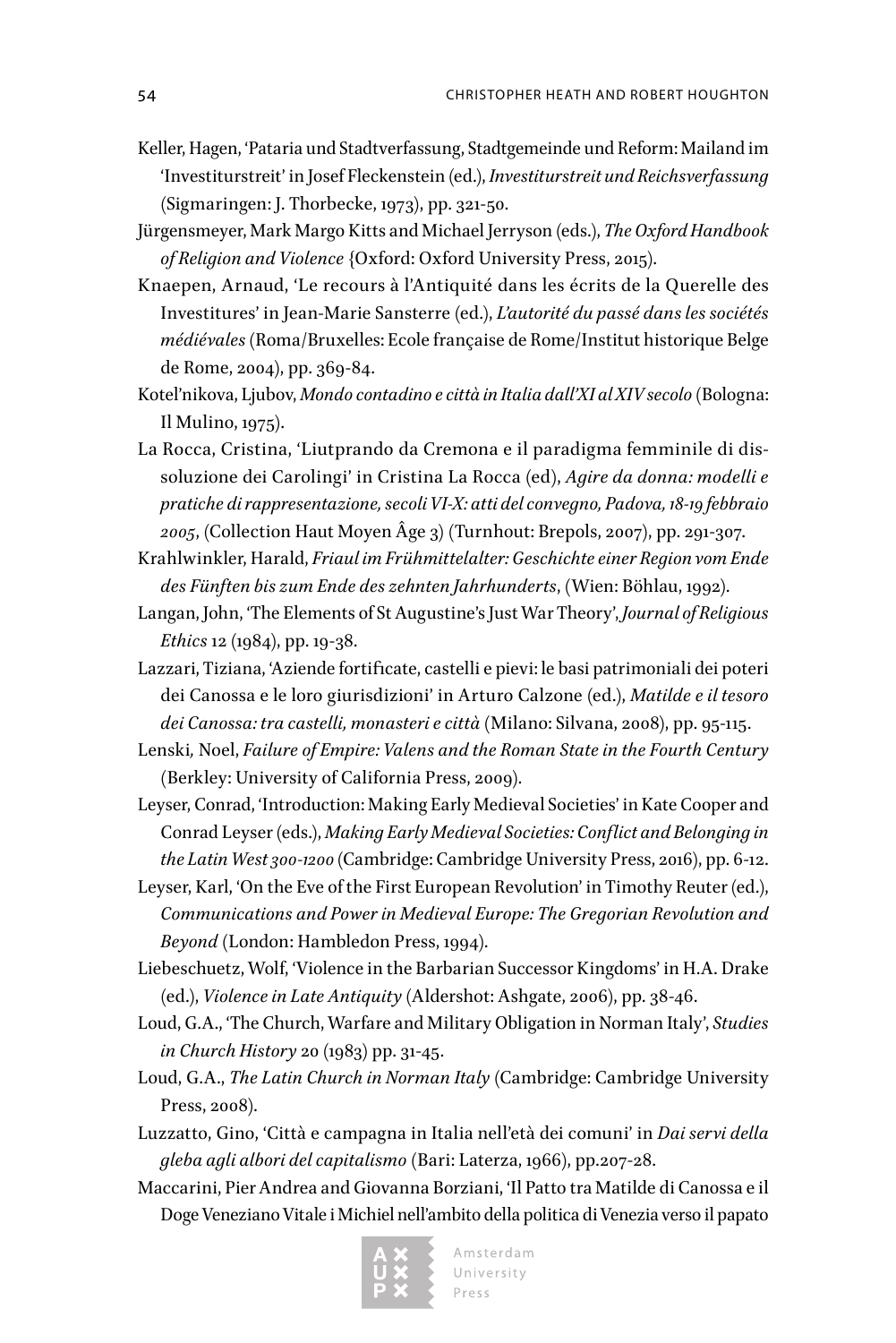e l'impero' in *Studi matildici, Atti e Memorie del II Convegno di Studi matildici* 

(Reggio Emilia, 1-3 maggio, 1970) (Modena: Aedes Muratoriana, 1971), pp. 361-73.

- MacGeorge, Penny, *Late Roman Warlords* (Oxford: Oxford University Press, 2013). McKitterick, Rosamond and Roland Quinault (eds.), *Edward, Gibbon and Empire* (Cambridge: Cambridge University Press, 1997).
- MacLean, Simon, 'After His Death a Great Tribulation Came to Italy…' Dynastic Politics and Aristocratic Factions After the Death of Louis II, c.870-c.890' in Wolfram Brandes, Alexander Demandt, Hartmut Leppin, Helmut Krasser, and Peter von Möllendorff (eds.), *Millennium* 4: Jahrbuch (2007) (Berlin: Walter de Gruyter, 2007), pp. 239-60.
- Malegam, Jehangir Yezidi, *The Sleep of Behemoth: Disputing Peace and Violence in Medieval Europe 1000-1200* (New York: Cornell University, 2013
- Manarini, Edoardo, '10th Century Italy through the Voices of Atto of Vercelli and Liutprand of Cremona: True Political Catastrophe or Just a Perception?' in Joanna Popielska-Grzybowska (ed.), *Studies on Disasters, Catastrophes and the Ends of the World in Sources* (Pułtusk: Department of Archaeology and Anthropology, 2013) pp. 195-200.
- Marshall, Christopher, 'The Crusading Motivation of the Italian City Republics in the Latin East, 1096-1104' in Marcus Graham Bull, Norman Housley, P. W. Edbury, and Jonathan Phillips (eds.), *The Experience of Crusading* (Cambridge: Cambridge University Press, 2003), pp. 60-79.
- Menant, François, 'Aspetti Delle Relazioni Feudo-Vassallatiche Nelle Città Lombarde Dell'XI Secolo: L'esempio Cremonese' in Renato Bordone and Jörg Jarnut (eds.), *L'evoluzione delle città Italiane nell'XI secolo* (Bologna: Il Mulino, 1988), pp. 223-39.
- Menant, François, *Campagnes lombardes du Moyen Age: l'économie et la société rurales dans la région de Bergame, de Crémone et de Brescia du Xe au XIIIe siècle* (Roma: Ecole française de Rome, 1993).
- Menant, François, *Lombardia feudale: studi sull'aristocrazia padana nei secoli X-XIII* (Milano: Vita e pensiero, 1992).
- Miller, Maureen C., *The Bishop's Palace: Architecture and Authority in Medieval Italy: Conjunctions of Religion & Power in the Medieval Past* (Ithaca: Cornell University Press, 2000).
- Miller, Maureen C., *The Formation of a Medieval Church: Ecclesiastical Change in Verona, 950-1150* (Ithaca: Cornell University Press, 1993).
- Mor, Carlo Guido, 'Sui poteri civili dei vescovi dal IV al secolo VIII' In Carlo Guido Mor and Heinrich Schmidinger (eds.), *I Poteri Temporali dei Vescovi in Italia e in Germania nel Medioevo* (Bologna: il Mulino, 1979), pp. 7-33.
- Morretta, R., 'L'apparato difensivo dei signori di Canosa nell'Appennino reggiano', *Atti e memorie, Deputazione di storia patria per le provincie modenesi* 4-5 (1964-5) pp. 489-500.

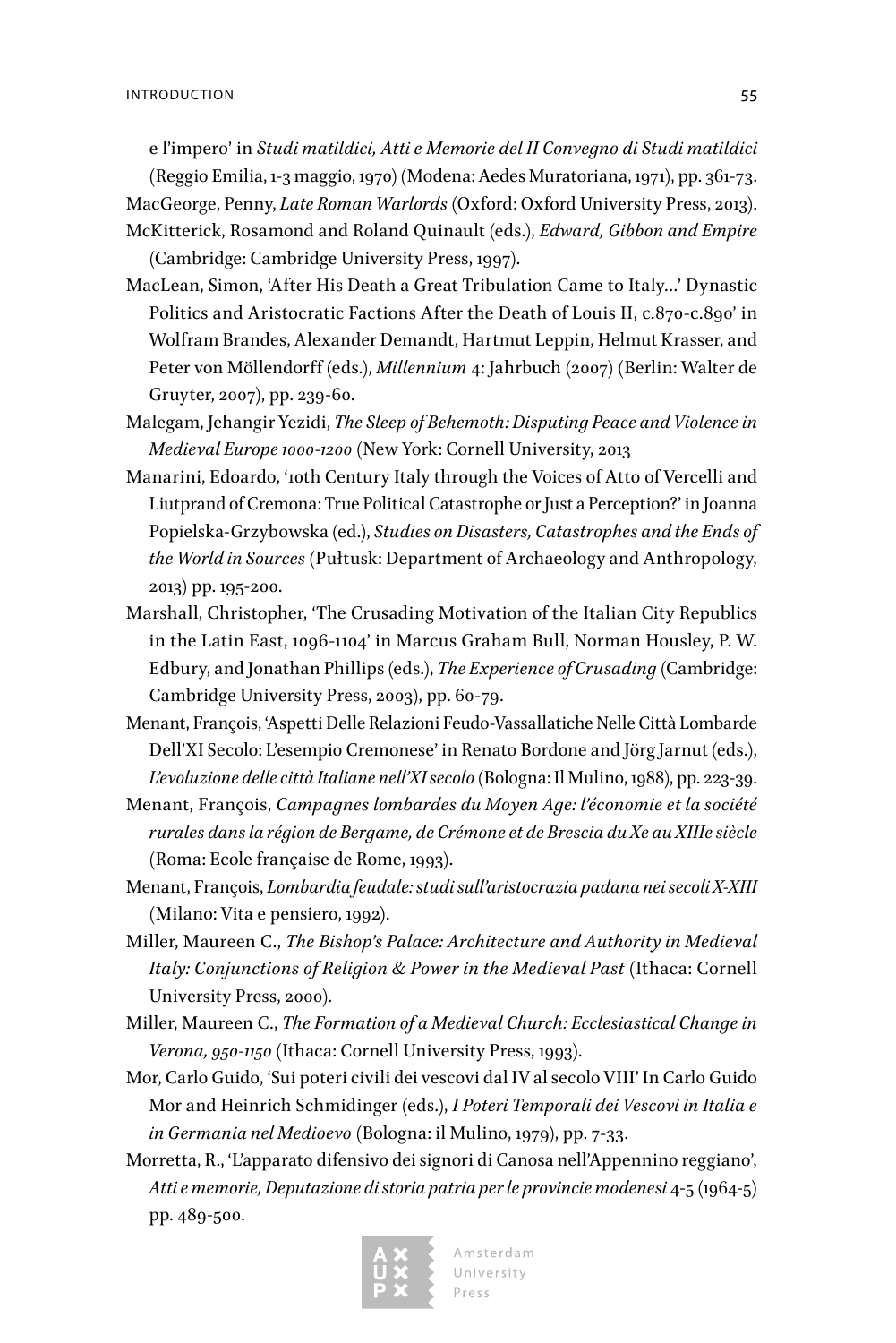- Murray, Alan V., 'The Enemy Within: Bohemond, Byzantium and the Subversion of the First Crusade' in Kathryn Hurlock and Paul Oldfield (eds), *Crusading and Pilgrimage in the Norman World* (Woodbridge: Boydell & Brewer, 2015), pp. 31-48.
- Rocca, Emilio Nasali, 'Il patriziato piacentino nella età del comune e della signoria' in *Scritti storici e giuridici in memoria di Alessandro Visconti* (Milano, Istituto editoriale cisalpino, 1955), pp. 185-306.
- Nobili, Mario, 'L'Ideologia Politica in Donizone' in *Studi matildici, Atti e Memorie del III Convegno di Studi matildici* (Reggio Emilia, 7-9 ottobre 1977) (Modena: Aedes Muratoriana, 1978), pp. 263-79.
- Noble, Thomas F.X. (ed.), *From Roman Provinces to Medieval Kingdoms: Rewriting Histories* (London: Routledge, 2006).
- Noyé, Ghislaine, 'Les premiers siècles de la domination byzantine en Calabre' in J.M. Martin and Ghislaine Noyé (eds.), *Histoire et Culture dans l'Italie Byzantine: acquis et nouvelles recherches* (Roma: École Franςaise de Rome, 2001), pp. 445-69.
- Padoa Schioppa, Antonio, 'Aspetti della giustizia milanese secolo dal X al XII' in *Milano e il suo territorio in età comunale (XI-XIII secolo): atti dell'XI congresso internazionale di studi sull'alto Medioevo* (Milano 26-30 ottobre 1987) (Spoleto: Centro di studi sull'alto medioevo, 1989), pp. 403-49.
- Pásztor, Edith, 'Lotta per le investiture e 'ius belli': la posizione di Anselmo di Luca' in Paolo Golinelli (ed.), *Sant'Anselmno, Mantova e la lotta per le Investiture. Atti del Convegno Internazionale* (Bologna: Pàtron, 1987).
- Petit, Paul, *Pax Romana* (London: Harper Collins, 1976).
- Pizarro, J.M., *Writing Ravenna: The Liber Pontificalis of Andreas Agnellus* (Ann Arbor: University of Michigan Press, 1995).
- Pohl, Walter, 'Perceptions of Barbarian Violence' in H.A. Drake (ed.), *Violence in Late Antiquity: Perceptions and Practices* (Aldershot: Ashgate, 2006), pp. 15-26.
- Pohl, Walter, 'Social Cohesion, Breaks, and Transformations in Italy 535-600' in Ross Balzaretti, Julia Barrow and Patricia Skinner (eds.), *Italy and Early Medieval Europe* (Oxford: Oxford University Press, 2018), pp. 20-38.
- Poupardin, René, *Études sur l'histoire des principautés lombardes de l'Italie méridionale et de leurs rapports avec l'empire franc* (Paris: Honore Champion, 1907
- Rasi, Pietro, '*Exercitus Italicus' e milizie cittadine nell'alto medioevo* (Padova: Antonio Milani, 1937).
- Ricci, Roberto, *La Marca Della Liguria Orientale e Gli Obertenghi, 945-1056: Una Storia Complessa e Una Storiografia Problematica* (Spoleto: Fondazione Centro italiano di studi sull'alto Medioevo, 2007).
- Rinaldi, Rossella, 'Da Adalberto Atto a Bonifacio. Note e riflessioni per l'edizione di un Codice Diplomatico Canossano prematildico', *Bullettino dell'Istituto Storico Italiano per il Medio Evo e Archivio Muratoriano* 101 (1997) pp. 13-91.

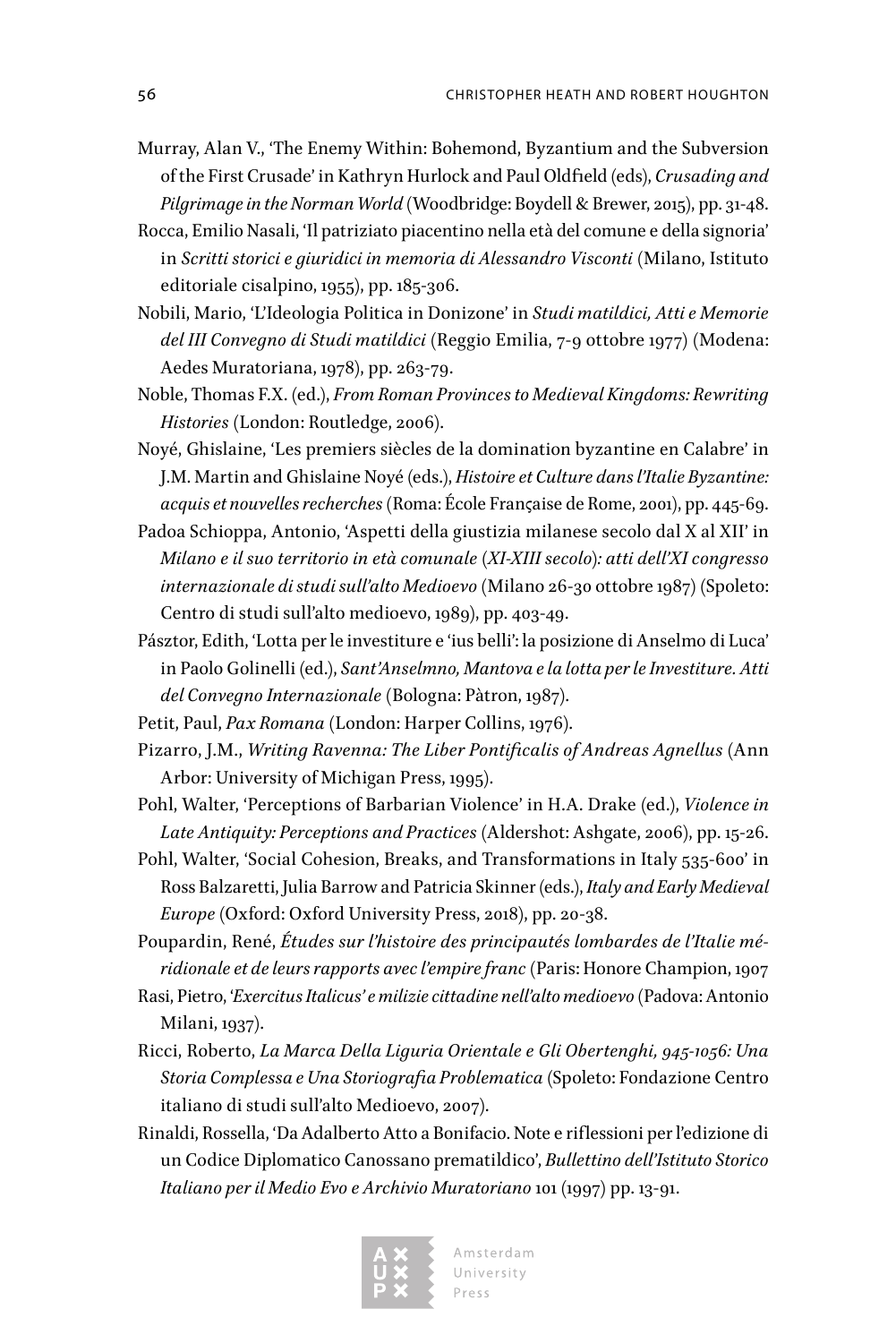- Riversi, Eugenio, *La memoria di Canossa: saggi di contestualizzazione della Vita Mathildis di Donizone* (Studi medioevali, nuova ser., 2) (Pisa: Edizioni ETS, 2013).
- Riversi, Eugenio, 'Note Sulla Rappresentazione Del Lignaggio Dei Canossa Nella 'Vita Mathildis' Di Donizone' *Geschichte und Region/Storia e Regione* 11/2 (2002), pp. 101-33.
- Robinson, I.S., *Authority and Resistance in the Investiture Contest: The Polemical Literature of the Late Eleventh Century* (Manchester: Manchester University Press, 1978).

Robinson, I.S., 'Gregory VII and the Soldiers of Christ', *History* 58 (1973), pp. 169-92.

- Robinson, I.S., *The Papacy, 1073-1198: Continuity and Innovation* (Cambridge: Cambridge University Press, 1990).
- Roseinwein, Barbara H., 'Friends and Family, Politics and Privilege in the Kingship of Berengar I' in Samuel Kline Cohn and Steven A. Epstein (eds.), *Portraits of Medieval and Renaissance Living: Essays in Memory of David Herlihy* (Ann Arbor: University of Michigan Press, 1996), pp. 91-106.
- Rosenwein, Barbara H., *Negotiating Space: Power, Restraint, and Privileges of Immunity in Early Medieval Europe* (Ithaca, N.Y: Cornell University Press, 1999).
- Rosenwein, Barbara H., 'The Family Politics of Berengar I, King of Italy (888-924)'. *Speculum* 71 (2) (1996), pp. 247-89.
- Rosseti, Gabriella, 'Formazione e caratteri delle signorie di castello e dei poteri territoriali dei vescovi sulle città nella Langobardia del secolo X' *Aevum* 49 (1975), pp. 243-309.
- Rosseti, Gabriella, *Società e istituzioni nel contado lombardo durante il medioevo: Cologno Monzese, 1: Secolo VIII-X* (Archivio della Fondazione Italiana per la Storia Amministrativa 9) (Milan: Giuffré, 1968).
- Russo, Luigi, 'Bad Crusaders?: The Normans of Southern Italy and the Crusading Movement in the Twelfth Century' in Elizabeth van Houts (ed.), *Anglo-Norman Studies* XXXVIII (Proceedings of the Battle Conference 2015) (Boydell & Brewer, 2016), pp. 169-80.
- Salzman, Michele Renee, 'Rethinking Pagan-Christian Violence' in Drake, *Violence in Late Antiquity*, pp. 267-73.
- Salazar, Igor Santos, 'Crisis? What Crisis? Political Articulation and Government in the March of Tuscany through Placita and Diplomas from Guy of Spoleto to Berengar II', *Reti Medievali* 17 (2016), pp. 251-79.
- Schenetti, Matteo, 'La Vittoria di Matilda di Canossa su Arrigo IV' in *Studi matildici, Atti e Memorie del III Convegno di Studi matildici (Reggio Emilia, 7-9 ottobre 1977)* (Modena: Aedes Muratoriana, 1978), pp. 235-42.
- Schumann, Reinhold, *Authority and the Commune, Parma 833-1133* (Parma: Presso La Deputazione Di Storia Patria Per Le Province Parmensi, 1973).

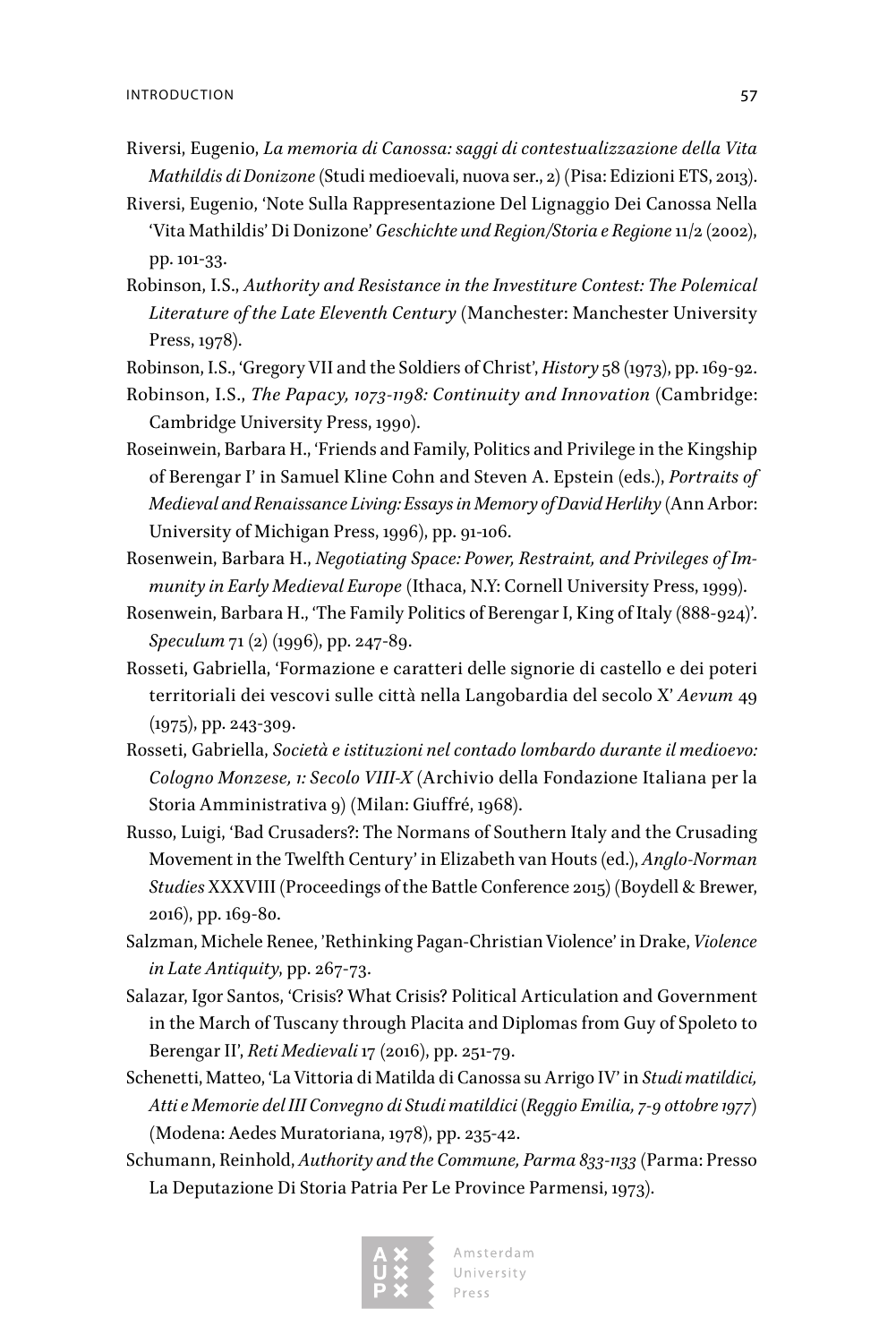- Sergi, Giuseppe, 'Dinastie e Città Del Regno Italico Nel Secolo XI' in Renato Bordone, Jörg Jarnut (eds.) *L'evoluzione Delle Città Italiane Nell'XI Secolo* (Bologna: Il Mulino, 1988), pp.151-73.
- Sergi, Giuseppe, 'I poteri dei Canossa: Poteri delegati, poteri feudali, poteri signorili' in Paolo Golinelli (ed.) *I Poteri dei Canossa, da Reggio Emilia all'Europa: atti del convegno internazionale di studi* (Reggio Emilia-Carpineti, 29-31 ottobre 1992) (Bologna: Pàtron, 1994), pp. 29-39.
- Settia, Aldo A., 'Gli Ungari in Italia e i mutamenti territoriali fra VIII e X secolo', in Maria Giovanna Arcamone and Giovanni Pugliese Carratelli (eds.), *Magistra barbaritas: i barbari in Italia* (Milano: Garzanti, 1984).
- Shaw, Brent D., *Sacred Violence: African Christians and Sectarian Hatred in the Age of Augustine* (Cambridge: Cambridge University Press, 2011).
- Simmel, Georg, 'The Sociology of Conflict I', *American Journal of Sociology*, 9 (1903), pp. 490-515.
- Sissa, Giuseppe, L'azione della contessa Matilde al papato nella lotta per le investiture', *Deputazione di storia patria per le antiche provincie modenesi. Atti e memorie Ser.* 9 3 (1963), pp. 295-303.
- Solmi, A., 'Le leggi più antiche del comune di Piacenza', *Archivio storico italiano* 73, (2) (1915), pp. 3-81.
- Somerville, Robert, 'Anselm of Lucca and Wilbert of Ravenna' *Bulletin of Medieval Canon Law* 10 (1980), pp. 1-13.
- Stickler, A.M., 'Il potere coattivo materiale della chiesa nella riforma gregoriana secondo Anselmo di Lucca', *Studi Gregoriano* 2 (1947), pp. 235-85.
- Wilhelm Störmer, 'Alpenübergänge von Bayern nach Italien. Transitprobleme zwischen Spätantike und Hochmittelalter' in Kurt Reindel, Heinz Dopsch, Stephan Freund, and Alois Schmid (eds.) *Bayern und Italien: Politik, Kultur, Kommunikation (8.-15. Jahrhundert): Festschrift für Kurt Reindel zum 75. Geburtstag* (München: C.H. Beck, 2001), pp.37-54.
- Struve, Tilman, 'Le trasformazioni dell'XI secolo alla luce della storiografia del tempo' in Cinzio Violante and Johannes Fried (eds.), *Il secolo XI: una svolta? Atti della XXXII settimana di studio, 10-14 settembre 1990* (Bologna: Il Mulino, 1993), pp. 41-72.
- Struve, Tilman, 'Matilde di Toscana-Canossa ed Enrico IV' in Paolo Golinelli (ed.), I *Poteri dei Canossa, da Reggio Emilia all'Europa: atti del convegno internazionale di studi (Reggio Emilia-Carpineti, 29-31 ottobre 1992)* (Bologna: Pàtron, 1994), pp. 421-54.
- Sutherland, Jon N., 'The Idea of Revenge in Lombard Society in the Eighth and Tenth Centuries: The Cases of Paul the Deacon and Liudprand of Cremona', *Speculum* 50, (3) (1975), pp. 391-410.
- Tabacco, Giovanni, 'Fief et seigneurie dans l'Italie communale, L'évolution d'un thème historiographique' *Le Moyen Age* 75 (1969), pp. 5-37 & 203-18.

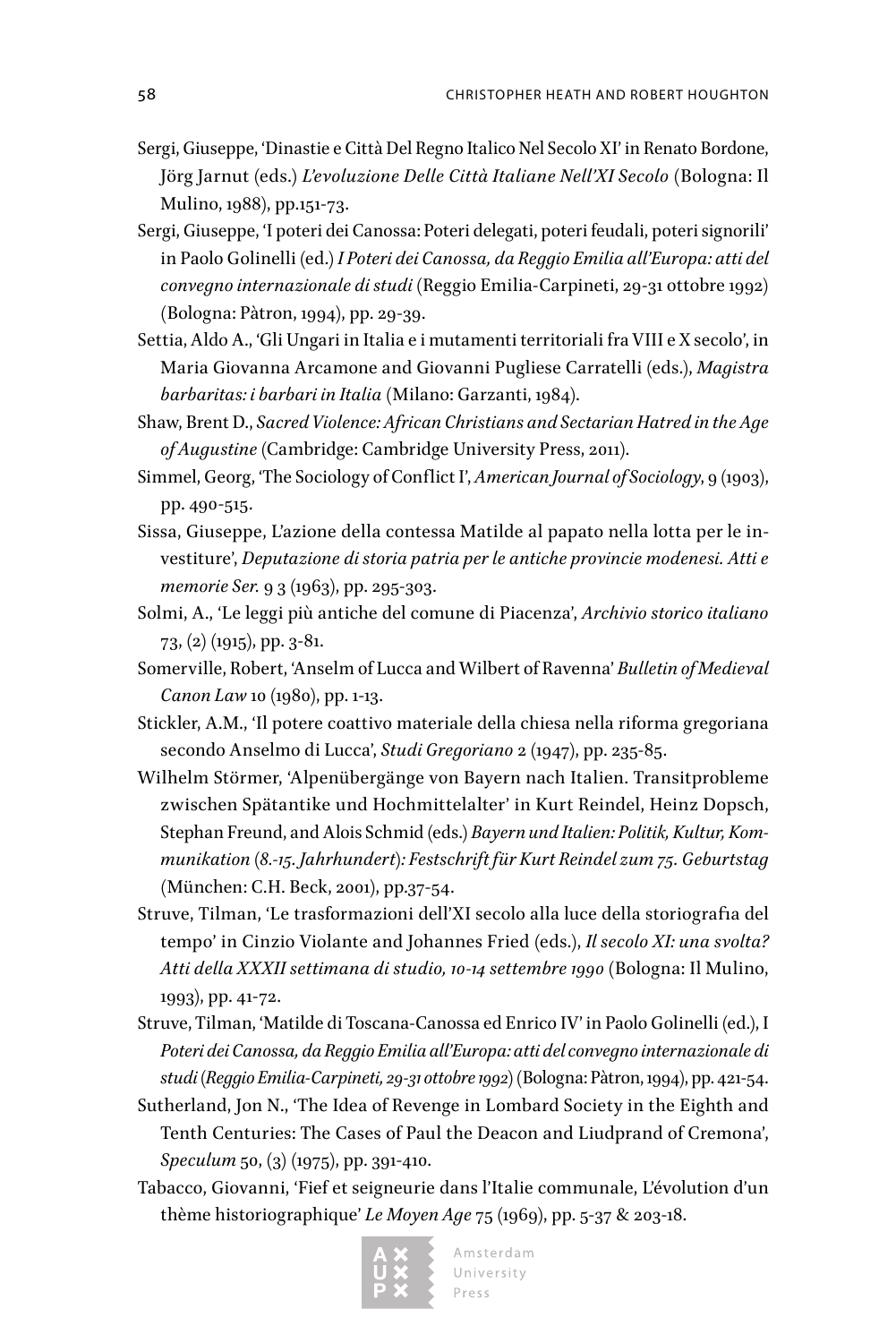- Tabacco, Giovanni, 'Il regno italico nei secoli IX-XI' in *Ordinamenti militari in Occidente nell'alto medioevo*, (Settimane di studio del Centro italiano di studi sull'alto medioevo 15. Spoleto, 1968), pp. 763-90.
- Tabacco, Giovanni, 'L'ordinamenti feudale del potere nel pensiero di Heinrich Mitteis', *Annali della Fondazione italiana per la storia amministrativa* 1 (1964), pp. 83-113.
- Tabacco, Giovanni, 'Ordinamento pubblico e sviluppo signorile nei secoli centrali del Medioevo', *Bullettino Dell'Istituto Storico Italiano* 79 (1968), pp. 37-51.
- Tabacco, Giovanni, 'Vescovi e comuni in Italia' in Carlo Guido Mor and Heinrich Schmidinger (eds.), *I Poteri Temporali dei Vescovi in Italia e in Germania nel Medioevo* (Bologna: il Mulino, 1979), pp. 253-82.

Thomas, Heinz, 'Gregors VII. imperiale Politik und der Ausbruch seines Streites mit Heinrich IV' in Karl Rudolf Schnith and Roland Pauler (eds.) *Festschrift für Eduard Hlawitschka: zum 65. Geburtstag* (Kallmünz Opf: Lassleben, 1993). Thompson, E.A., *The Huns* (London: Jo Wiley, 2009).

- Toubert, Pierre, Les Structures du Latium médiéval: le Latium méridional et la Sabine du IXe siècle à la fin du XIIe siècle (Roma: Ecole française de Rome, 1973).
- Traina, Giusto, *428: An Ordinary Year at the End of the Roman Empire* (Princeton: Princeton University Press, 2009).
- Vaccari, Pietro, *La Territorialità Come Base Dell'ordinamento Giuridico Del Contado. Italia Superiore e Media* (Milano: Tipografia cooperativa, 1963).
- Vignodelli, Giacomo 'Berta e Adelaide: la politica di consolidamento del potere regio di Ugo di Arles' in Tiziana Lazzari (ed,), *Il patrimonio delle regine: beni del fisco e politica regia fra IX e X secolo* (Reti Medievali Rivista 13), pp. 247-94.
- Vignodelli, Giacomo, *Il Filo a Piombo: Il Perpendiculum Di Attone Di Vercelli e La Storia Politica Del Regno Italico* (Spoleto: Fondazione Centro italiano di studi sull'alto Medioevo, 2011).
- Vignodelli, Giacomo, 'La Competizione per i Beni Fiscali: Ugo Di Arles e Le Aristocrazie Del Regno Italico (926-945)' in G. Bührer-Thierry, Vito Loré, and Régine Le Jan (eds.), *Acquérir, Prélever, Contrôler: Les Ressources En Compétition (400-1100)* (Turnhout: Brepols, 2017), pp. 151-69.
- Vignodelli, Giacomo, 'Politics, Prophecy and Satire: Atto of Vercelli's Polipticum Quod Appellatur Perpendiculum: Atto of Vercelli's Polipticum Quod Appellatur Perpendiculum' EME 24 (2) (2016), pp. 209-35.
- Violante, Cinzio, 'Aspetti della politica italiana di Enrico III prima della sua discesa in Italia (1039-1046)', *Rivista storica italiana* 64 (1952), pp. 157-76.
- Violante, Cinzio, *La Pataria milanese e la riforma ecclesiastica. I. Le premesse (1045-1057)* (Roma: Istituto storico italiano per il Medio Evo, 1955).
- Voltmer, Ernst, *Il carroccio* (trans. Giuseppe Albertoni) (Biblioteca di cultura storica 205) (Torino: Giulio Einaudi, 1994).

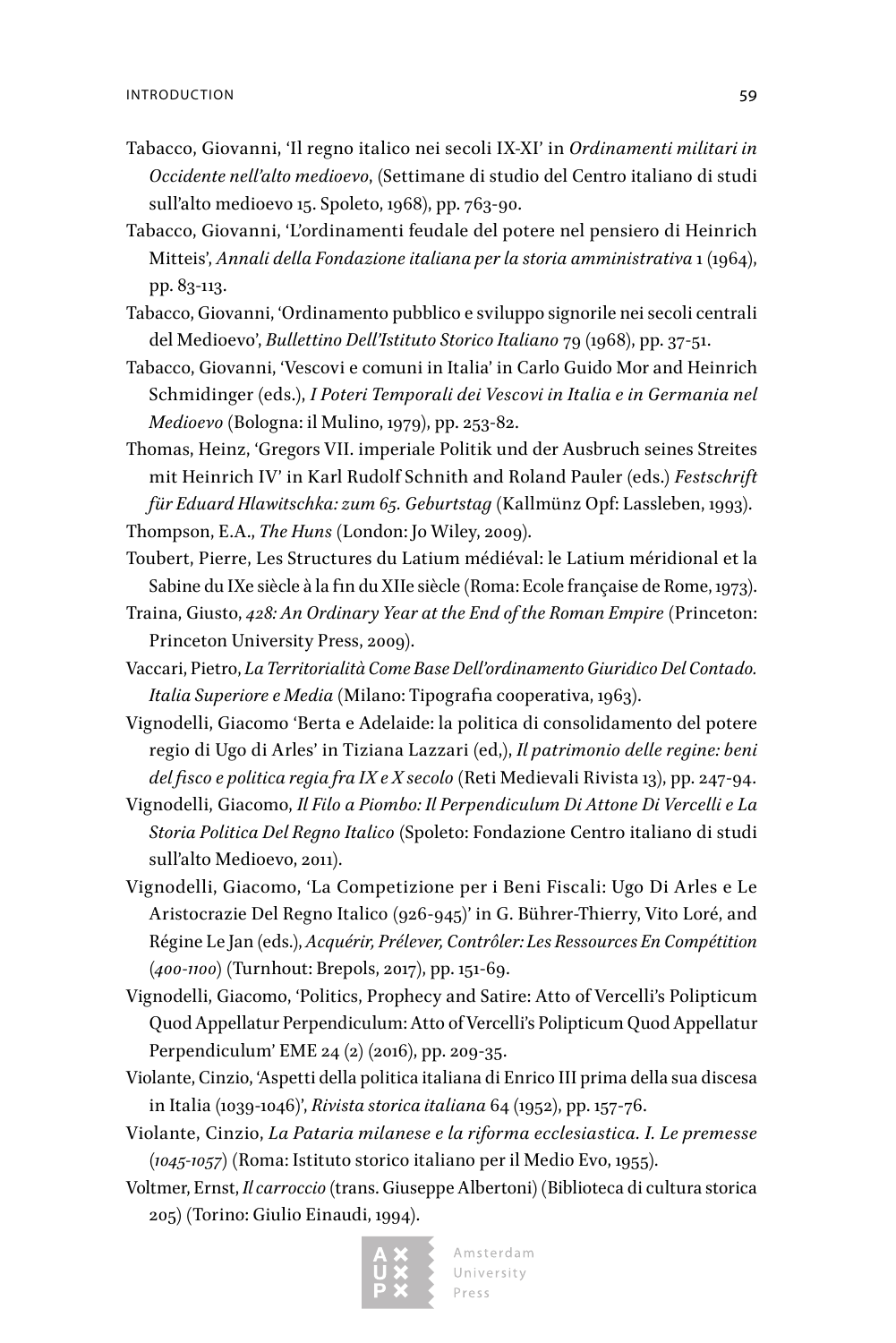- Ward-Perkins, Bryan, *The Fall of Rome and the End of Civilisation* (Oxford: Oxford University Press, 2005).
- Weinfurter, Stefan, *The Salian Century: Main Currents in an Age of Transition* (Philadelphia: University of Pennsylvania Press, 1999).
- Wengst, Klaus, *Pax Romana and the Peace of Jesus Christ: The Claim and the Reality* (London: SCM Press, 2012).
- Wemple, Suzanne Fonay, *Atto of Vercelli: Church State and Christian Society in Tenth Century Italy* (Roma: Edizioni di storia e Letteratura, 1979).
- Wickham, Chris, 'Justice in the Kingdom of Italy in the Eleventh Century', *Settimane Di Studio Del Centro Italiano Di Studi Sull' Alto Medioevo* 44 (1997), pp. 179-250.

Wickham, Chris, 'Land Disputes and Their Social Framework in Lombard-Carolingian Italy, 700-900' Wendy Davies and Paul Fouracre (eds.), *The Settlement of Disputes in Early Medieval Europe* (Cambridge: Cambridge University Press, 1986), pp.105-24.

- Wickham, Chris, *Medieval Rome: Stability and Crisis of a City, 900-1150* (Oxford Studies in Medieval European History) (Oxford: Oxford University Press, 2015).
- Wickham, Chris, *Sleepwalking into a New World: The Emergence of Italian City Communes in the Twelfth Century* (Princeton, NJ: Princeton University Press, 2015).
- Wickham, Chris, *The Mountains and the City: The Tuscan Appennines in the Early Middle Ages* (Oxford: Oxford University Press 1988).
- Wickham, Chris, *The Inheritance of Rome: A History of Europe from 400 to 1000* [London: Penguin, 2010].
- White, Jonathan Charles, *Italy: The Enduring Culture* (London: Continuum, 2001). Williams, Stephen, *Diocletian and the Roman Recovery* (London: Routledge, 1997).

Wolf, Kordula and Klaus Hebers (eds.), *Southern Italy as Contact Area and Border Region during the Early Middle Ages: Religious-Cultural Heterogeneity and Competing Powers in Local, Transregional and Universal Dimensions* (Böhlau: Wien, 2018).

Wolfram, Herwig *Conrad II, 990-1039: Emperor of Three Kingdoms* (trans. Denise Adele Kaiser) (University Park: Pennsylvania State University Press, 2006).

- Wood, Ian *The Modern Origins of the Early Middle Ages* (Oxford: Oxford University Press, 2013).
- Ziese, Jürgen, *Wibert von Ravenna, der Gegenpapst Clemens III. (1084-1100*) (Päpste und Papsttum 20). (Stuttgart: Hiersemann, 1982).
- Zimmermann, Harald, 'Canossa e il matrimonio di Adelaide'. In Canossa prima di Matilde. Atti del Convegno di Reggio Emilia (Milano: Camunia, 1990), pp. 141-55.
- Zimmermann, Harald, 'I Signori di Canossa e l'Impero (da Ottone I a Enrico III)' in Paolo Golinelli (ed.) *I Poteri dei Canossa, da Reggio Emilia all'Europa: atti del convegno internazionale di studi* (Reggio Emilia-Carpineti, 29-31 ottobre 1992) (Il mondo medievale. Bologna: Pàtron, 1994), pp.413-9.

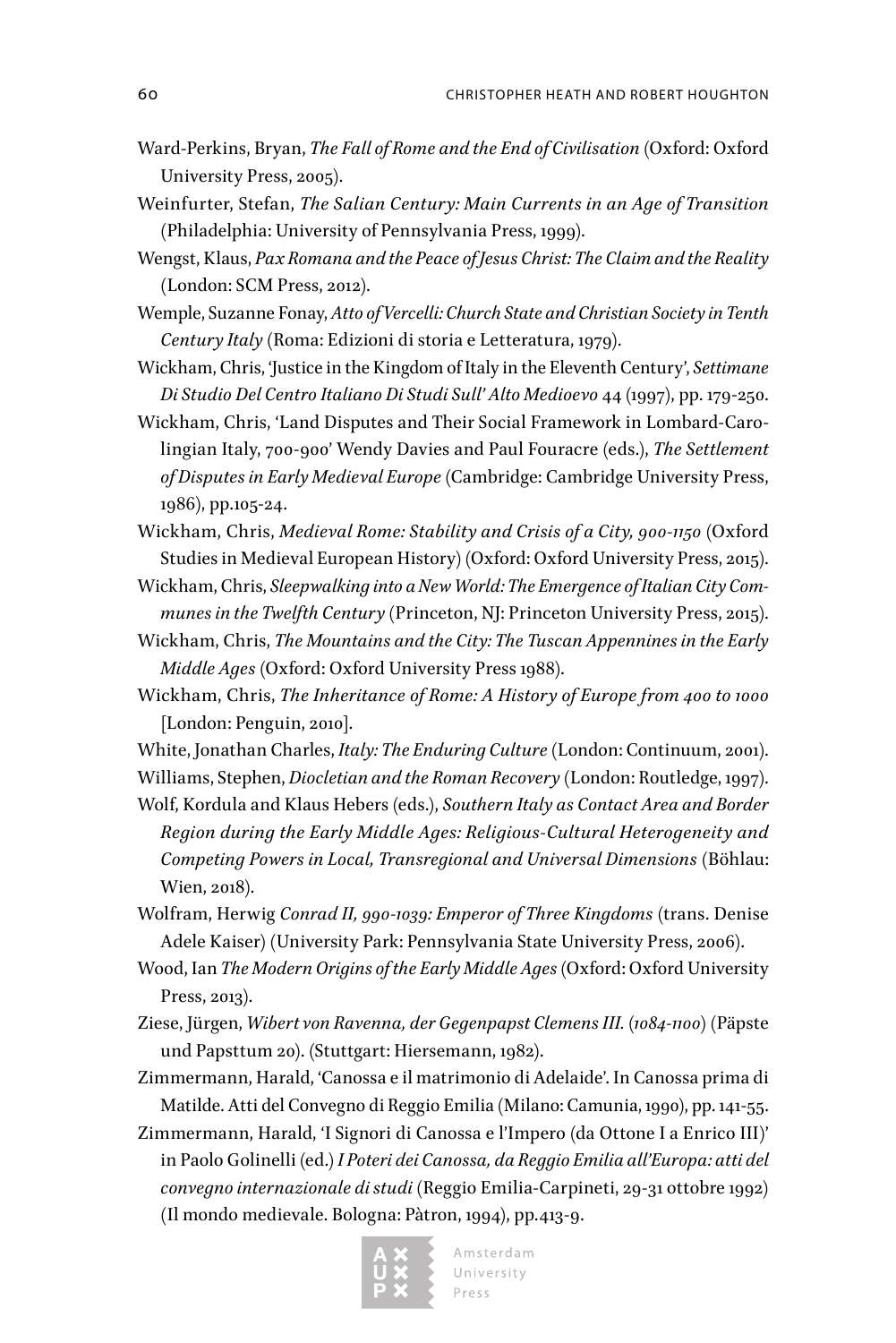- Zug-Tucci, Hannelore, 'Il Carroccio nella vita comunale italiana', *QFIAB* 65 (1985), pp. 1-104.
- Zumhagen, Olaf, '*Religiöse Konflikte und kommunale Entwicklung: Mailand, Cremona, Piacenza und Florenz zur Zeit der Pataria*' (Köln: Böhlau Verlag, 2002).

### **About the Authors**

**Robert Houghton** is a Lecturer in Early Medieval History at the University of Winchester. His research focusses on the social and political history of the kingdom of Italy *c.*900 to *c.*1150 with particular emphasis on representations of urban society and the changing role and ideology of the bishop.

**Christopher Heath** teaches at Manchester Metropolitan University. His interests include historiography, and socio-economic and religious change between 450 and 950. His monograph *The Narrative Worlds of Paul the Deacon* was published in 2017 by AUP*.* Currently he is working on a study of the Lombard King Liutprand.